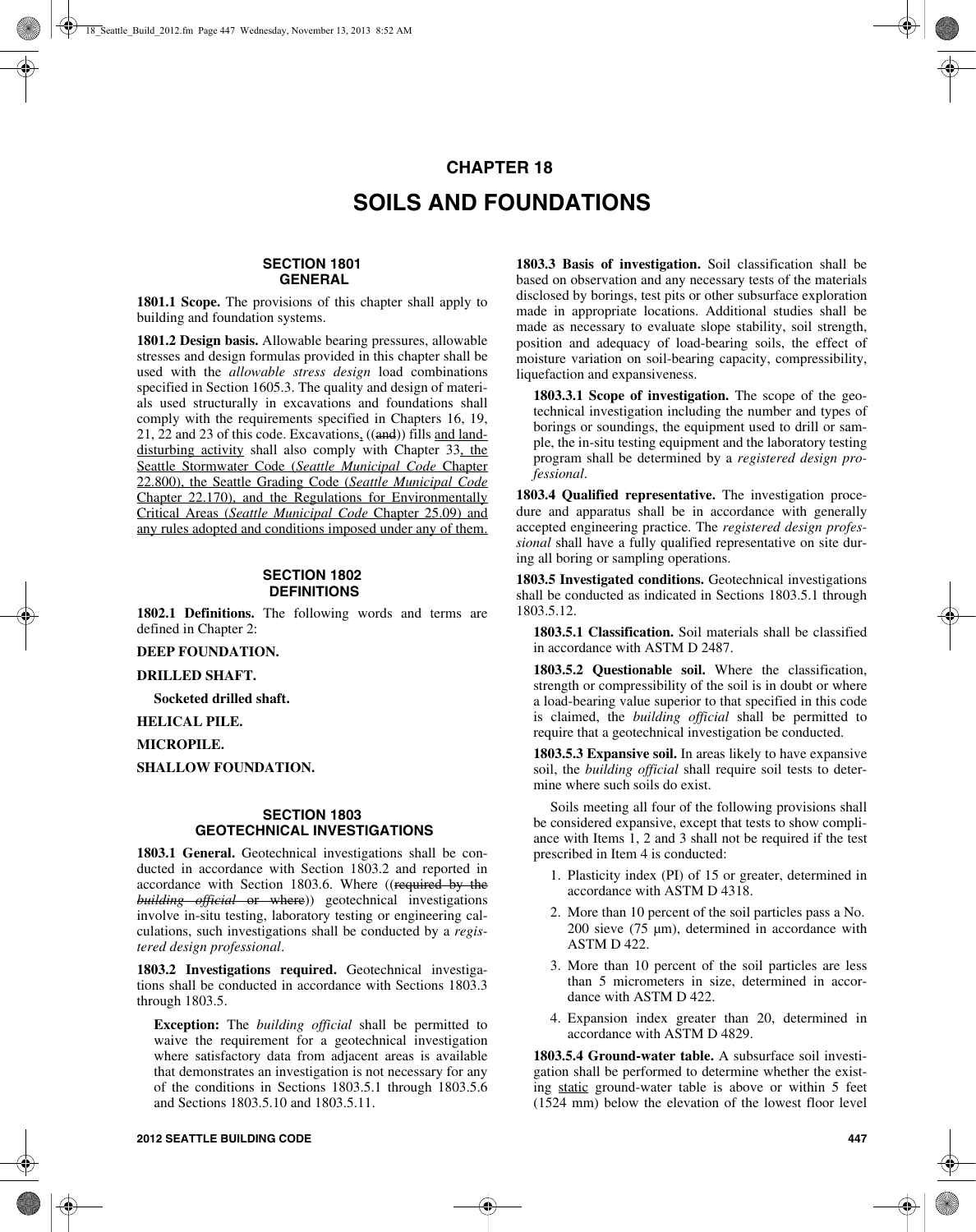where such floor is located below the finished ground level adjacent to the foundation.

**Exception:** A subsurface soil investigation to determine the location of the ground-water table shall not be required where waterproofing is provided in accordance with Section 1805.

**1803.5.5 Deep foundations.** Where deep foundations will be used, a geotechnical investigation shall be conducted and shall include all of the following, unless sufficient data upon which to base the design and installation is otherwise available:

- 1. Recommended deep foundation types and installed capacities.
- 2. Recommended center-to-center spacing of deep foundation elements.
- 3. Driving criteria.
- 4. Installation procedures.
- 5. Field inspection and reporting procedures (to include procedures for verification of the installed bearing capacity where required).
- 6. Load test requirements.
- 7. Suitability of deep foundation materials for the intended environment.
- 8. Designation of bearing stratum or strata.
- 9. Reductions for group action, where necessary.

**1803.5.6 Rock strata.** Where subsurface explorations at the project site indicate variations or doubtful characteristics in the structure of the rock upon which foundations are to be constructed, the *building official* is permitted to require a sufficient number of borings ((shall)) to be made to a depth of not less than 10 feet (3048 mm) below the level of the foundations to provide assurance of the soundness of the foundation bed and its load-bearing capacity.

**1803.5.7 Excavation near foundations.** Where excavation will remove lateral support from any foundation, an investigation shall be conducted to assess the potential consequences and address mitigation measures.

**1803.5.8 Compacted fill material.** Where shallow foundations will bear on compacted fill material more than 12 inches (305 mm) in depth, a geotechnical investigation shall be conducted and shall include all of the following:

- 1. Specifications for the preparation of the site prior to placement of compacted fill material.
- 2. Specifications for material to be used as compacted fill.
- 3. Test methods to be used to determine the maximum dry density and optimum moisture content of the material to be used as compacted fill.
- 4. Maximum allowable thickness of each lift of compacted fill material.
- 5. Field test method for determining the in-place dry density of the compacted fill.
- 6. Minimum acceptable in-place dry density expressed as a percentage of the maximum dry density determined in accordance with Item 3.
- 7. Number and frequency of field tests required to determine compliance with Item 6.

**1803.5.9 Controlled low-strength material (CLSM).** Where shallow foundations will bear on controlled lowstrength material (CLSM), a geotechnical investigation shall be conducted and shall include all of the following:

- 1. Specifications for the preparation of the site prior to placement of the CLSM.
- 2. Specifications for the CLSM.
- 3. Laboratory or field test method(s) to be used to determine the compressive strength or bearing capacity of the CLSM.
- 4. Test methods for determining the acceptance of the CLSM in the field.
- 5. Number and frequency of field tests required to determine compliance with Item 4.

((**1803.5.10 Alternate setback and clearance.** Where setbacks or clearances other than those required in Section 1808.7 are desired, the *building official* shall be permitted to require a geotechnical investigation by a *registered design professional* to demonstrate that the intent of Section 1808.7 would be satisfied. Such an investigation shall include consideration of material, height of slope, slope gradient, load intensity and erosion characteristics of slope material.))

**1803.5.11 Seismic Design Categories C through F. For** structures assigned to *Seismic Design Category* C, D, E or F, and where the structure is located in an area known to be a geologic hazard area as defined in the Regulations for Environmentally Critical Areas (*Seattle Municipal Code* Chapter 25.09), a geotechnical investigation shall be conducted and shall include an evaluation of all of the following potential geologic and seismic hazards:

- 1. Slope instability.
- 2. Liquefaction.
- 3. Total and differential settlement.
- 4. Surface displacement due to faulting or seismically induced lateral spreading or lateral flow.

**Exception:** The *building official* is permitted to waive this evaluation upon receipt of the written opinion of a geotechnical engineer that the building's foundation design adequately addresses liquefaction.

**1803.5.11.1 Slope instability.** The potential for slope instability shall be evaluated for the design earthquake ground motion specified in Chapter 16 and Section 11.4.5 of ASCE 7. Peak ground acceleration is also permitted to be determined based on a site-specific study  $\mathbf I$ taking into account soil amplification effects. If a pseudostatic stability analysis is performed, the seismic coefficient shall correspond to some fraction of the  $\overline{1}$ anticipated peak ground acceleration.

 $\blacksquare$  $\mathbf{I}$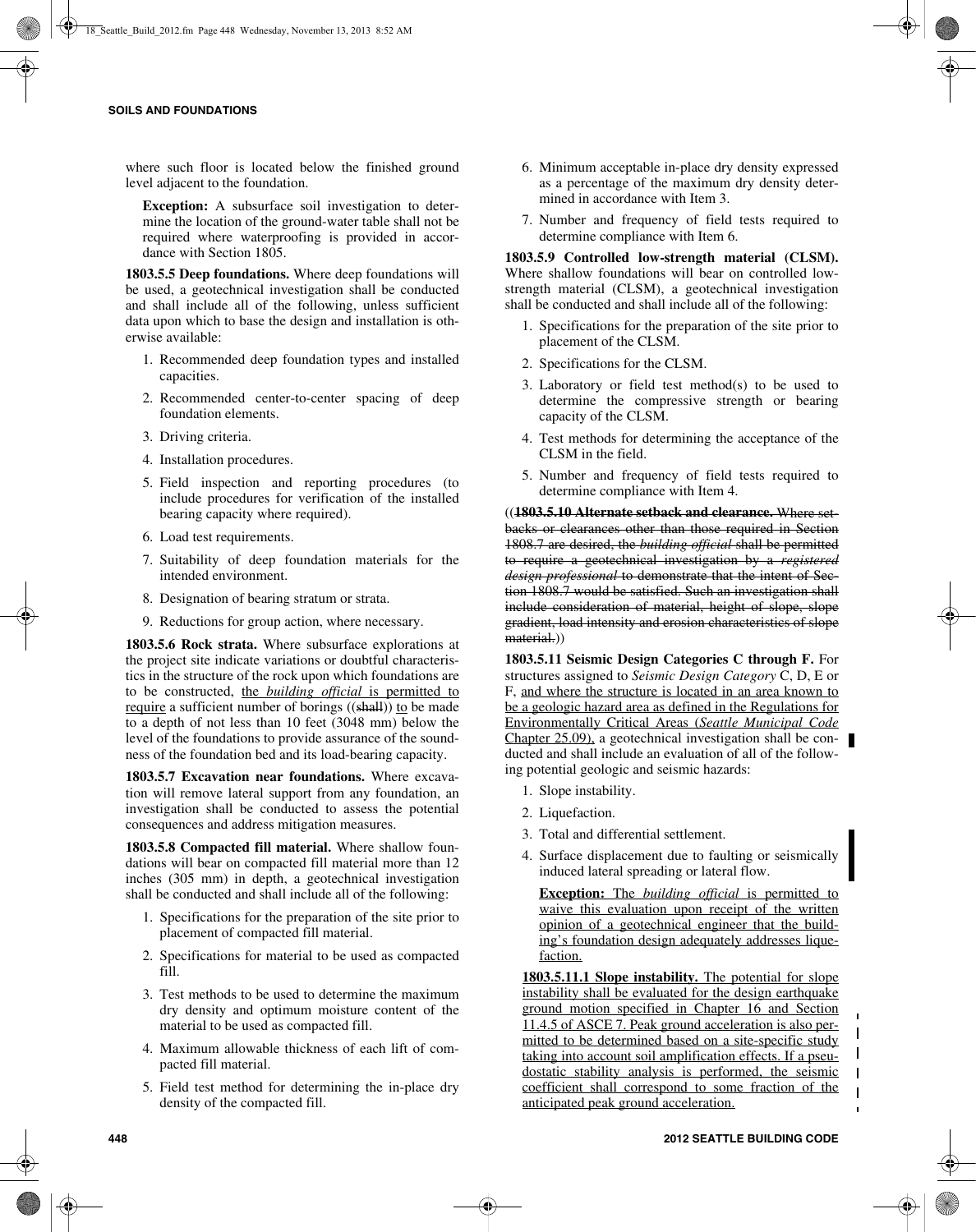**1803.5.12 Seismic Design Categories D through F.** For structures assigned to *Seismic Design Category* D, E or F, and where the structure is located in an area known to be a geologic hazard area as defined in the Regulations for Environmentally Critical Areas (*Seattle Municipal Code* Chapter 25.09), or where basement or retaining walls in geologic hazard areas exceed 12 feet (3658 mm) in height, the geotechnical investigation required by Section 1803.5.11 shall also include all of the following as applicable:

- 1. The determination of dynamic seismic lateral earth pressures on foundation walls and retaining walls supporting more than 6 feet (1.83 m) of backfill height due to design earthquake ground motions.
- 2. The potential for liquefaction and soil strength loss evaluated for site peak ground acceleration, earthquake magnitude, and source characteristics consistent with the maximum considered earthquake ground motions. Peak ground acceleration shall be determined based on:
	- 2.1. A site-specific study in accordance with Section 21.5 of ASCE 7; or
	- 2.2. In accordance with Section 11.8.3 of ASCE 7.
- 3. An assessment of potential consequences of liquefaction and soil strength loss, including, but not limited to:
	- 3.1. Estimation of total and differential settlement;
	- 3.2. Lateral soil movement;
	- 3.3. Lateral soil loads on foundations;
	- 3.4. Reduction in foundation soil-bearing capacity and lateral soil reaction;
	- 3.5. Soil downdrag and reduction in axial and lateral soil reaction for pile foundations;
	- 3.6. Increases in soil lateral pressures on retaining walls; and
	- 3.7. Flotation of buried structures.
- 4. Discussion of mitigation measures such as, but not limited to:
	- 4.1. Selection of appropriate foundation type and depths;
	- 4.2. Selection of appropriate structural systems to accommodate anticipated displacements and forces;
	- 4.3. Ground stabilization; or
	- 4.4. Any combination of these measures and how they shall be considered in the design of the structure.

**1803.6 Reporting.** Where geotechnical investigations are required, a written report of the investigations shall be submitted to the *building official* by the owner or authorized agent at the time of *permit* application. This geotechnical report shall include, but need not be limited to, the following information:

- 1. A plot showing the location of the soil investigations.
- 2. A complete record of the soil boring and penetration test logs and soil samples.
- 3. A record of the soil profile.
- 4. Elevation of the water table, if encountered.
- 5. Recommendations for foundation type and design criteria, including but not limited to: bearing capacity of natural or compacted soil; provisions to mitigate the effects of expansive soils; mitigation of the effects of liquefaction, differential settlement and varying soil strength; mitigation of the effects of slope instability; and the effects of adjacent loads.
- 6. Expected total and differential settlement.
- 7. Deep foundation information in accordance with Section 1803.5.5.
- 8. Special design and construction provisions for foundations of structures founded on expansive soils, as necessary.
- 9. Compacted fill material properties and testing in accordance with Section 1803.5.8.
- 10. Controlled low-strength material properties and testing in accordance with Section 1803.5.9.

#### **SECTION 1804 EXCAVATION, GRADING AND FILL**

**1804.1 Excavation near foundations.** Excavation for any purpose shall not remove lateral support from any foundation without first underpinning or protecting the foundation against settlement or lateral translation.

**1804.2 Placement of backfill.** The excavation outside the foundation shall be backfilled with soil that is free of organic material, construction debris, cobbles and boulders or with a controlled low-strength material (CLSM). The backfill shall be placed in lifts and compacted in a manner that does not damage the foundation or the waterproofing or dampproofing material.

**Exception:** CLSM need not be compacted.

**1804.3 Site grading.** The ground immediately adjacent to the foundation shall be sloped away from the building at a slope of not less than one unit vertical in 20 units horizontal (5-percent slope) for a minimum distance of 10 feet (3048 mm) measured perpendicular to the face of the wall. If physical obstructions or lot lines prohibit 10 feet (3048 mm) of horizontal distance, a 5-percent slope shall be provided to an *approved* alternative method of diverting water away from the foundation. Swales used for this purpose shall be sloped a minimum of 2 percent where located within 10 feet (3048 mm) of the building foundation. Impervious surfaces within 10 feet (3048 mm) of the building foundation shall be sloped a minimum of 2 percent away from the building.

**Exception:** Where climatic or soil conditions warrant, the slope of the ground away from the building foundation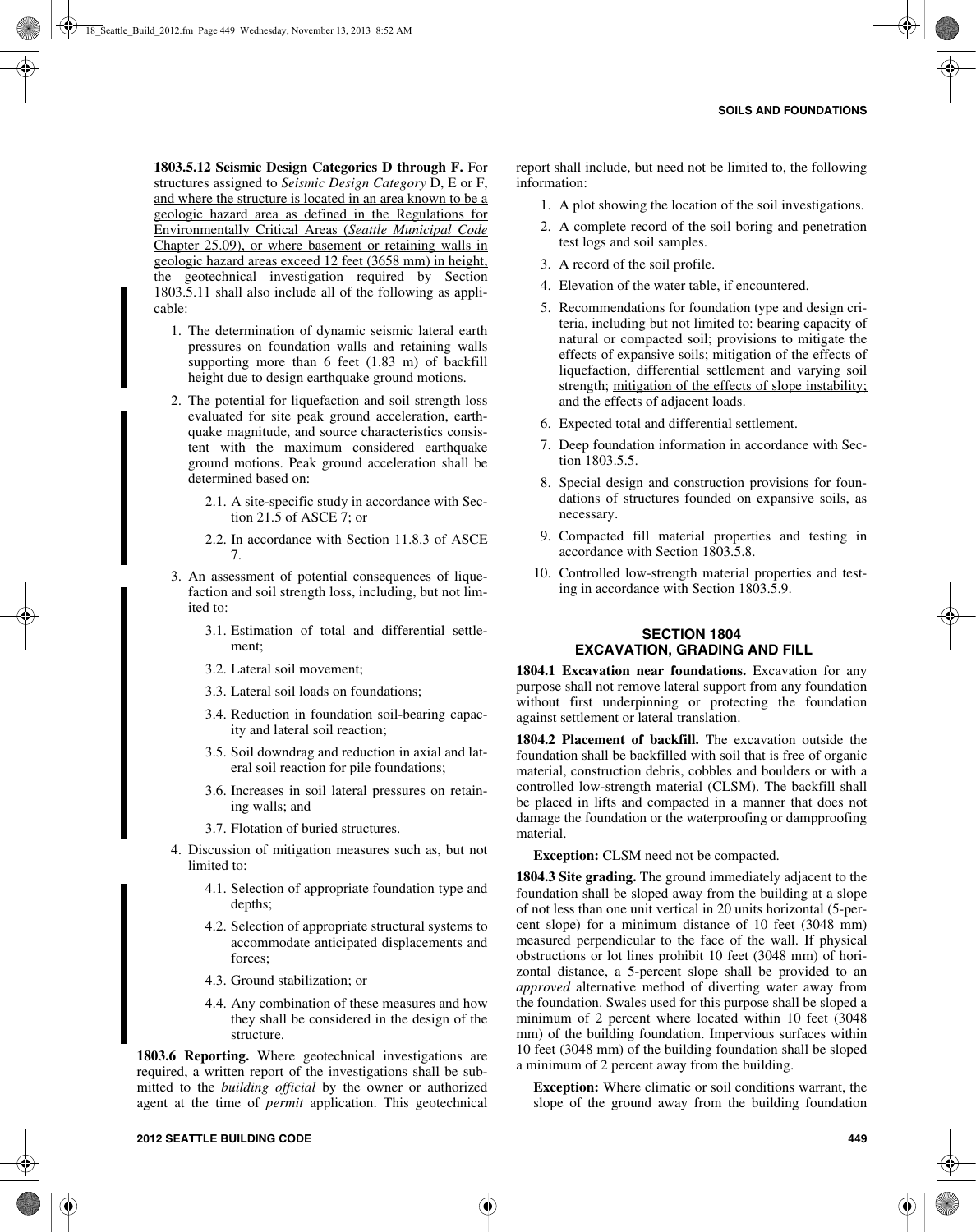shall be permitted to be reduced to not less than one unit vertical in 48 units horizontal (2-percent slope).

The procedure used to establish the final ground level adjacent to the foundation shall account for additional settlement of the backfill.

**1804.4 Grading and fill in flood hazard areas.** In *flood hazard areas* established in Section 1612.3, grading and/or fill shall not be *approved*:

- 1. Unless such fill is placed, compacted and sloped to minimize shifting, slumping and erosion during the rise and fall of flood water and, as applicable, wave action.
- 2. In floodways, unless it has been demonstrated through hydrologic and hydraulic analyses performed by a *registered design professional* in accordance with standard engineering practice that the proposed grading or fill, or both, will not result in any increase in flood levels during the occurrence of the *design flood*.
- 3. In flood hazard areas subject to high-velocity wave action, unless such fill is conducted and/or placed to avoid diversion of water and waves toward any building or structure.
- 4. Where design flood elevations are specified but floodways have not been designated, unless it has been demonstrated that the cumulative effect of the proposed *flood hazard area* encroachment, when combined with all other existing and anticipated *flood hazard area* encroachment, will not increase the design flood elevation more than 1 foot (305 mm) at any point.

**1804.5 Compacted fill material.** Where shallow foundations will bear on compacted fill material, the compacted fill shall comply with the provisions of an *approved* geotechnical report, as set forth in Section 1803.

**Exception:** Compacted fill material 12 inches (305 mm) in depth or less need not comply with an *approved* report, provided the in-place dry density is not less than 90 percent of the maximum dry density at optimum moisture content determined in accordance with ASTM D 1557. The compaction shall be verified by *special inspection* in accordance with Section 1705.6.

**1804.6 Controlled low-strength material (CLSM).** Where shallow foundations will bear on controlled low-strength material (CLSM), the CLSM shall comply with the provisions of an *approved* geotechnical report, as set forth in Section 1803.

## **SECTION 1805 DAMPPROOFING AND WATERPROOFING**

**1805.1 General.** Walls or portions thereof that retain earth and enclose interior spaces and floors below grade shall be waterproofed and dampproofed in accordance with this section, with the exception of those spaces containing groups other than residential and institutional where such omission is not detrimental to the building or occupancy.

Ventilation for crawl spaces shall comply with Section 1203.4.

**1805.1.1 Story above grade plane.** Where a basement is considered a *story above grade plane* and the finished ground level adjacent to the basement wall is below the basement floor elevation for 25 percent or more of the perimeter, the floor and walls shall be dampproofed in accordance with Section 1805.2 and a foundation drain shall be installed in accordance with Section 1805.4.2. The foundation drain shall be installed around the portion of the perimeter where the basement floor is below ground level. The provisions of Sections 1803.5.4, 1805.3 and 1805.4.1 shall not apply in this case.

**1805.1.2 Under-floor space.** The finished ground level of an under-floor space such as a crawl space shall not be located below the bottom of the footings. Where there is evidence that the ground-water table rises to within 6 inches (152 mm) of the ground level at the outside building perimeter, or that the surface water does not readily drain from the building site, the ground level of the underfloor space shall be as high as the outside finished ground level, unless an *approved* drainage system is provided. The provisions of Sections 1803.5.4, 1805.2, 1805.3 and 1805.4 shall not apply in this case.

**1805.1.2.1 Flood hazard areas.** For buildings and structures in flood hazard areas as established in Section 1612.3, the finished ground level of an under-floor space such as a crawl space shall be equal to or higher than the outside finished ground level on at least one side.

**Exception:** Under-floor spaces of Group R-3 buildings that meet the requirements of FEMA/FIA-TB-11.

**1805.1.3 Ground-water control.** Where the ground-water table is lowered and maintained at an elevation not less than 6 inches (152 mm) below the bottom of the lowest floor, the floor and walls shall be dampproofed in accordance with Section 1805.2. The design of the system to lower the ground-water table shall be based on accepted principles of engineering that shall consider, but not necessarily be limited to, permeability of the soil, rate at which water enters the drainage system, rated capacity of pumps, head against which pumps are to operate and the rated capacity of the disposal area of the system.

**1805.2 Dampproofing.** Where hydrostatic pressure will not occur as determined by Section 1803.5.4, floors and walls for other than wood foundation systems shall be dampproofed in accordance with this section. Wood foundation systems shall be constructed in accordance with AF&PA PWF.

**1805.2.1 Floors.** Dampproofing materials for floors shall be installed between the floor and the base course required by Section 1805.4.1, except where a separate floor is provided above a concrete slab.

Where installed beneath the slab, dampproofing shall consist of not less than 6-mil (0.006 inch; 0.152 mm) polyethylene with joints lapped not less than 6 inches (152 mm), or other *approved* methods or materials. Where permitted to be installed on top of the slab, dampproofing shall consist of mopped-on bitumen, not less than 4-mil (0.004 inch; 0.102 mm) polyethylene, or other *approved*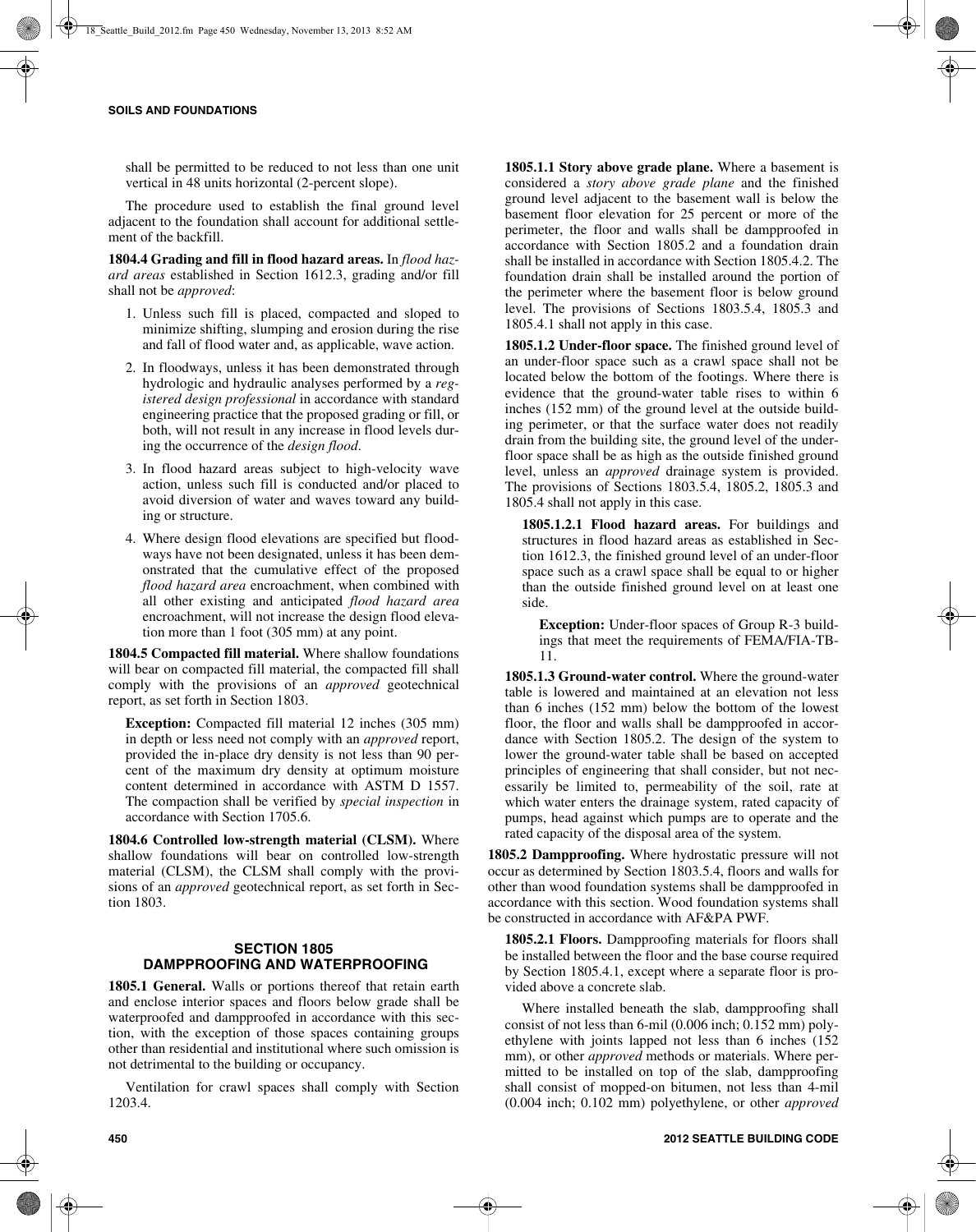methods or materials. Joints in the membrane shall be lapped and sealed in accordance with the manufacturer's installation instructions.

**1805.2.2 Walls.** Dampproofing materials for walls shall be installed on the exterior surface of the wall, and shall extend from the top of the footing to above ground level.

Dampproofing shall consist of a bituminous material, 3 pounds per square *yard* (16 N/m<sup>2</sup>) of acrylic modified cement,  $\frac{1}{8}$  inch (3.2 mm) coat of surface-bonding mortar complying with ASTM C 887, any of the materials permitted for waterproofing by Section 1805.3.2 or other *approved* methods or materials.

**1805.2.2.1 Surface preparation of walls.** Prior to application of dampproofing materials on concrete walls, holes and recesses resulting from the removal of form ties shall be sealed with a bituminous material or other *approved* methods or materials. Unit masonry walls shall be parged on the exterior surface below ground level with not less than  $\frac{3}{8}$  inch (9.5 mm) of Portland cement mortar. The parging shall be coved at the footing.

**Exception:** Parging of unit masonry walls is not required where a material is *approved* for direct application to the masonry.

**1805.3 Waterproofing.** Where the ground-water investigation required by Section 1803.5.4 indicates that a hydrostatic pressure condition exists, and the design does not include a ground-water control system as described in Section 1805.1.3, walls and floors shall be waterproofed in accordance with this section.

**1805.3.1 Floors.** Floors required to be waterproofed shall be of concrete and designed and constructed to withstand the hydrostatic pressures to which the floors will be subjected.

Waterproofing shall be accomplished by placing a membrane of rubberized asphalt, butyl rubber, fully adhered/fully bonded HDPE or polyolefin composite membrane or not less than 6-mil [0.006 inch (0.152 mm)] polyvinyl chloride with joints lapped not less than 6 inches (152 mm) or other *approved* materials under the slab. Joints in the membrane shall be lapped and sealed in accordance with the manufacturer's installation instructions.

**1805.3.2 Walls.** Walls required to be waterproofed shall be of concrete or masonry and shall be designed and constructed to withstand the hydrostatic pressures and other lateral loads to which the walls will be subjected.

Waterproofing shall be applied from the bottom of the wall to not less than 12 inches (305 mm) above the maximum elevation of the ground-water table. The remainder of the wall shall be dampproofed in accordance with Section 1805.2.2. Waterproofing shall consist of two-ply hotmopped felts, not less than 6-mil (0.006 inch; 0.152 mm) polyvinyl chloride, 40-mil (0.040 inch; 1.02 mm) poly-

mer-modified asphalt, 6-mil (0.006 inch; 0.152 mm) polyethylene or other *approved* methods or materials capable of bridging nonstructural cracks. Joints in the membrane shall be lapped and sealed in accordance with the manufacturer's installation instructions.

**1805.3.2.1 Surface preparation of walls.** Prior to the application of waterproofing materials on concrete or masonry walls, the walls shall be prepared in accordance with Section 1805.2.2.1.

**1805.3.3 Joints and penetrations.** Joints in walls and floors, joints between the wall and floor and penetrations of the wall and floor shall be made water-tight utilizing *approved* methods and materials.

**1805.4 Subsoil drainage system.** Where a hydrostatic pressure condition does not exist, dampproofing shall be provided and a base shall be installed under the floor and a drain installed around the foundation perimeter. A subsoil drainage system designed and constructed in accordance with Section 1805.1.3 shall be deemed adequate for lowering the groundwater table.

**1805.4.1 Floor base course.** Floors of basements, except as provided for in Section 1805.1.1, shall be placed over a floor base course not less than 4 inches (102 mm) in thickness that consists of gravel or crushed stone containing not more than 10 percent of material that passes through a No. 4 (4.75 mm) sieve.

**Exception:** Where a site is located in well-drained gravel or sand/gravel mixture soils, a floor base course is not required.

**1805.4.2 Foundation drain.** A drain shall be placed around the perimeter of a foundation that consists of gravel or crushed stone containing not more than 10-percent material that passes through a No. 4 (4.75 mm) sieve. The drain shall extend a minimum of 12 inches (305 mm) beyond the outside edge of the footing. The thickness shall be such that the bottom of the drain is not higher than the bottom of the base under the floor, and that the top of the drain is not less than 6 inches (152 mm) above the top of the footing. The top of the drain shall be covered with an *approved* filter membrane material. Where a drain tile or perforated pipe is used, the invert of the pipe or tile shall not be higher than the floor elevation. The top of joints or the top of perforations shall be protected with an *approved* filter membrane material. The pipe or tile shall be placed on not less than 2 inches (51 mm) of gravel or crushed stone complying with Section 1805.4.1, and shall be covered with not less than 6 inches (152 mm) of the same material.

**1805.4.3 Drainage discharge.** The floor base and foundation perimeter drain shall discharge by gravity or mechanical means into an *approved* drainage system that complies with the *International Plumbing Code*.

**Exception:** Where a site is located in well-drained gravel or sand/gravel mixture soils, a dedicated drainage system is not required.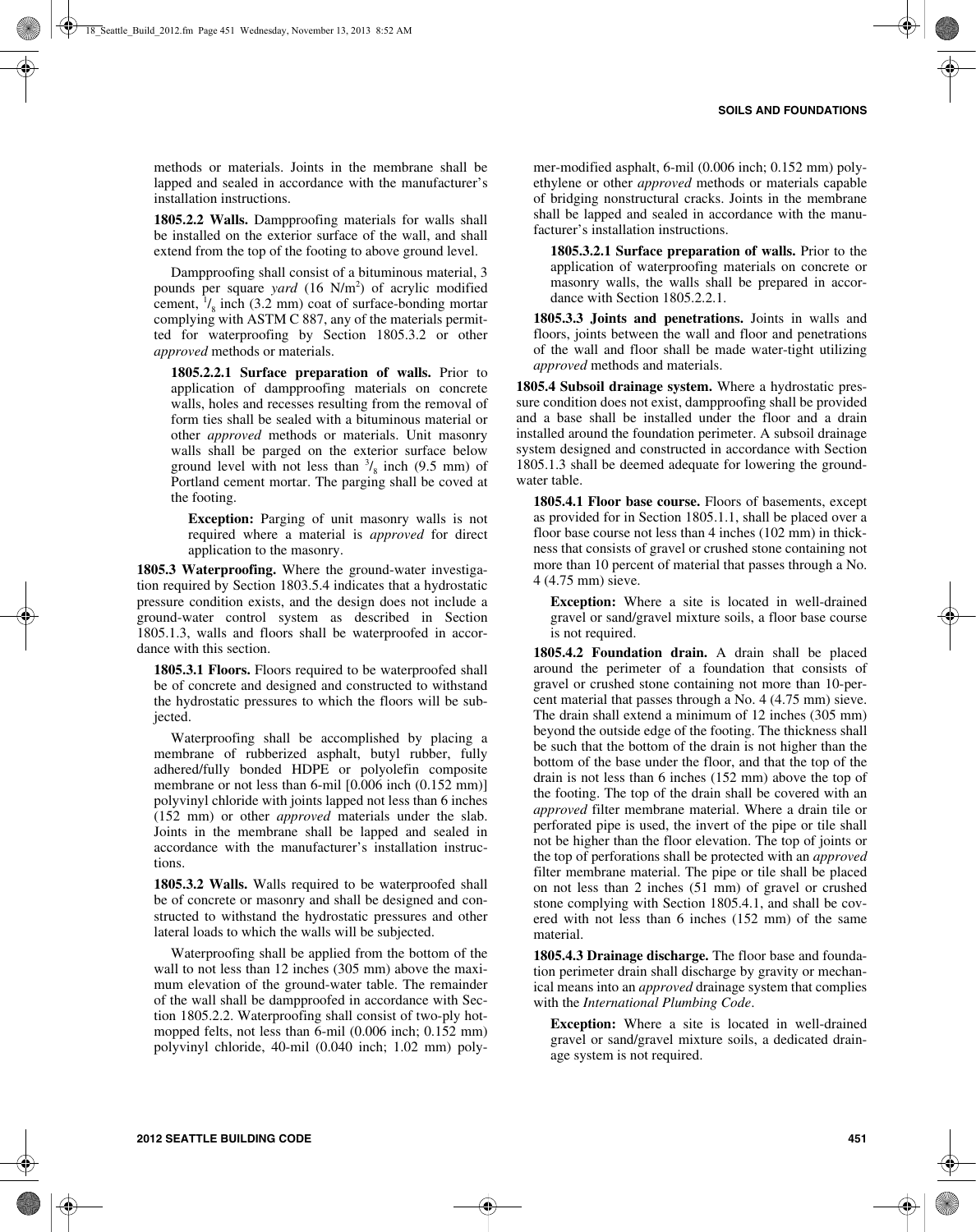## **SECTION 1806 PRESUMPTIVE LOAD-BEARING VALUES OF SOILS**

**1806.1 Load combinations.** The presumptive load-bearing values provided in Table 1806.2 shall be used with the *allowable stress design* load combinations specified in Section 1605.3. The values of vertical foundation pressure and lateral bearing pressure given in Table 1806.2 shall be permitted to be increased by one-third where used with the alternative basic load combinations of Section 1605.3.2 that include wind or earthquake loads.

**1806.2 Presumptive load-bearing values.** The load-bearing values used in design for supporting soils near the surface shall not exceed the values specified in Table 1806.2 unless data to substantiate the use of higher values are submitted and *approved*. Where the *building official* has reason to doubt the classification, strength or compressibility of the soil, the requirements of Section 1803.5.2 shall be satisfied.

Presumptive load-bearing values shall apply to materials with similar physical characteristics and dispositions. Mud, organic silt, organic clays, peat or unprepared fill shall not be assumed to have a presumptive load-bearing capacity unless data to substantiate the use of such a value are submitted.

**Exception:** A presumptive load-bearing capacity shall be permitted to be used where the *building official* deems the load-bearing capacity of mud, organic silt or unprepared fill is adequate for the support of lightweight or temporary structures.

**1806.3 Lateral load resistance.** Where the presumptive values of Table 1806.2 are used to determine resistance to lateral loads, the calculations shall be in accordance with Sections 1806.3.1 through 1806.3.4.

**1806.3.1 Combined resistance.** The total resistance to lateral loads shall be permitted to be determined by combining the values derived from the lateral bearing pressure and the lateral sliding resistance specified in Table 1806.2.

**1806.3.2 Lateral sliding resistance limit.** For clay, sandy clay, silty clay, clayey silt, silt and sandy silt, in no case shall the lateral sliding resistance exceed one-half the dead load.

**1806.3.3 Increase for depth.** The lateral bearing pressures specified in Table 1806.2 shall be permitted to be increased by the tabular value for each additional foot (305 mm) of depth to a maximum of 15 times the tabular value.

**1806.3.4 Increase for poles.** Isolated poles for uses such as flagpoles or signs and poles used to support buildings that are not adversely affected by a  $\frac{1}{2}$  inch (12.7 mm) motion at the ground surface due to short-term lateral loads shall be permitted to be designed using lateral bearing pressures equal to two times the tabular values.

#### **SECTION 1807 FOUNDATION WALLS, RETAINING WALLS AND EMBEDDED POSTS AND POLES**

**1807.1 Foundation walls.** Foundation walls shall be designed and constructed in accordance with Sections 1807.1.1 through 1807.1.6. Foundation walls shall be supported by foundations designed in accordance with Section 1808.

**1807.1.1 Design lateral soil loads.** Foundation walls shall be designed for the lateral soil loads set forth in Section 1610.

1807.1.2 Unbalanced backfill height. Unbalanced backfill height is the difference in height between the exterior finish ground level and the lower of the top of the concrete footing that supports the foundation wall or the interior finish ground level. Where an interior concrete slab on grade is provided and is in contact with the interior surface of the foundation wall, the unbalanced backfill height shall be permitted to be measured from the exterior finish ground level to the top of the interior concrete slab.

**1807.1.3 Rubble stone foundation walls.** Foundation walls of rough or random rubble stone shall not be less than 16 inches (406 mm) thick. Rubble stone shall not be used for foundation walls of structures assigned to *Seismic Design Category* C, D, E or F.

|                                                                                                       | <b>VERTICAL FOUNDATION</b> | <b>LATERAL BEARING</b>                          | <b>LATERAL SLIDING RESISTANCE</b>    |                             |  |
|-------------------------------------------------------------------------------------------------------|----------------------------|-------------------------------------------------|--------------------------------------|-----------------------------|--|
| <b>CLASS OF MATERIALS</b>                                                                             | <b>PRESSURE (psf)</b>      | <b>PRESSURE</b><br>(psf/ft below natural grade) | Coefficient of friction <sup>a</sup> | Cohesion (psf) <sup>b</sup> |  |
| 1. Crystalline bedrock                                                                                | 12,000                     | 1.200                                           | 0.70                                 |                             |  |
| 2. Sedimentary and foliated rock                                                                      | 4,000                      | 400                                             | 0.35                                 |                             |  |
| 3. Sandy gravel and/or gravel (GW and GP)                                                             | 3,000                      | 200                                             | 0.35                                 |                             |  |
| 4. Sand, silty sand, clayey sand, silty gravel<br>and clayey gravel (SW, SP, SM, SC, GM<br>and $GC$ ) | 2.000                      | 150                                             | 0.25                                 |                             |  |
| 5. Clay, sandy clay, silty clay, clayey silt, silt<br>and sandy silt (CL, ML, MH and CH)              | 1,500                      | 100                                             |                                      | 130                         |  |

**TABLE 1806.2 PRESUMPTIVE LOAD-BEARING VALUES**

For SI: 1 pound per square foot =  $0.0479kPa$ , 1 pound per square foot per foot =  $0.157 kPa/m$ .

a. Coefficient to be multiplied by the dead load.

b. Cohesion value to be multiplied by the contact area, as limited by Section 1806.3.2.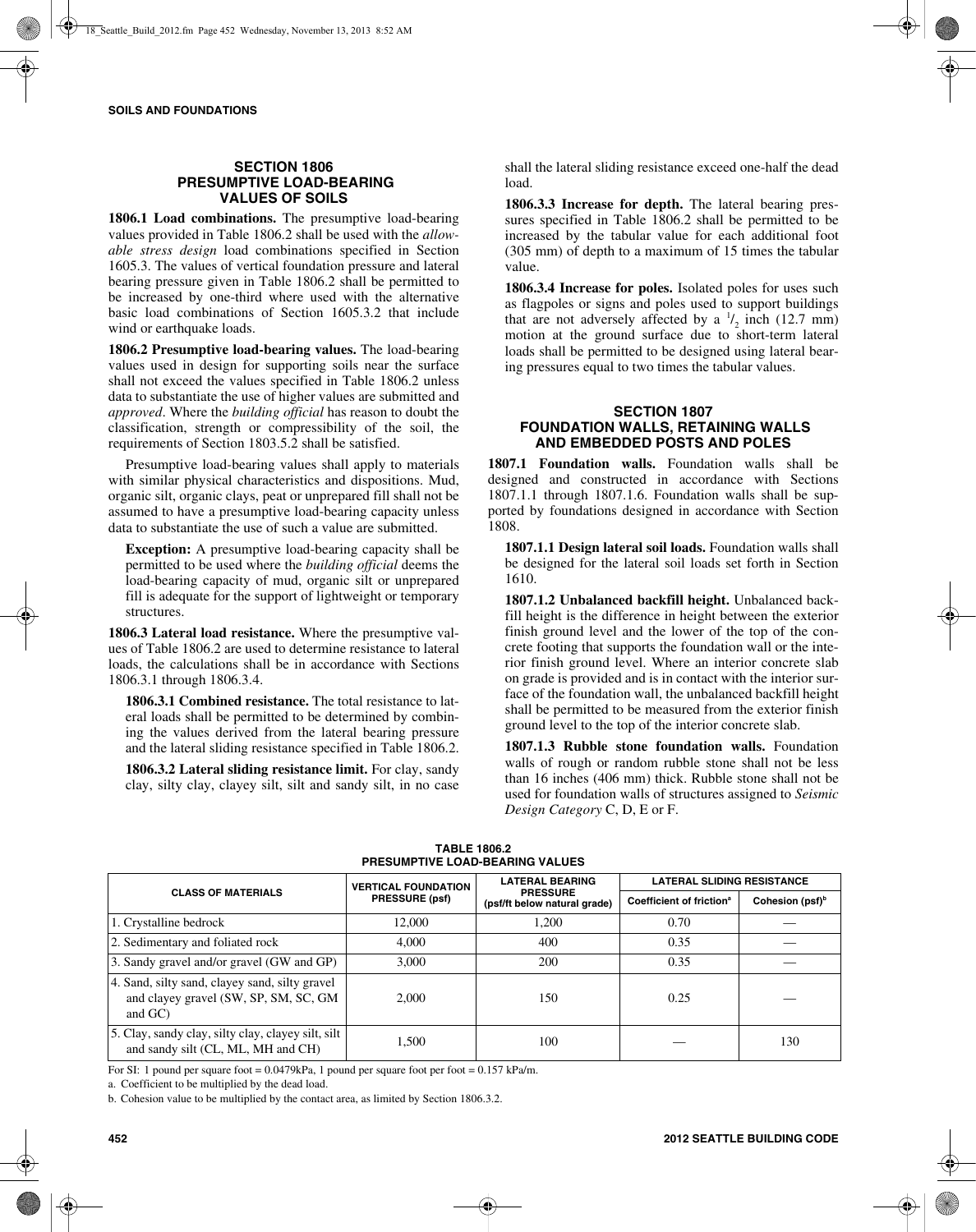**1807.1.4 Permanent wood foundation systems.** Permanent wood foundation systems shall be designed and installed in accordance with AF&PA PWF. Lumber and plywood shall be treated in accordance with AWPA U1 (Commodity Specification A, Use Category 4B and Section 5.2) and shall be identified in accordance with Section 2303.1.8.1.

**1807.1.5 Concrete and masonry foundation walls.** Concrete and masonry foundation walls shall be designed in accordance with Chapter 19 or 21, as applicable.

**Exception:** Concrete and masonry foundation walls shall be permitted to be designed and constructed in accordance with Section 1807.1.6.

**1807.1.6 Prescriptive design of concrete and masonry foundation walls.** Concrete and masonry foundation walls that are laterally supported at the top and bottom shall be permitted to be designed and constructed in accordance with this section.

**1807.1.6.1 Foundation wall thickness.** The thickness of prescriptively designed foundation walls shall not be less than the thickness of the wall supported, except that foundation walls of at least 8-inch (203 mm) nominal width shall be permitted to support brick-veneered frame walls and 10-inch-wide (254 mm) cavity walls provided the requirements of Section 1807.1.6.2 or 1807.1.6.3 are met.

**1807.1.6.2 Concrete foundation walls.** Concrete foundation walls shall comply with the following:

- 1. The thickness shall comply with the requirements of Table 1807.1.6.2.
- 2. The size and spacing of vertical reinforcement shown in Table 1807.1.6.2 is based on the use of reinforcement with a minimum yield strength of 60,000 pounds per square inch (psi) (414 MPa). Vertical reinforcement with a minimum yield strength of 40,000 psi (276 MPa) or 50,000 psi (345 MPa) shall be permitted, provided the same

|                                                                      |                                                              |                  |                                                               |      | CONCRETE FOUNDATION WALLS |                                 |                  |                  |                  |                  |
|----------------------------------------------------------------------|--------------------------------------------------------------|------------------|---------------------------------------------------------------|------|---------------------------|---------------------------------|------------------|------------------|------------------|------------------|
|                                                                      | MINIMUM VERTICAL REINFORCEMENT-BAR SIZE AND SPACING (inches) |                  |                                                               |      |                           |                                 |                  |                  |                  |                  |
| <b>MAXIMUM</b>                                                       | <b>MAXIMUM</b>                                               |                  | Design lateral soil load <sup>a</sup> (psf per foot of depth) |      |                           |                                 |                  |                  |                  |                  |
| <b>WALL</b><br><b>UNBALANCED</b><br><b>HEIGHT</b><br><b>BACKFILL</b> |                                                              |                  | 30 <sup>d</sup>                                               |      |                           | 45 <sup>d</sup>                 |                  |                  | 60               |                  |
| (feet)                                                               | HEIGHT <sup>e</sup> (feet)                                   |                  |                                                               |      |                           | Minimum wall thickness (inches) |                  |                  |                  |                  |
|                                                                      |                                                              | 7.5              | 9.5                                                           | 11.5 | 7.5                       | 9.5                             | 11.5             | 7.5              | 9.5              | 11.5             |
|                                                                      | $\overline{4}$                                               | PC               | PC                                                            | PC   | PC                        | PC                              | PC               | PC               | PC               | PC               |
| 5                                                                    | 5                                                            | PC               | PC                                                            | PC   | PC                        | PC                              | PC               | PC               | PC               | PC               |
|                                                                      | 4                                                            | ${\rm P}{\bf C}$ | PC                                                            | PC   | PC                        | ${\rm P}{\bf C}$                | PC               | PC               | ${\sf PC}$       | ${\rm P}{\bf C}$ |
| 6                                                                    | 5                                                            | ${\rm P}{\bf C}$ | ${\rm P}{\bf C}$                                              | PC   | PC                        | PC                              | PC               | PC               | ${\rm P}{\bf C}$ | ${\rm P}{\bf C}$ |
|                                                                      | 6                                                            | PC               | PC                                                            | PC   | PC                        | PC                              | PC               | PC               | PC               | PC               |
|                                                                      | 4                                                            | ${\rm P}{\bf C}$ | ${\rm P}{\bf C}$                                              | PC   | PC                        | ${\rm P}{\bf C}$                | ${\rm P}{\bf C}$ | ${\rm P}{\bf C}$ | PC               | ${\rm P}{\bf C}$ |
| $\tau$                                                               | 5                                                            | ${\rm P}{\bf C}$ | ${\rm P}{\bf C}$                                              | PC   | PC                        | ${\rm P}{\bf C}$                | PC               | PC               | PC               | ${\rm P}{\bf C}$ |
|                                                                      | 6                                                            | PC               | PC                                                            | PC   | PC                        | PC                              | PC               | #5 at 48         | PC               | PC               |
|                                                                      | 7                                                            | PC               | PC                                                            | PC   | #5 at 46                  | PC                              | PC               | #6 at 48         | PC               | PC               |
|                                                                      | 4                                                            | <b>PC</b>        | PC                                                            | PC   | PC                        | PC                              | PC               | PC               | PC               | PC               |
|                                                                      | 5                                                            | PC               | PC                                                            | PC   | PC                        | PC                              | PC               | PC               | PC               | PC               |
| $\,$ 8 $\,$                                                          | 6                                                            | PC               | PC                                                            | PC   | PC                        | PC                              | PC               | #5 at 43         | PC               | ${\rm P}{\bf C}$ |
|                                                                      | 7                                                            | PC               | ${\rm P}{\bf C}$                                              | PC   | #5 at 41                  | PC                              | PC               | #6 at 43         | PC               | ${\rm P}{\bf C}$ |
|                                                                      | 8                                                            | #5 at 47         | ${\rm P}{\bf C}$                                              | PC   | #6 at 43                  | PC                              | PC               | #6 at 32         | #6 at 44         | ${\rm P}{\bf C}$ |
|                                                                      | 4                                                            | PC               | PC                                                            | PC   | PC                        | PC                              | PC               | PC               | PC               | PC               |
|                                                                      | 5                                                            | PC               | PC                                                            | PC   | PC                        | PC                              | PC               | PC               | PC               | ${\rm P}{\bf C}$ |
| 9                                                                    | 6                                                            | PC               | PC                                                            | PC   | PC                        | PC                              | PC               | #5 at 39         | PC               | ${\rm P}{\bf C}$ |
|                                                                      | 7                                                            | PC               | ${\rm P}{\bf C}$                                              | PC   | #5 at 37                  | PC                              | PC               | #6 at 38         | #5 at 37         | ${\rm P}{\bf C}$ |
|                                                                      | 8                                                            | $#5$ at 41       | PC                                                            | PC   | #6 at 38                  | #5 at 37                        | PC               | #7 at 39         | #6 at 39         | #4 at 48         |
|                                                                      | 9 <sup>d</sup>                                               | #6 at 46         | PC                                                            | PC   | #7 at 41                  | #6 at 41                        | PC               | #7 at 31         | #7 at 41         | #6 at 39         |
|                                                                      | 4                                                            | PC               | ${\rm P}{\bf C}$                                              | PC   | PC                        | PC                              | ${\rm P}{\bf C}$ | PC               | ${\rm P}{\bf C}$ | ${\rm P}{\bf C}$ |
|                                                                      | 5                                                            | ${\rm P}{\bf C}$ | ${\rm P}{\bf C}$                                              | PC   | PC                        | ${\rm P}{\bf C}$                | ${\rm P}{\bf C}$ | PC               | ${\rm P}{\bf C}$ | ${\rm P}{\bf C}$ |
|                                                                      | 6                                                            | PC               | PC                                                            | PC   | PC                        | PC                              | PC               | #5 at 37         | PC               | PC               |
| 10                                                                   | 7                                                            | PC               | PC                                                            | PC   | #6 at 48                  | PC                              | PC               | #6 at 35         | #6 at 48         | PC               |
|                                                                      | 8                                                            | #5 at 38         | PC                                                            | PC   | #7 at 47                  | #6 at 47                        | PC               | #7 at 35         | #7 at 47         | #6 at 45         |
|                                                                      | 9 <sup>d</sup>                                               | #6 at 41         | #4 at 48                                                      | PC   | #7 at 37                  | #7 at 48                        | #4 at 48         | #6 at 22         | #7 at 37         | #7 at 47         |
|                                                                      | 10 <sup>d</sup>                                              | #7 at 45         | #6 at 45                                                      | PC   | #7 at 31                  | #7 at 40                        | #6 at 38         | #6 at 22         | #7 at 30         | #7 at 38         |

#### **TABLE 1807.1.6.2 CONCRETE FOUNDATION WALLS**

For SI: 1 inch = 25.4 mm, 1 foot = 304.8 mm, 1 pound per square foot per foot =  $0.157$  kPa/m.

a. For design lateral soil loads, see Section 1610.

b. Provisions for this table are based on design and construction requirements specified in Section 1807.1.6.2.

c. "PC" means plain concrete.

d. Where unbalanced backfill height exceeds 8 feet and design lateral soil loads from Table 1610.1 are used, the requirements for 30 and 45 psf per foot of depth are not applicable (see Section 1610).

e. For height of unbalanced backfill, see Section 1807.1.2.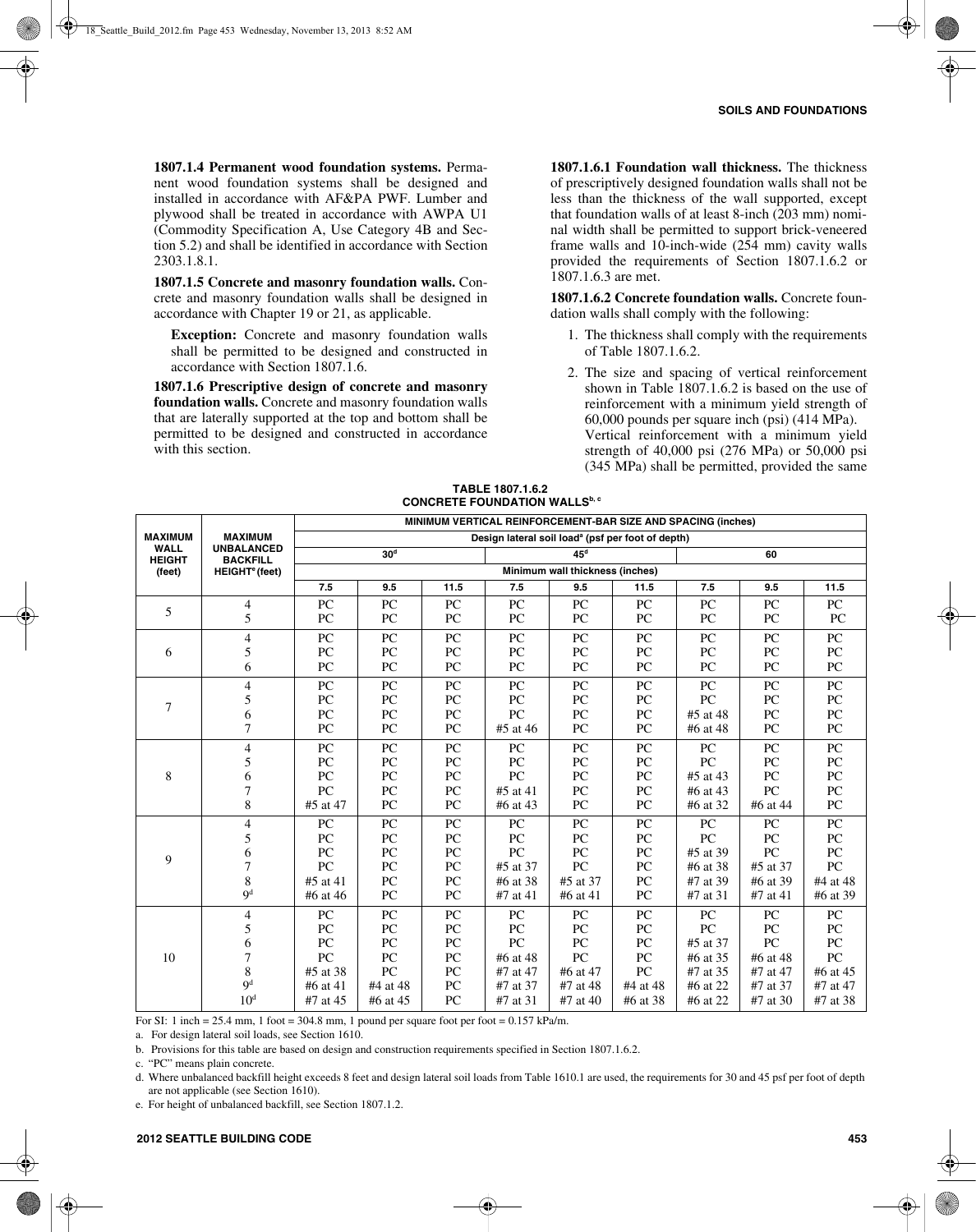size bar is used and the spacing shown in the table is reduced by multiplying the spacing by 0.67 or 0.83, respectively.

- 3. Vertical reinforcement, when required, shall be placed nearest the inside face of the wall a distance, *d*, from the outside face (soil face) of the wall. The distance, *d*, is equal to the wall thickness, *t*, minus 1.25 inches (32 mm) plus one-half the bar diameter,  $d_b$ ,  $d = t - (1.25 + d_b / 2)$ . The reinforcement shall be placed within a tolerance of  $\pm$ <sup>3</sup>/<sub>8</sub> inch (9.5 mm) where *d* is less than or equal to 8 inches (203 mm) or  $\pm \frac{1}{2}$  inch (12.7 mm) where *d* is greater than 8 inches (203 mm).
- 4. In lieu of the reinforcement shown in Table 1807.1.6.2, smaller reinforcing bar sizes with closer spacings that provide an equivalent crosssectional area of reinforcement per unit length shall be permitted.
- 5. Concrete cover for reinforcement measured from the inside face of the wall shall not be less than  $\frac{3}{4}$ inch (19.1 mm). Concrete cover for reinforcement measured from the outside face of the wall shall not be less than  $1\frac{1}{2}$  inches (38 mm) for No. 5 bars and smaller, and not less than 2 inches (51 mm) for larger bars.
- 6. Concrete shall have a specified compressive strength,  $f'$ , of not less than 2,500 psi (17.2) MPa).
- 7. The unfactored axial load per linear foot of wall shall not exceed 1.2  $tf'$ <sub>c</sub> where *t* is the specified wall thickness in inches.

**1807.1.6.2.1 Seismic requirements.** Based on the *seismic design category* assigned to the structure in accordance with Section 1613, concrete foundation walls designed using Table 1807.1.6.2 shall be subject to the following limitations:

- 1. *Seismic Design Categories* A and B. Not less than one No. 5 bar shall be provided around window, door and similar sized openings. The bar shall be anchored to develop  $f_n$  in tension at the corners of openings.
- 2. *Seismic Design Categories* C, D, E and F. Tables shall not be used except as allowed for plain concrete members in Section 1905.1.8.

**1807.1.6.3 Masonry foundation walls.** Masonry foundation walls shall comply with the following:

- 1. The thickness shall comply with the requirements of Table 1807.1.6.3(1) for plain masonry walls or Table 1807.1.6.3(2), 1807.1.6.3(3) or 1807.1.6.3(4) for masonry walls with reinforcement.
- 2. Vertical reinforcement shall have a minimum yield strength of 60,000 psi (414 MPa).
- 3. The specified location of the reinforcement shall equal or exceed the effective depth distance, *d*, noted in Tables 1807.1.6.3(2), 1807.1.6.3(3) and 1807.1.6.3(4) and shall be measured from the face of the exterior (soil) side of the wall to the center of the vertical reinforcement. The reinforcement shall be placed within the tolerances specified in TMS 602/ACI 530.1/ASCE 6, Article 3.4.B.8 of the specified location.

|                                      |                                                                        | MINIMUM NOMINAL WALL THICKNESS (inches)                       |                            |                            |  |
|--------------------------------------|------------------------------------------------------------------------|---------------------------------------------------------------|----------------------------|----------------------------|--|
| <b>MAXIMUM WALL HEIGHT</b><br>(feet) | <b>MAXIMUM UNBALANCED</b><br><b>BACKFILL HEIGHT<sup>e</sup></b> (feet) | Design lateral soil load <sup>a</sup> (psf per foot of depth) |                            |                            |  |
|                                      |                                                                        | 30 <sup>t</sup>                                               | $45^{\circ}$               | 60                         |  |
|                                      | 4 (or less)                                                            | 8                                                             | 8                          | 8                          |  |
|                                      |                                                                        | 8                                                             | 10                         | 10                         |  |
|                                      |                                                                        | 10                                                            | 12                         | $10$ (solid <sup>c</sup> ) |  |
|                                      |                                                                        | 12                                                            | $10$ (solid <sup>c</sup> ) | $10$ (solid <sup>c</sup> ) |  |
|                                      | 4 (or less)                                                            | 8                                                             | 8                          |                            |  |
| 8                                    |                                                                        | 8                                                             | 10                         | 12                         |  |
|                                      |                                                                        | 10                                                            | 12                         | $12$ (solid <sup>c</sup> ) |  |
|                                      |                                                                        | 12                                                            | $12$ (solid <sup>c</sup> ) | Note d                     |  |
|                                      | ŏ                                                                      | $10$ (solid <sup>c</sup> )                                    | $12$ (solid <sup>c</sup> ) | Note d                     |  |
|                                      | 4 (or less)                                                            |                                                               |                            |                            |  |
| 9                                    |                                                                        |                                                               | 10                         | 12                         |  |
|                                      |                                                                        | 12                                                            | 12                         | $12$ (solid <sup>c</sup> ) |  |
|                                      |                                                                        | $12$ (solid <sup>c</sup> )                                    | $12$ (solid <sup>c</sup> ) | Note d                     |  |
|                                      |                                                                        | $12$ (solid <sup>c</sup> )                                    | Note d                     | Note d                     |  |
|                                      | $\mathbf{Q}^{\mathrm{f}}$                                              | Note d                                                        | Note d                     | Note d                     |  |

**TABLE 1807.1.6.3(1) PLAIN MASONRY FOUNDATION WALLS<sup>a, b, c</sup>** 

For SI: 1 inch = 25.4 mm, 1 foot = 304.8 mm, 1 pound per square foot per foot =  $0.157$  kPa/m.

a. For design lateral soil loads, see Section 1610.

b. Provisions for this table are based on design and construction requirements specified in Section 1807.1.6.3.

c. Solid grouted hollow units or solid masonry units.

d. A design in compliance with Chapter 21 or reinforcement in accordance with Table 1807.1.6.3(2) is required.

e. For height of unbalanced backfill, see Section 1807.1.2.

f. Where unbalanced backfill height exceeds 8 feet and design lateral soil loads from Table 1610.1 are used, the requirements for 30 and 45 psf per foot of depth are not applicable (see Section 1610).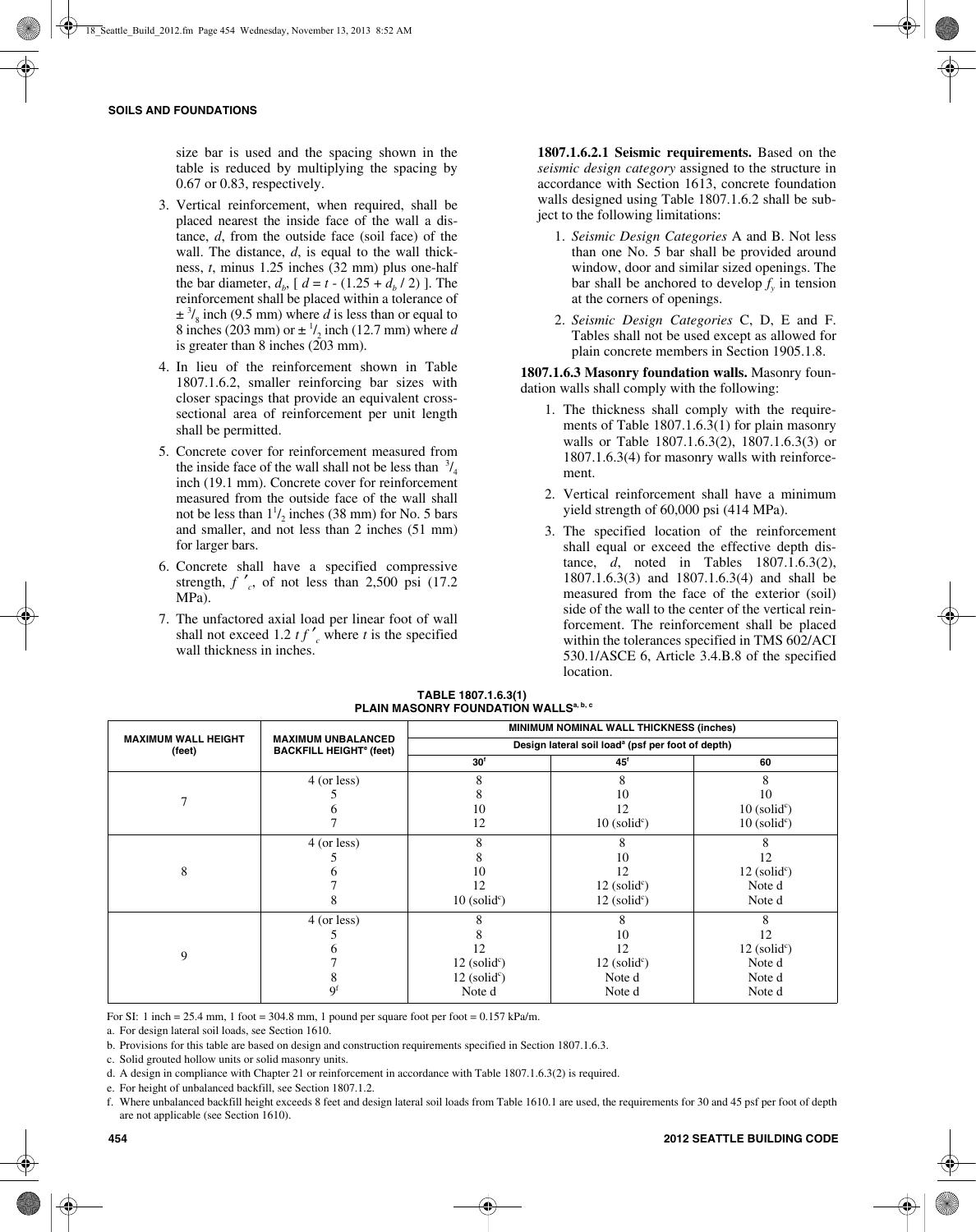- 4. Grout shall comply with Section 2103.13.
- 5. Concrete masonry units shall comply with ASTM C 90.
- 6. Clay masonry units shall comply with ASTM C 652 for hollow brick, except compliance with ASTM C 62 or ASTM C 216 shall be permitted where solid masonry units are installed in accordance with Table 1807.1.6.3(1) for plain masonry.
- 7. Masonry units shall be laid in running bond and installed with Type M or S mortar in accordance with Section 2103.9.
- 8. The unfactored axial load per linear foot of wall shall not exceed 1.2  $tf'_m$  where *t* is the specified wall thickness in inches and  $f'$ <sup>n</sup> is the specified

compressive strength of masonry in pounds per square inch.

- 9. At least 4 inches (102 mm) of solid masonry shall be provided at girder supports at the top of hollow masonry unit foundation walls.
- 10. Corbeling of masonry shall be in accordance with Section 2104.2. Where an 8-inch (203 mm) wall is corbeled, the top corbel shall not extend higher than the bottom of the floor framing and shall be a full course of headers at least 6 inches (152 mm) in length or the top course bed joint shall be tied to the vertical wall projection. The tie shall be W2.8 (4.8 mm) and spaced at a maximum horizontal distance of 36 inches (914 mm). The hollow space behind the corbelled masonry shall be filled with mortar or grout.

| TABLE 1807.1.6.3(2)                                                                           |
|-----------------------------------------------------------------------------------------------|
| 8-INCH MASONRY FOUNDATION WALLS WITH REINFORCEMENT WHERE d $\geq$ 5 INCHES <sup>a, b, c</sup> |

|                                             |                                                                                  | MINIMUM VERTICAL REINFORCEMENT-BAR SIZE AND SPACING (inches)     |                 |            |  |
|---------------------------------------------|----------------------------------------------------------------------------------|------------------------------------------------------------------|-----------------|------------|--|
| <b>MAXIMUM WALL HEIGHT</b><br>(feet-inches) | <b>MAXIMUM UNBALANCED</b><br><b>BACKFILL HEIGHT<sup>d</sup></b><br>(feet-inches) | Design lateral soil load <sup>a</sup><br>(psf per foot of depth) |                 |            |  |
|                                             |                                                                                  | 30 <sup>e</sup>                                                  | 45 <sup>e</sup> | 60         |  |
|                                             | $4-0$ (or less)                                                                  | #4 at 48                                                         | #4 at 48        | #4 at 48   |  |
| $7 - 4$                                     | $5-0$                                                                            | #4 at 48                                                         | #4 at 48        | #4 at 48   |  |
|                                             | $6-0$                                                                            | #4 at 48                                                         | $#5$ at 48      | #5 at 48   |  |
|                                             | $7-4$                                                                            | #5 at 48                                                         | #6 at 48        | #7 at 48   |  |
|                                             | $4-0$ (or less)                                                                  | #4 at 48                                                         | #4 at 48        | #4 at 48   |  |
|                                             | $5-0$                                                                            | #4 at 48                                                         | #4 at 48        | #4 at 48   |  |
| $8-0$                                       | $6-0$                                                                            | #4 at 48                                                         | #5 at 48        | #5 at 48   |  |
|                                             | $7-0$                                                                            | #5 at 48                                                         | #6 at 48        | #7 at 48   |  |
|                                             | $8-0$                                                                            | #5 at 48                                                         | #6 at 48        | #7 at 48   |  |
|                                             | $4-0$ (or less)                                                                  | #4 at 48                                                         | #4 at 48        | #4 at 48   |  |
|                                             | $5-0$                                                                            | #4 at 48                                                         | #4 at 48        | #5 at 48   |  |
| $8 - 8$                                     | $6-0$                                                                            | #4 at 48                                                         | #5 at 48        | #6 at 48   |  |
|                                             | $7-0$                                                                            | #5 at 48                                                         | #6 at 48        | #7 at 48   |  |
|                                             | $8-8$ <sup>e</sup>                                                               | #6 at 48                                                         | #7 at 48        | #8 at 48   |  |
|                                             | $4-0$ (or less)                                                                  | #4 at 48                                                         | #4 at 48        | #4 at 48   |  |
|                                             | $5-0$                                                                            | #4 at 48                                                         | #4 at 48        | #5 at 48   |  |
| $9 - 4$                                     | $6-0$                                                                            | #4 at 48                                                         | $#5$ at 48      | #6 at 48   |  |
|                                             | $7-0$                                                                            | #5 at 48                                                         | #6 at 48        | #7 at 48   |  |
|                                             | $8-0$                                                                            | #6 at 48                                                         | #7 at 48        | #8 at 48   |  |
|                                             | $9-4$ <sup>e</sup>                                                               | #7 at 48                                                         | #8 at 48        | #9 at 48   |  |
|                                             | $4-0$ (or less)                                                                  | #4 at 48                                                         | #4 at 48        | #4 at 48   |  |
|                                             | $5-0$                                                                            | #4 at 48                                                         | #4 at 48        | #5 at 48   |  |
|                                             | $6-0$                                                                            | #4 at 48                                                         | #5 at 48        | #6 at $48$ |  |
| $10-0$                                      | $7-0$                                                                            | #5 at 48                                                         | #6 at 48        | #7 at 48   |  |
|                                             | $8-0$                                                                            | #6 at 48                                                         | #7 at 48        | #8 at 48   |  |
|                                             | $9-0^\circ$                                                                      | #7 at 48                                                         | #8 at 48        | #9 at 48   |  |
|                                             | $10-0$ <sup>e</sup>                                                              | #7 at 48                                                         | #9 at 48        | #9 at 48   |  |

For SI: 1 inch = 25.4 mm, 1 foot = 304.8 mm, 1 pound per square foot per foot =  $0.157$  kPa/m.

a. For design lateral soil loads, see Section 1610.

b. Provisions for this table are based on design and construction requirements specified in Section 1807.1.6.3.

c. For alternative reinforcement, see Section 1807.1.6.3.1

d. For height of unbalanced backfill, see Section 1807.1.2

e. Where unbalanced backfill height exceeds 8 feet and design lateral soil loads from Table 1610.1 are used, the requirements for 30 and 45 psf per foot of depth are not applicable. See Section 1610.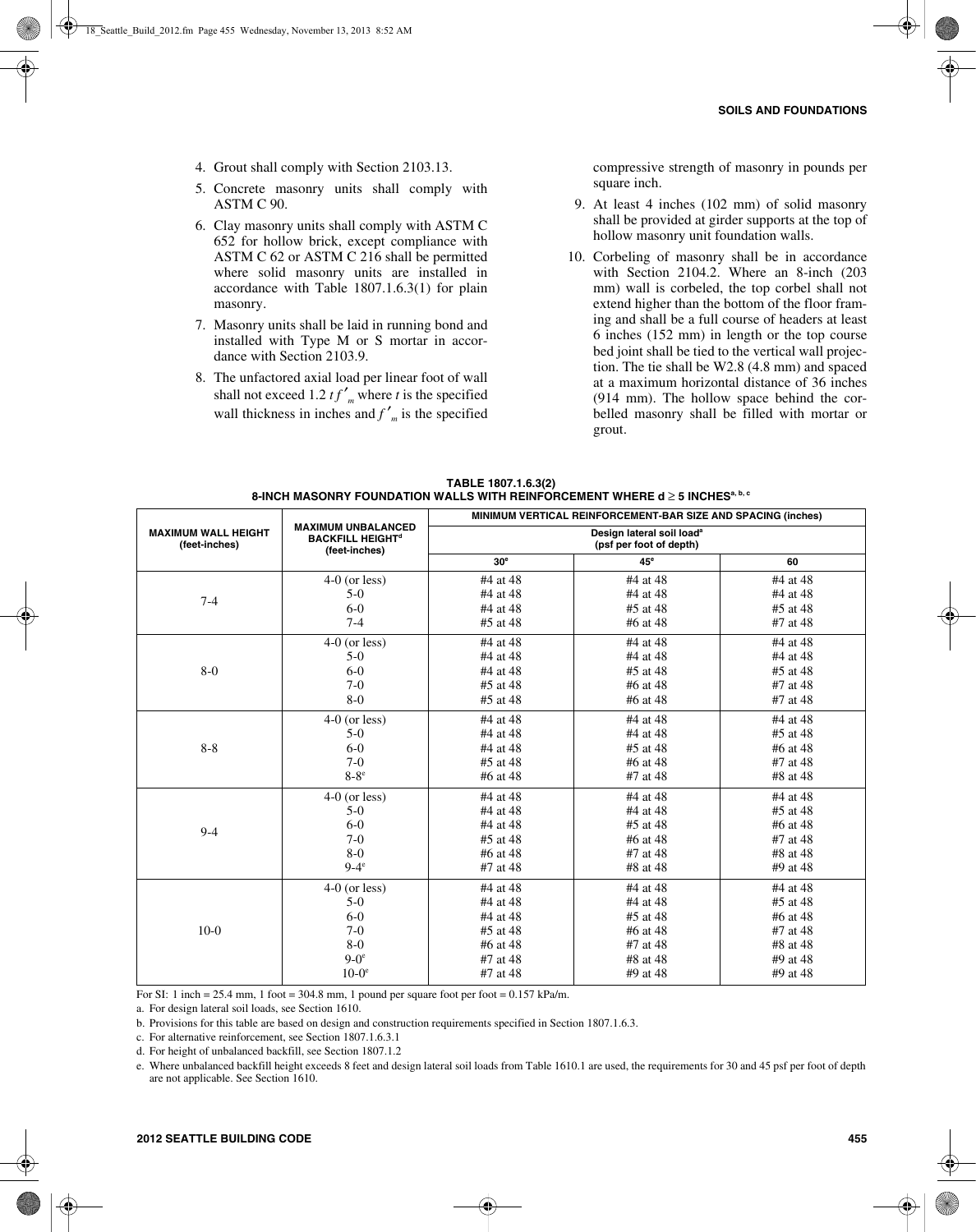|                                             | <b>MAXIMUM UNBALANCED</b>          | MINIMUM VERTICAL REINFORCEMENT-BAR SIZE AND SPACING (inches)  |              |          |  |
|---------------------------------------------|------------------------------------|---------------------------------------------------------------|--------------|----------|--|
| <b>MAXIMUM WALL HEIGHT</b><br>(feet-inches) | <b>BACKFILL HEIGHT<sup>d</sup></b> | Design lateral soil load <sup>a</sup> (psf per foot of depth) |              |          |  |
|                                             | (feet-inches)                      | 30 <sup>e</sup>                                               | $45^{\circ}$ | 60       |  |
|                                             | $4-0$ (or less)                    | #4 at 56                                                      | #4 at 56     | #4 at 56 |  |
| $7-4$                                       | $5-0$                              | #4 at 56                                                      | #4 at 56     | #4 at 56 |  |
|                                             | $6-0$                              | #4 at 56                                                      | #4 at 56     | #5 at 56 |  |
|                                             | $7 - 4$                            | #4 at 56                                                      | #5 at 56     | #6 at 56 |  |
|                                             | $4-0$ (or less)                    | #4 at 56                                                      | #4 at 56     | #4 at 56 |  |
|                                             | $5-0$                              | #4 at 56                                                      | #4 at 56     | #4 at 56 |  |
| $8-0$                                       | $6-0$                              | #4 at 56                                                      | #4 at 56     | #5 at 56 |  |
|                                             | $7-0$                              | #4 at 56                                                      | #5 at 56     | #6 at 56 |  |
|                                             | $8-0$                              | #5 at 56                                                      | #6 at 56     | #7 at 56 |  |
|                                             | $4-0$ (or less)                    | #4 at 56                                                      | #4 at 56     | #4 at 56 |  |
| $8-8$                                       | $5-0$                              | #4 at 56                                                      | #4 at 56     | #4 at 56 |  |
|                                             | $6-0$                              | #4 at 56                                                      | #4 at 56     | #5 at 56 |  |
|                                             | $7-0$                              | #4 at 56                                                      | #5 at 56     | #6 at 56 |  |
|                                             | $8-8$ <sup>e</sup>                 | #5 at 56                                                      | #7 at 56     | #8 at 56 |  |
|                                             | $4-0$ (or less)                    | #4 at 56                                                      | #4 at 56     | #4 at 56 |  |
|                                             | $5-0$                              | #4 at 56                                                      | #4 at 56     | #4 at 56 |  |
| $9 - 4$                                     | $6-0$                              | #4 at 56                                                      | #5 at 56     | #5 at 56 |  |
|                                             | $7-0$                              | #4 at 56                                                      | #5 at 56     | #6 at 56 |  |
|                                             | $8-0$                              | #5 at 56                                                      | #6 at 56     | #7 at 56 |  |
|                                             | $9-4^\circ$                        | #6 at 56                                                      | #7 at 56     | #7 at 56 |  |
|                                             | $4-0$ (or less)                    | #4 at 56                                                      | #4 at 56     | #4 at 56 |  |
|                                             | $5-0$                              | #4 at 56                                                      | #4 at 56     | #4 at 56 |  |
|                                             | $6-0$                              | #4 at 56                                                      | #5 at 56     | #5 at 56 |  |
| $10-0$                                      | $7-0$                              | #5 at 56                                                      | #6 at 56     | #7 at 56 |  |
|                                             | $8-0$                              | #5 at 56                                                      | #7 at 56     | #8 at 56 |  |
|                                             | $9-0^\circ$                        | #6 at 56                                                      | #7 at 56     | #9 at 56 |  |
|                                             | $10-0$ <sup>e</sup>                | #7 at 56                                                      | #8 at 56     | #9 at 56 |  |

#### **TABLE 1807.1.6.3(3) 10-INCH MASONRY FOUNDATION WALLS WITH REINFORCEMENT WHERE d** ≥ **6.75 INCHES a, b, c**

For SI: 1 inch = 25.4 mm, 1 foot = 304.8, 1 pound per square foot per foot =  $1.157$  kPa/m.

a. For design lateral soil loads, see Section 1610.

b. Provisions for this table are based on design and construction requirements specified in Section 1807.1.6.3

c. For alternative reinforcement, see Section 1807.1.6.3.1.

d. For height of unbalanced backfill, See Section 1807.1.2.

e. Where unbalanced backfill height exceeds 8 feet and design lateral soil loads from Table 1610.1 are used, the requirements for 30 and 45 psf per foot of depth are not applicable. See Section 1610.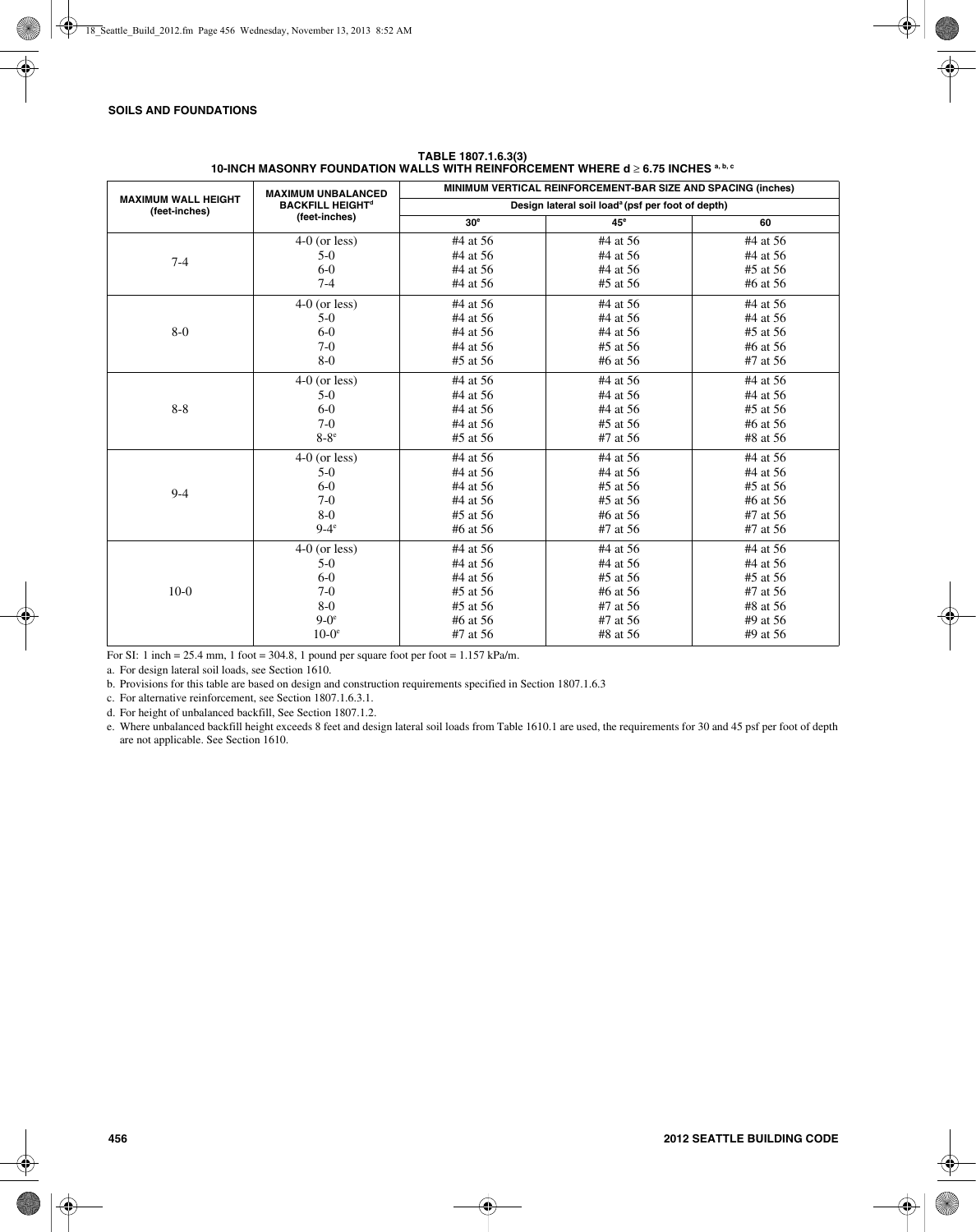|                                             | <b>MAXIMUM UNBALANCED</b>          | MINIMUM VERTICAL REINFORCEMENT-BAR SIZE AND SPACING (inches)  |              |          |  |
|---------------------------------------------|------------------------------------|---------------------------------------------------------------|--------------|----------|--|
| <b>MAXIMUM WALL HEIGHT</b><br>(feet-inches) | <b>BACKFILL HEIGHT<sup>d</sup></b> | Design lateral soil load <sup>a</sup> (psf per foot of depth) |              |          |  |
|                                             | (feet-inches)                      | 30 <sup>e</sup>                                               | $45^{\circ}$ | 60       |  |
|                                             | 4 (or less)                        | #4 at 72                                                      | #4 at 72     | #4 at 72 |  |
| $7 - 4$                                     | $5-0$                              | #4 at 72                                                      | #4 at 72     | #4 at 72 |  |
|                                             | $6-0$                              | #4 at 72                                                      | #4 at 72     | #5 at 72 |  |
|                                             | $7 - 4$                            | #4 at 72                                                      | #5 at 72     | #6 at 72 |  |
|                                             | 4 (or less)                        | #4 at 72                                                      | #4 at 72     | #4 at 72 |  |
|                                             | $5-0$                              | #4 at 72                                                      | #4 at 72     | #4 at 72 |  |
| $8-0$                                       | $6-0$                              | #4 at 72                                                      | #4 at 72     | #5 at 72 |  |
|                                             | $7-0$                              | #4 at 72                                                      | #5 at 72     | #6 at 72 |  |
|                                             | $8-0$                              | #5 at 72                                                      | #6 at 72     | #8 at 72 |  |
|                                             | 4 (or less)                        | #4 at 72                                                      | #4 at 72     | #4 at 72 |  |
|                                             | $5-0$                              | #4 at 72                                                      | #4 at 72     | #4 at 72 |  |
| $8 - 8$                                     | $6-0$                              | #4 at 72                                                      | #4 at 72     | #5 at 72 |  |
|                                             | $7-0$                              | #4 at 72                                                      | #5 at 72     | #6 at 72 |  |
|                                             | $8-8$ <sup>e</sup>                 | #5 at 72                                                      | #7 at 72     | #8 at 72 |  |
|                                             | 4 (or less)                        | #4 at 72                                                      | #4 at 72     | #4 at 72 |  |
| $9 - 4$                                     | $5-0$                              | #4 at 72                                                      | #4 at 72     | #4 at 72 |  |
|                                             | $6 - 0$                            | #4 at 72                                                      | #5 at 72     | #5 at 72 |  |
|                                             | $7-0$                              | #4 at 72                                                      | #5 at 72     | #6 at 72 |  |
|                                             | $8-0$                              | #5 at 72                                                      | #6 at 72     | #7 at 72 |  |
|                                             | $9-4$ <sup>e</sup>                 | #6 at 72                                                      | #7 at 72     | #8 at 72 |  |
|                                             | 4 (or less)                        | #4 at 72                                                      | #4 at 72     | #4 at 72 |  |
|                                             | $5-0$                              | #4 at 72                                                      | #4 at 72     | #4 at 72 |  |
|                                             | $6-0$                              | #4 at 72                                                      | #5 at 72     | #5 at 72 |  |
| $10-0$                                      | $7-0$                              | #4 at 72                                                      | #6 at 72     | #6 at 72 |  |
|                                             | $8-0$                              | #5 at 72                                                      | #6 at 72     | #7 at 72 |  |
|                                             | $9-0^\circ$                        | #6 at 72                                                      | #7 at 72     | #8 at 72 |  |
|                                             | $10-0e$                            | #7 at 72                                                      | #8 at 72     | #9 at 72 |  |

**TABLE 1807.1.6.3(4) 12-INCH MASONRY FOUNDATION WALLS WITH REINFORCEMENT WHERE d** ≥ **8.75 INCHESa, b, c**

For SI: 1 inch = 25.4 mm, 1 foot = 304.8 mm, 1 pound per square foot per foot =  $0.157$  kPa/m.

a. For design lateral soil loads, see Section 1610.

b. Provisions for this table are based on design and construction requirements specified in Section 1807.1.6.3.

c. For alternative reinforcement, see Section 1807.1.6.3.1.

d. For height of unbalanced backfill, see Section 1807.1.2.

e Where unbalanced backfill height exceeds 8 feet and design lateral soil loads from Table 1610.1 are used, the requirements for 30 and 45 psf per foot of depth are not applicable. See Section 1610.

**1807.1.6.3.1 Alternative foundation wall reinforcement.** In lieu of the reinforcement provisions for masonry foundation walls in Table 1807.1.6.3(2), 1807.1.6.3(3) or 1807.1.6.3(4), alternative reinforcing bar sizes and spacings having an equivalent cross-sectional area of reinforcement per linear foot (mm) of wall shall be permitted to be used, provided the spacing of reinforcement does not exceed 72 inches (1829 mm) and reinforcing bar sizes do not exceed No. 11.

**1807.1.6.3.2 Seismic requirements.** Based on the *seismic design category* assigned to the structure in accordance with Section 1613, masonry foundation walls designed using Tables 1807.1.6.3(1) through 1807.1.6.3(4) shall be subject to the following limitations:

- 1. *Seismic Design Categories* A and B. No additional seismic requirements.
- 2. *Seismic Design Category* C. A design using Tables 1807.1.6.3(1) through 1807.1.6.3(4) is

subject to the seismic requirements of Section 1.18.4.3 of TMS 402/ACI 530/ASCE 5.

- 3. *Seismic Design Category* D. A design using Tables 1807.1.6.3(2) through 1807.1.6.3(4) is subject to the seismic requirements of Section 1.18.4.4 of TMS 402/ACI 530/ASCE 5.
- 4. *Seismic Design Categories* E and F. A design using Tables 1807.1.6.3(2) through 1807.1.6.3(4) is subject to the seismic requirements of Section 1.18.4.5 of TMS 402/ACI 530/ASCE 5.

**1807.2 Retaining walls.** Retaining walls shall be designed in accordance with Sections 1807.2.1 through 1807.2.3.

**1807.2.1 General.** Retaining walls shall be designed to ensure stability against overturning, sliding, excessive foundation pressure and water uplift. Where a keyway is extended below the wall base with the intent to engage passive pressure and enhance sliding stability, lateral soil pressures on both sides of the keyway shall be considered in the sliding analysis.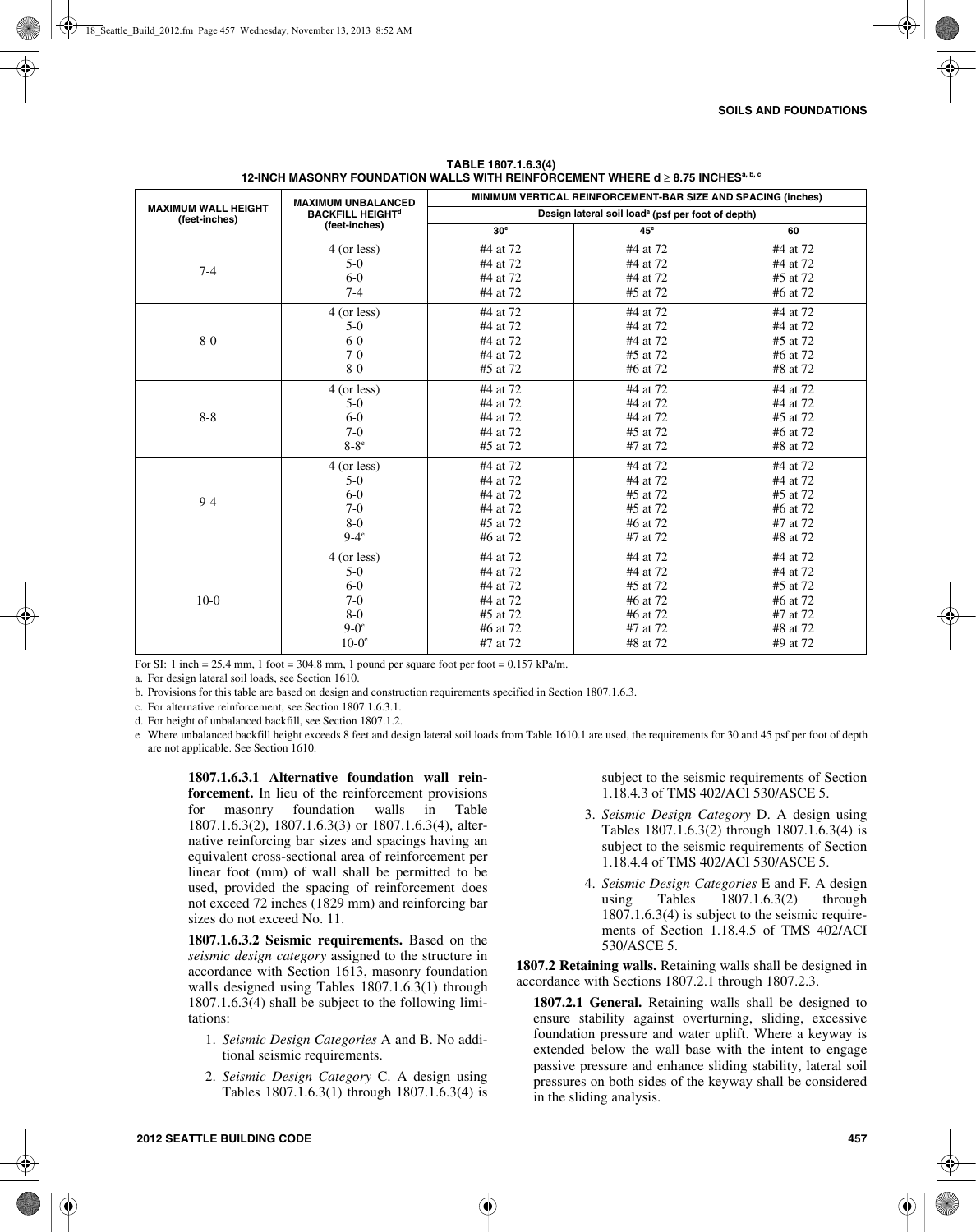**1807.2.2 Design lateral soil loads.** Retaining walls shall be designed for the lateral soil loads set forth in Section 1610.

**1807.2.3 Safety factor.** Retaining walls shall be designed to resist the lateral action of soil to produce sliding and overturning with a minimum safety factor of 1.5 in each case. The load combinations of Section 1605 shall not apply to this requirement. Instead, design shall be based on 0.7 times nominal earthquake loads, 1.0 times other *nominal loads*, and investigation with one or more of the variable loads set to zero. The safety factor against lateral sliding shall be taken as the available soil resistance at the base of the retaining wall foundation divided by the net lateral force applied to the retaining wall.

**Exception:** Where earthquake loads are included, the minimum safety factor for retaining wall sliding and overturning shall be 1.1.

**1807.3 Embedded posts and poles.** Designs to resist both axial and lateral loads employing posts or poles as columns embedded in earth or in concrete footings in earth shall be in accordance with Sections 1807.3.1 through 1807.3.3.

**1807.3.1 Limitations.** The design procedures outlined in this section are subject to the following limitations:

- 1. The frictional resistance for structural walls and slabs on silts and clays shall be limited to one-half of the normal force imposed on the soil by the weight of the footing or slab.
- 2. Posts embedded in earth shall not be used to provide lateral support for structural or nonstructural materials such as plaster, masonry or concrete unless bracing is provided that develops the limited deflection required.

Wood poles shall be treated in accordance with AWPA U1 for sawn timber posts (Commodity Specification A, Use Category 4B) and for round timber posts (Commodity Specification B, Use Category 4B).

**1807.3.2 Design criteria.** The depth to resist lateral loads shall be determined using the design criteria established in Sections 1807.3.2.1 through 1807.3.2.3, or by other methods *approved* by the *building official*.

**1807.3.2.1 Nonconstrained.** The following formula shall be used in determining the depth of embedment required to resist lateral loads where no lateral constraint is provided at the ground surface, such as by a rigid floor or rigid ground surface pavement, and where no lateral constraint is provided above the ground surface, such as by a structural diaphragm.

$$
d = 0.5A\{1 + [1 + (4.36h/A)]
$$

 $\binom{1/2}{1}$  (Equation 18-1)

where:

- $A = 2.34P/(S_1b)$
- $b =$  Diameter of round post or footing or diagonal dimension of square post or footing, feet (m).
- $d =$  Depth of embedment in earth in feet (m) but not over 12 feet (3.658 m) for purpose of computing lateral pressure.
- $h =$  Distance in feet (m) from ground surface to point of application of "*P*."
- $P =$  Applied lateral force in pounds (kN).
- $S_1$  = Allowable lateral soil-bearing pressure as set forth in Section 1806.2 based on a depth of onethird the depth of embedment in pounds per square foot (psf) (kPa).

**1807.3.2.2 Constrained.** The following formula shall be used to determine the depth of embedment required to resist lateral loads where lateral constraint is provided at the ground surface, such as by a rigid floor or pavement.

$$
d = \sqrt{\frac{4.25Ph}{S_3b}}
$$
 (Equation 18-2)

or alternatively

$$
d = \sqrt{\frac{4.25M_g}{S_3b}}
$$
 (Equation 18-3)

where:

- $M<sub>g</sub>$  = Moment in the post at grade, in foot-pounds (kN-m).
- $S_3$  = Allowable lateral soil-bearing pressure as set forth in Section 1806.2 based on a depth equal to the depth of embedment in pounds per square foot (kPa).

**1807.3.2.3 Vertical load.** The resistance to vertical loads shall be determined using the vertical foundation pressure set forth in Table 1806.2.

**1807.3.3 Backfill.** The backfill in the annular space around columns not embedded in poured footings shall be by one of the following methods:

- 1. Backfill shall be of concrete with a specified compressive strength of not less than 2,000 psi (13.8 MPa). The hole shall not be less than 4 inches (102 mm) larger than the diameter of the column at its bottom or 4 inches (102 mm) larger than the diagonal dimension of a square or rectangular column.
- 2. Backfill shall be of clean sand.The sand shall be thoroughly compacted by tamping in layers not more than 8 inches (203 mm) in depth.
- 3. Backfill shall be of controlled low-strength material (CLSM).

#### **SECTION 1808 FOUNDATIONS**

1808.1 General. Foundations shall be designed and constructed in accordance with Sections 1808.2 through 1808.9. Shallow foundations shall also satisfy the requirements of Section 1809. Deep foundations shall also satisfy the requirements of Section 1810.

**1808.2 Design for capacity and settlement.** Foundations shall be so designed that the allowable bearing capacity of the soil is not exceeded, and that differential settlement is mini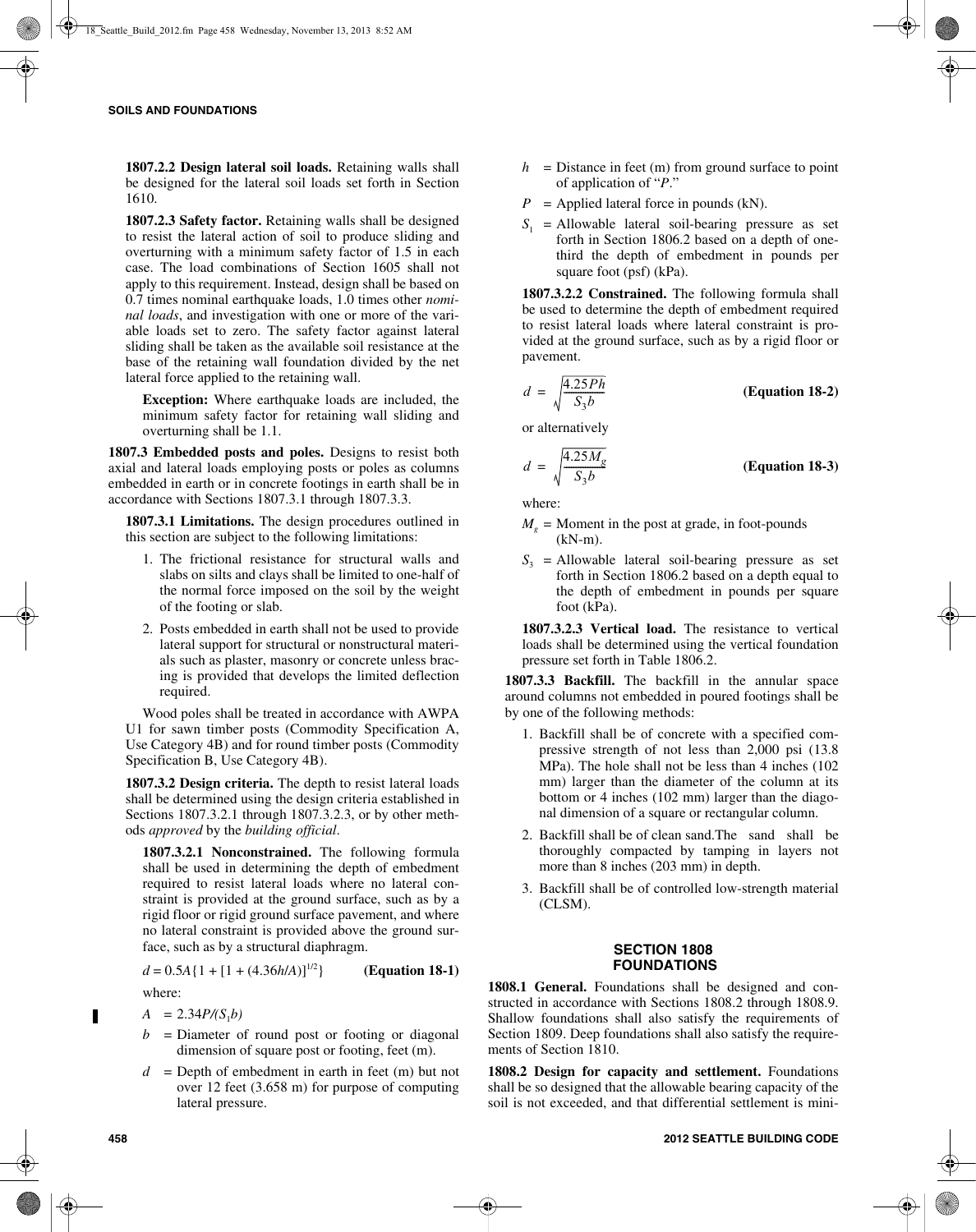mized. Foundations in areas with expansive soils shall be designed in accordance with the provisions of Section 1808.6.

**1808.3 Design loads.** Foundations shall be designed for the most unfavorable effects due to the combinations of loads specified in Section 1605.2 or 1605.3. The dead load is permitted to include the weight of foundations and overlying fill. Reduced live loads, as specified in Sections 1607.10 and 1607.12, shall be permitted to be used in the design of foundations.

**1808.3.1 Seismic overturning.** Where foundations are proportioned using the load combinations of Section 1605.2 or 1605.3.1, and the computation of seismic overturning effects is by equivalent lateral force analysis or modal analysis, the proportioning shall be in accordance with Section 12.13.4 of ASCE 7.

**1808.4 Vibratory loads.** Where machinery operations or other vibrations are transmitted through the foundation, consideration shall be given in the foundation design to prevent detrimental disturbances of the soil.

**1808.5 Shifting or moving soils.** Where it is known that the shallow subsoils are of a shifting or moving character, foundations shall be carried to a sufficient depth to ensure stability.

**1808.6 Design for expansive soils.** Foundations for buildings and structures founded on expansive soils shall be designed in accordance with Section 1808.6.1 or 1808.6.2.

**Exception:** Foundation design need not comply with Section 1808.6.1 or 1808.6.2 where one of the following conditions is satisfied:

- 1. The soil is removed in accordance with Section 1808.6.3; or
- 2. The *building official* approves stabilization of the soil in accordance with Section 1808.6.4.

**1808.6.1 Foundations.** Foundations placed on or within the active zone of expansive soils shall be designed to resist differential volume changes and to prevent structural damage to the supported structure. Deflection and racking of the supported structure shall be limited to that which will not interfere with the usability and serviceability of the structure.

Foundations placed below where volume change occurs or below expansive soil shall comply with the following provisions:

- 1. Foundations extending into or penetrating expansive soils shall be designed to prevent uplift of the supported structure.
- 2. Foundations penetrating expansive soils shall be designed to resist forces exerted on the foundation due to soil volume changes or shall be isolated from the expansive soil.

**1808.6.2 Slab-on-ground foundations.** Moments, shears and deflections for use in designing slab-on-ground, mat or raft foundations on expansive soils shall be determined in accordance with *WRI/CRSI Design of Slab-on-Ground Foundations* or *PTI Standard Requirements for Analysis*

*of Shallow Concrete Foundations on Expansive Soils.* Using the moments, shears and deflections determined above, nonprestressed slabs-on-ground, mat or raft foundations on expansive soils shall be designed in accordance with *WRI/CRSI Design of Slab-on-Ground Foundations* and post-tensioned slab-on-ground, mat or raft foundations on expansive soils shall be designed in accordance with *PTI Standard Requirements for Design of Shallow Post-Tensioned Concrete Foundations on Expansive Soils*. It shall be permitted to analyze and design such slabs by other methods that account for soil-structure interaction, the deformed shape of the soil support, the plate or stiffened plate action of the slab as well as both center lift and edge lift conditions. Such alternative methods shall be rational and the basis for all aspects and parameters of the method shall be available for peer review.

**1808.6.3 Removal of expansive soil.** Where expansive soil is removed in lieu of designing foundations in accordance with Section 1808.6.1 or 1808.6.2, the soil shall be removed to a depth sufficient to ensure a constant moisture content in the remaining soil. Fill material shall not contain expansive soils and shall comply with Section 1804.5 or 1804.6.

**Exception:** Expansive soil need not be removed to the depth of constant moisture, provided the confining pressure in the expansive soil created by the fill and supported structure exceeds the swell pressure.

**1808.6.4 Stabilization.** Where the active zone of expansive soils is stabilized in lieu of designing foundations in accordance with Section 1808.6.1 or 1808.6.2, the soil shall be stabilized by chemical, dewatering, presaturation or equivalent techniques.

((**1808.7 Foundations on or adjacent to slopes.** The placement of buildings and structures on or adjacent to slopes steeper than one unit vertical in three units horizontal (33.3percent slope) shall comply with Sections 1808.7.1 through  $1808.7.5.$ 

**1808.7.1 Building clearance from ascending slopes.** In general, buildings below slopes shall be set a sufficient distance from the slope to provide protection from slope drainage, erosion and shallow failures. Except as provided in Section 1808.7.5 and Figure 1808.7.1, the following criteria will be assumed to provide this protection. Where the existing slope is steeper than one unit vertical in one unit horizontal (100-percent slope), the toe of the slope shall be assumed to be at the intersection of a horizontal plane drawn from the top of the foundation and a plane drawn tangent to the slope at an angle of 45 degrees (0.79 rad) to the horizontal. Where a retaining wall is constructed at the toe of the slope, the height of the slope shall be measured from the top of the wall to the top of the slope.

**1808.7.2 Foundation setback from descending slope surface.** Foundations on or adjacent to slope surfaces shall be founded in firm material with an embedment and set back from the slope surface sufficient to provide vertical and lateral support for the foundation without detrimental settlement. Except as provided for in Section 1808.7.5 and Figure 1808.7.1, the following setback is deemed adequate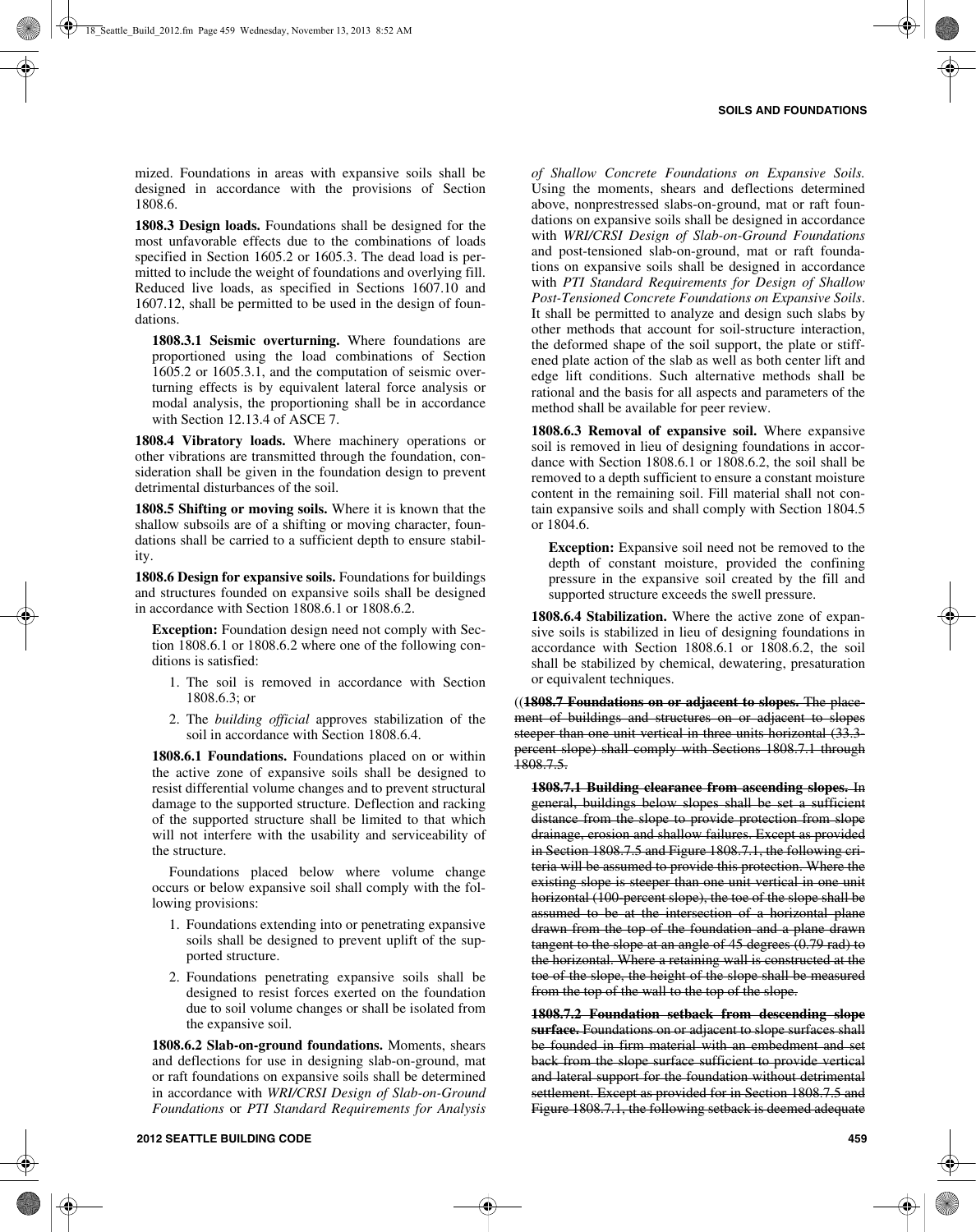to meet the criteria. Where the slope is steeper than 1 unit vertical in 1 unit horizontal (100-percent slope), the required setback shall be measured from an imaginary plane 45 degrees (0.79 rad) to the horizontal, projected upward from the toe of the slope.

**1808.7.3 Pools.** The setback between pools regulated by this code and slopes shall be equal to one-half the building footing setback distance required by this section. That portion of the pool wall within a horizontal distance of 7 feet (2134 mm) from the top of the slope shall be capable of supporting the water in the pool without soil support.

**1808.7.4 Foundation elevation.** On graded sites, the top of any exterior foundation shall extend above the elevation of the street gutter at point of discharge or the inlet of an *approved* drainage device a minimum of 12 inches (305 mm) plus 2 percent. Alternate elevations are permitted subject to the approval of the *building official*, provided it can be demonstrated that required drainage to the point of discharge and away from the structure is provided at all locations on the site.

**1808.7.5 Alternate setback and clearance.** Alternate setbacks and clearances are permitted, subject to the approval of the *building official*. The *building official* shall be permitted to require a geotechnical investigation as set forth in Section 1803.5.10.)

**1808.8 Concrete foundations.** The design, materials and construction of concrete foundations shall comply with Sections 1808.8.1 through 1808.8.6 and the provisions of Chapter 19.

**Exception:** Where concrete footings supporting walls of light-frame construction are designed in accordance with Table 1809.7, a specific design in accordance with Chapter 19 is not required.

**1808.8.1 Concrete or grout strength and mix proportioning.** Concrete or grout in foundations shall have a specified compressive strength  $(f'_c)$  not less than the largest applicable value indicated in Table 1808.8.1.

Where concrete is placed through a funnel hopper at the top of a deep foundation element, the concrete mix shall be designed and proportioned so as to produce a cohesive workable mix having a slump of not less than 4 inches (102 mm) and not more than 8 inches (204 mm). Where concrete or grout is to be pumped, the mix design including slump shall be adjusted to produce a pumpable mixture.



For SI: 1 foot  $= 304.8$  mm.

#### **FIGURE 1808.7.1 FOUNDATION CLEARANCES FROM SLOPES**

| <b>MINIMUM SPECIFIED COMPRESSIVE STRENGTH / COP CONCRETE OR GROUT</b>                                                                                     |                                        |  |  |  |
|-----------------------------------------------------------------------------------------------------------------------------------------------------------|----------------------------------------|--|--|--|
| <b>FOUNDATION ELEMENT OR CONDITION</b>                                                                                                                    | SPECIFIED COMPRESSIVE STRENGTH, $f'_c$ |  |  |  |
| 1. Foundations for structures assigned to Seismic Design Category A, B or C                                                                               | $2,500$ psi                            |  |  |  |
| 2a. Foundations for Group R or U occupancies of light-frame construction, two stories or less in<br>height, assigned to Seismic Design Category D, E or F | $2,500$ psi                            |  |  |  |
| 2b. Foundations for other structures assigned to Seismic Design Category D, E or F                                                                        | $3,000$ psi                            |  |  |  |
| 3. Precast nonprestressed driven piles                                                                                                                    | $4,000$ psi                            |  |  |  |
| Socketed drilled shafts<br>4.                                                                                                                             | $4,000$ psi                            |  |  |  |
| 5. Micropiles                                                                                                                                             | $4,000$ psi                            |  |  |  |
| 6. Precast prestressed driven piles                                                                                                                       | 5,000 psi                              |  |  |  |

#### **TABLE 1808.8.1 MINIMUM SPECIFIED COMPRESSIVE STRENGTH** *f* ′*C* **OF CONCRETE OR GROUT**

For SI:1 pound per square inch = 0.00689 MPa.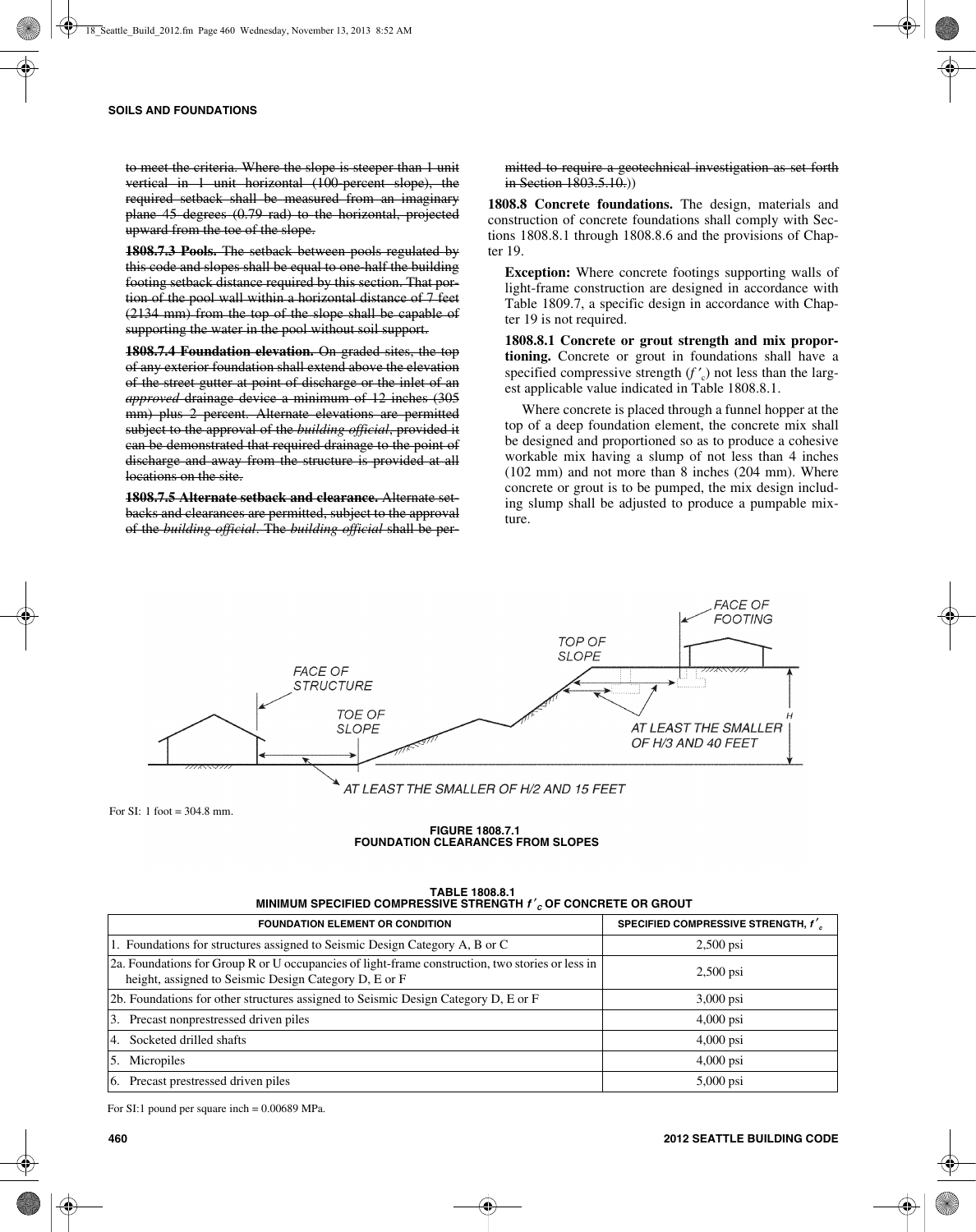**1808.8.2 Concrete cover.** The concrete cover provided for prestressed and nonprestressed reinforcement in foundations shall be no less than the largest applicable value specified in Table 1808.8.2. Longitudinal bars spaced less than  $1\frac{1}{2}$  inches (38 mm) clear distance apart shall be considered bundled bars for which the concrete cover provided shall also be no less than that required by Section 7.7.4 of ACI 318. Concrete cover shall be measured from the concrete surface to the outermost surface of the steel to which the cover requirement applies. Where concrete is placed in a temporary or permanent casing or a mandrel, the inside face of the casing or mandrel shall be considered the concrete surface.

**1808.8.3 Placement of concrete.** Concrete shall be placed in such a manner as to ensure the exclusion of any foreign matter and to secure a full-size foundation. Concrete shall not be placed through water unless a tremie or other method *approved* by the *building official* is used. Where placed under or in the presence of water, the concrete shall be deposited by *approved* means to ensure minimum segregation of the mix and negligible turbulence of the water. Where depositing concrete from the top of a deep foundation element, the concrete shall be chuted directly into smooth-sided pipes or tubes or placed in a rapid and continuous operation through a funnel hopper centered at the top of the element.

**1808.8.4 Protection of concrete.** Concrete foundations shall be protected from freezing during depositing and for a period of not less than five days thereafter. Water shall not be allowed to flow through the deposited concrete.

**1808.8.5 Forming of concrete.** Concrete foundations are permitted to be cast against the earth where, in the opinion of the *building official*, soil conditions do not require formwork. Where formwork is required, it shall be in accordance with Chapter 6 of ACI 318.

**1808.8.6 Seismic requirements.** See Section 1908 for additional requirements for foundations of structures assigned to *Seismic Design Category* C, D, E or F.

For structures assigned to *Seismic Design Category* D, E or F, provisions of ACI 318, Sections 21.12.1 through 21.12.4, shall apply where not in conflict with the provisions of Sections 1808 through 1810.

## **Exceptions:**

- 1. Detached one- and two-family dwellings of lightframe construction and two stories or less above *grade plane* are not required to comply with the provisions of ACI 318, Sections 21.12.1 through 21.12.4.
- 2. Section 21.12.4.4(a) of ACI 318 shall not apply.

**1808.9 Vertical masonry foundation elements.** Vertical masonry foundation elements that are not foundation piers as defined in Section 202 shall be designed as piers, walls or columns, as applicable, in accordance with TMS 402/ACI 530/ASCE 5.

## **SECTION 1809 SHALLOW FOUNDATIONS**

**1809.1 General.** Shallow foundations shall be designed and constructed in accordance with Sections 1809.2 through 1809.13.

**1809.2 Supporting soils.** Shallow foundations shall be built on undisturbed soil, compacted fill material or controlled low-strength material (CLSM). Compacted fill material shall be placed in accordance with Section 1804.5. CLSM shall be placed in accordance with Section 1804.6.

**1809.3 Stepped footings.** The top surface of footings shall be level. The bottom surface of footings shall be permitted to have a slope not exceeding one unit vertical in 10 units horizontal (10-percent slope). Footings shall be stepped where it is necessary to change the elevation of the top surface of the footing or where the surface of the ground slopes more than one unit vertical in 10 units horizontal (10-percent slope).

**1809.4 Depth and width of footings.** The minimum depth of footings below the undisturbed ground surface shall be 12

| <b>FOUNDATION ELEMENT OR CONDITION</b>                                                       | <b>MINIMUM COVER</b>                        |
|----------------------------------------------------------------------------------------------|---------------------------------------------|
| 1. Shallow foundations                                                                       | In accordance with Section 7.7 of ACI 318   |
| 2. Precast nonprestressed deep foundation elements                                           |                                             |
| Exposed to seawater                                                                          | 3 inches                                    |
| Not manufactured under plant conditions                                                      | 2 inches                                    |
| Manufactured under plant control conditions                                                  | In accordance with Section 7.7.3 of ACI 318 |
| 3. Precast prestressed deep foundation elements                                              |                                             |
| Exposed to seawater                                                                          | 2.5 inches                                  |
| Other                                                                                        | In accordance with Section 7.7.3 of ACI 318 |
| 4. Cast-in-place deep foundation elements not enclosed by a steel pipe, tube or permanent    | 2.5 inches                                  |
| casing                                                                                       |                                             |
| 5. Cast-in-place deep foundation elements enclosed by a steel pipe, tube or permanent casing | 1 inch                                      |
| 6. Structural steel core within a steel pipe, tube or permanent casing                       | 2 inches                                    |
| 7. Cast-in-place drilled shafts enclosed by a stable rock socket                             | 1.5 inches                                  |

#### **TABLE 1808.8.2 MINIMUM CONCRETE COVER**

For SI: 1 inch = 25.4 mm.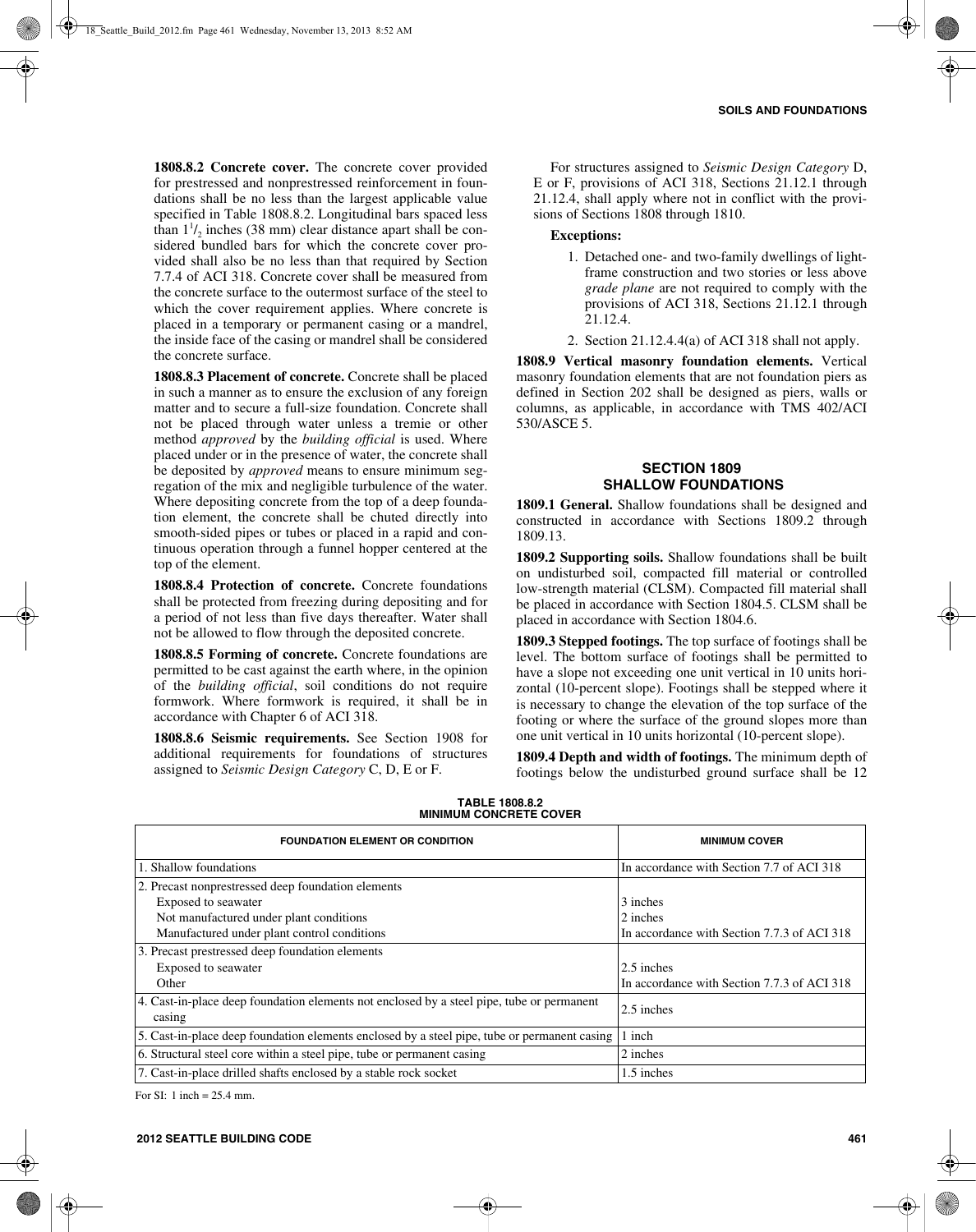inches (305 mm). Where applicable, the requirements of Section 1809.5 shall also be satisfied. The minimum width of footings shall be 12 inches (305 mm).

**1809.5 Frost protection.** Except where otherwise protected from frost, foundations and other permanent supports of buildings and structures shall be protected from frost by one or more of the following methods:

- 1. Extending below the frost line of the locality;
- 2. Constructing in accordance with ASCE 32; or
- 3. Erecting on solid rock.

**Exception:** Free-standing buildings meeting all of the following conditions shall not be required to be protected:

- 1. Assigned to *Risk Category* I, in accordance with Section 1604.5;
- 2. Area of 600 square feet  $(56 \text{ m}^2)$  or less for lightframe construction or 400 square feet  $(37 \text{ m}^2)$  or less for other than light-frame construction; and
- 3. Eave height of 10 feet (3048 mm) or less.

Shallow foundations shall not bear on frozen soil unless such frozen condition is of a permanent character.

**1809.6 Location of footings.** Footings on granular soil shall be so located that the line drawn between the lower edges of adjoining footings shall not have a slope steeper than 30 degrees (0.52 rad) with the horizontal, unless the material supporting the higher footing is braced or retained or otherwise laterally supported in an *approved* manner or a greater slope has been properly established by engineering analysis.

**1809.7 Prescriptive footings for light-frame construction.** Where a specific design is not provided, concrete or masonryunit footings supporting walls of light-frame construction shall be permitted to be designed in accordance with Table 1809.7.

**TABLE 1809.7 PRESCRIPTIVE FOOTINGS SUPPORTING WALLS OF LIGHT-FRAME CONSTRUCTIONa, b, c, d, e**

| <b>NUMBER OF FLOORS</b><br>SUPPORTED BY THE FOOTING <sup>1</sup> | <b>WIDTH OF</b><br><b>FOOTING (inches)   FOOTING (inches)</b> | <b>THICKNESS OF</b> |
|------------------------------------------------------------------|---------------------------------------------------------------|---------------------|
|                                                                  |                                                               |                     |
|                                                                  |                                                               |                     |
|                                                                  |                                                               | Qg                  |

For SI: 1 inch = 25.4 mm, 1 foot = 304.8 mm.

a. Depth of footings shall be in accordance with Section 1809.4.

- b. The ground under the floor shall be permitted to be excavated to the elevation of the top of the footing.
- c. Interior stud-bearing walls shall be permitted to be supported by isolated footings. The footing width and length shall be twice the width shown in this table, and footings shall be spaced not more than 6 feet on center.
- d. See Section 1905 for additional requirements for concrete footings of structures assigned to Seismic Design Category C, D, E or F.
- e. For thickness of foundation walls, see Section 1807.1.6.
- f. Footings shall be permitted to support a roof in addition to the stipulated number of floors. Footings supporting roof only shall be as required for supporting one floor.
- g. Plain concrete footings for Group R-3 occupancies shall be permitted to be 6 inches thick.

**1809.8 Plain concrete footings.** The edge thickness of plain concrete footings supporting walls of other than light-frame construction shall not be less than 8 inches (203 mm) where placed on soil or rock.

**Exception:** For plain concrete footings supporting Group R-3 occupancies, the edge thickness is permitted to be 6 inches (152 mm), provided that the footing does not extend beyond a distance greater than the thickness of the footing on either side of the supported wall.

**1809.9 Masonry-unit footings.** The design, materials and construction of masonry-unit footings shall comply with Sections 1809.9.1 and 1809.9.2, and the provisions of Chapter 21.

**Exception:** Where a specific design is not provided, masonry-unit footings supporting walls of light-frame construction shall be permitted to be designed in accordance with Table 1809.7.

**1809.9.1 Dimensions.** Masonry-unit footings shall be laid in Type M or S mortar complying with Section 2103.9 and the depth shall not be less than twice the projection beyond the wall, pier or column. The width shall not be less than 8 inches (203 mm) wider than the wall supported thereon.

**1809.9.2 Offsets.** The maximum offset of each course in brick foundation walls stepped up from the footings shall be  $1^1/2$  inches (38 mm) where laid in single courses, and 3 inches (76 mm) where laid in double courses.

**1809.10 Pier and curtain wall foundations.** Except in *Seismic Design Categories* D, E and F, pier and curtain wall foundations shall be permitted to be used to support lightframe construction not more than two *stories above grade plane*, provided the following requirements are met:

- 1. All load-bearing walls shall be placed on continuous concrete footings bonded integrally with the *exterior wall* footings.
- 2. The minimum actual thickness of a load-bearing masonry wall shall not be less than 4 inches (102 mm) nominal or  $3<sup>5</sup>/<sub>8</sub>$  inches (92 mm) actual thickness, and shall be bonded integrally with piers spaced 6 feet (1829 mm) on center (o.c.).
- 3. Piers shall be constructed in accordance with Chapter 21 and the following:
	- 3.1. The unsupported height of the masonry piers shall not exceed 10 times their least dimension.
	- 3.2. Where structural clay tile or hollow concrete masonry units are used for piers supporting beams and girders, the cellular spaces shall be filled solidly with concrete or Type M or S mortar.

**Exception:** Unfilled hollow piers shall be permitted where the unsupported height of the pier is not more than four times its least dimension.

3.3. Hollow piers shall be capped with 4 inches (102 mm) of solid masonry or concrete or the cavi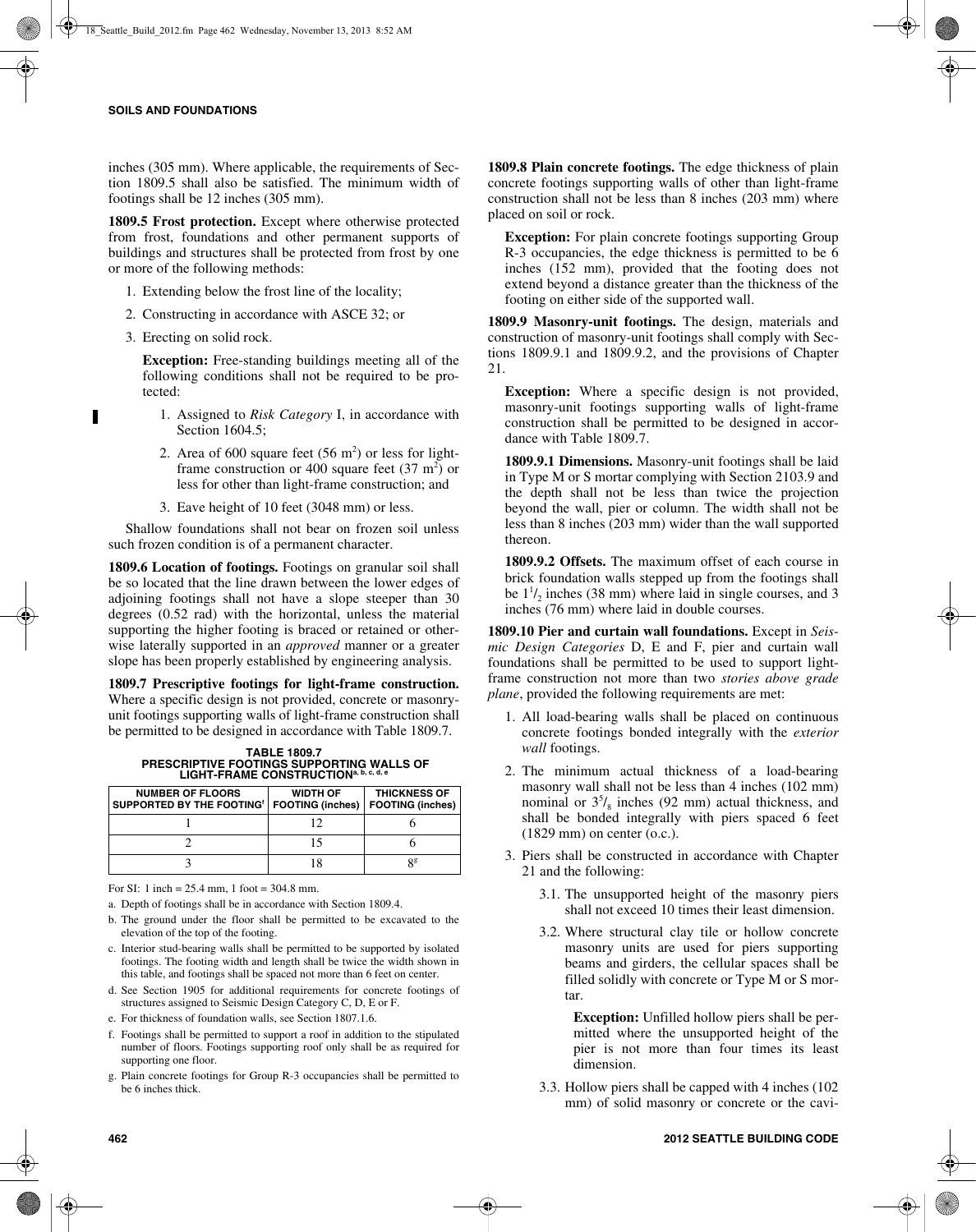ties of the top course shall be filled with concrete or grout.

- 4. The maximum height of a 4-inch (102 mm) load-bearing masonry foundation wall supporting wood frame walls and floors shall not be more than 4 feet (1219 mm) in height.
- 5. The unbalanced fill for 4-inch (102 mm) foundation walls shall not exceed 24 inches (610 mm) for solid masonry, nor 12 inches (305 mm) for hollow masonry.

**1809.11 Steel grillage footings.** Grillage footings of structural steel shapes shall be separated with *approved* steel spacers and be entirely encased in concrete with at least 6 inches (152 mm) on the bottom and at least 4 inches (102 mm) at all other points. The spaces between the shapes shall be completely filled with concrete or cement grout.

**1809.12 Timber footings.** Timber footings shall be permitted for buildings of Type V construction and as otherwise *approved* by the *building official*. Such footings shall be treated in accordance with AWPA U1 (Commodity Specification A, Use Category 4B). Treated timbers are not required where placed entirely below permanent water level, or where used as capping for wood piles that project above the water level over submerged or marsh lands. The compressive stresses perpendicular to grain in untreated timber footings supported upon treated piles shall not exceed 70 percent of the allowable stresses for the species and grade of timber as specified in the AF&PA NDS.

**1809.13 Footing seismic ties.** Where a structure is assigned to *Seismic Design Category* D, E or F, individual spread footings founded on soil defined in Section 1613.3.2 as *Site Class* E or F shall be interconnected by ties. Unless it is demonstrated that equivalent restraint is provided by reinforced concrete beams within slabs on grade or reinforced concrete slabs on grade, ties shall be capable of carrying, in tension or compression, a force equal to the lesser of the product of the larger footing design gravity load times the seismic coefficient,  $S_{DS}$ , divided by 10 and 25 percent of the smaller footing design gravity load.

#### **SECTION 1810 DEEP FOUNDATIONS**

**1810.1 General.** Deep foundations shall be analyzed, designed, detailed and installed in accordance with Sections 1810.1 through 1810.4.

**1810.1.1 Geotechnical investigation.** Deep foundations shall be designed and installed on the basis of a geotechnical investigation as set forth in Section 1803.

**1810.1.2 Use of existing deep foundation elements.** Deep foundation elements left in place where a structure has been demolished shall not be used for the support of new construction unless satisfactory evidence is submitted to the *building official*, which indicates that the elements are sound and meet the requirements of this code. Such elements shall be load tested or redriven to verify their capacities. The design load applied to such elements shall be the lowest allowable load as determined by tests or redriving data.

**1810.1.3 Deep foundation elements classified as columns.** Deep foundation elements standing unbraced in air, water or fluid soils shall be classified as columns and designed as such in accordance with the provisions of this code from their top down to the point where adequate lateral support is provided in accordance with Section 1810.2.1.

**Exception:** Where the unsupported height to least horizontal dimension of a cast-in-place deep foundation element does not exceed three, it shall be permitted to design and construct such an element as a pedestal in accordance with ACI 318.

**1810.1.4 Special types of deep foundations.** The use of types of deep foundation elements not specifically mentioned herein is permitted, subject to the approval of the *building official*, upon the submission of acceptable test data, calculations and other information relating to the structural properties and load capacity of such elements. The allowable stresses for materials shall not in any case exceed the limitations specified herein.

**1810.2 Analysis.** The analysis of deep foundations for design shall be in accordance with Sections 1810.2.1 through 1810.2.5.

**1810.2.1 Lateral support.** Any soil other than fluid soil shall be deemed to afford sufficient lateral support to prevent buckling of deep foundation elements and to permit the design of the elements in accordance with accepted engineering practice and the applicable provisions of this code.

Where deep foundation elements stand unbraced in air, water or fluid soils, it shall be permitted to consider them laterally supported at a point 5 feet (1524 mm) into stiff soil or 10 feet (3048 mm) into soft soil unless otherwise *approved* by the *building official* on the basis of a geotechnical investigation by a *registered design professional*.

**1810.2.2 Stability.** Deep foundation elements shall be braced to provide lateral stability in all directions. Three or more elements connected by a rigid cap shall be considered braced, provided that the elements are located in radial directions from the centroid of the group not less than 60 degrees (1 rad) apart. A two-element group in a rigid cap shall be considered to be braced along the axis connecting the two elements. Methods used to brace deep foundation elements shall be subject to the approval of the *building official*.

Deep foundation elements supporting walls shall be placed alternately in lines spaced at least 1 foot (305 mm) apart and located symmetrically under the center of gravity of the wall load carried, unless effective measures are taken to provide for eccentricity and lateral forces, or the foundation elements are adequately braced to provide for lateral stability.

**Exceptions:**

1. Isolated cast-in-place deep foundation elements without lateral bracing shall be permitted where the least horizontal dimension is no less than 2 feet (610 mm), adequate lateral support in accor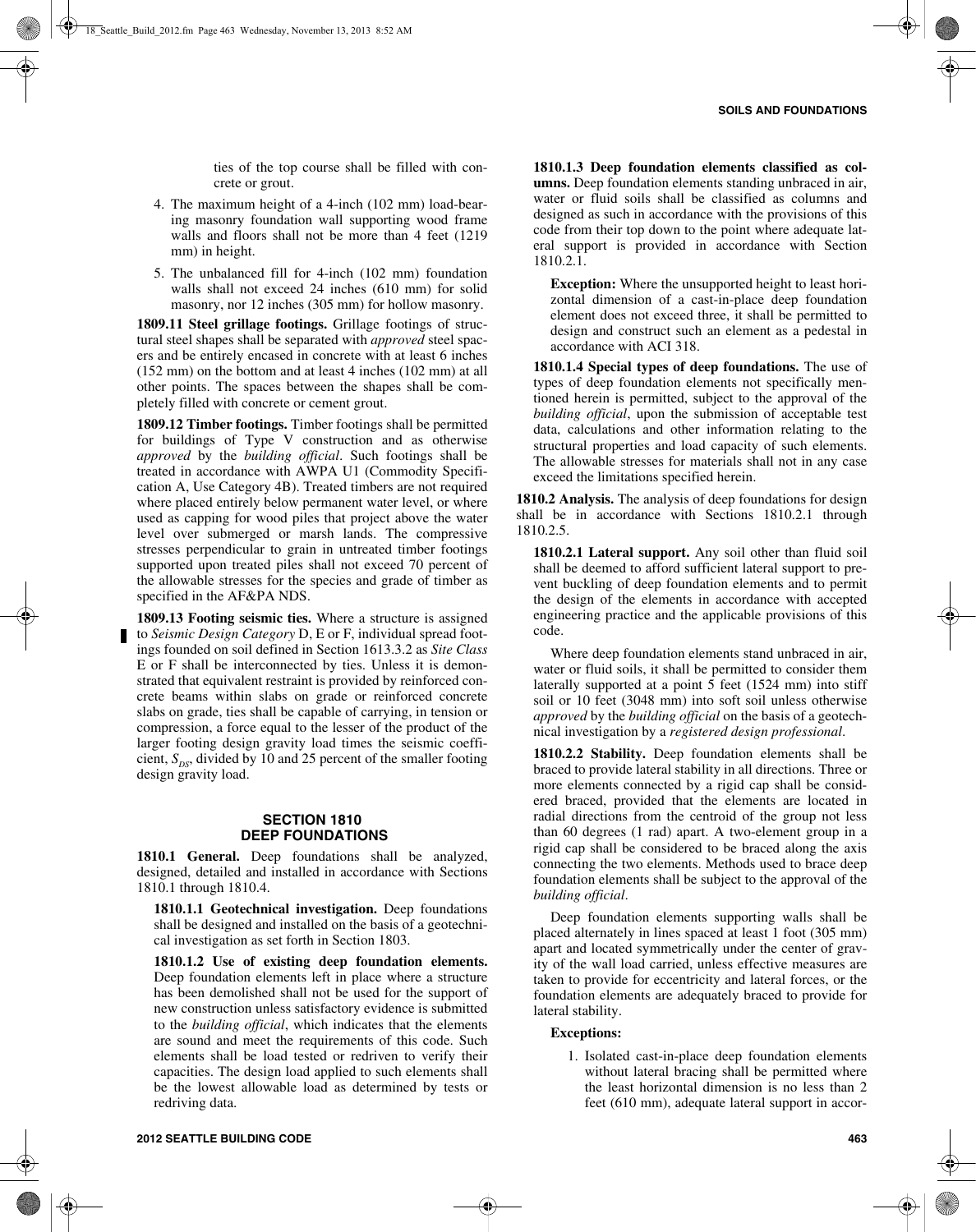dance with Section 1810.2.1 is provided for the entire height and the height does not exceed 12 times the least horizontal dimension.

2. A single row of deep foundation elements without lateral bracing is permitted for one- and twofamily dwellings and lightweight construction not exceeding two *stories above grade plane* or 35 feet (10 668 mm) in *building height*, provided the centers of the elements are located within the width of the supported wall.

**1810.2.3 Settlement.** The settlement of a single deep foundation element or group thereof shall be estimated based on *approved* methods of analysis. The predicted settlement shall cause neither harmful distortion of, nor instability in, the structure, nor cause any element to be loaded beyond its capacity.

**1810.2.4 Lateral loads.** The moments, shears and lateral deflections used for design of deep foundation elements shall be established considering the nonlinear interaction of the shaft and soil, as determined by a *registered design professional*. Where the ratio of the depth of embedment of the element to its least horizontal dimension is less than or equal to six, it shall be permitted to assume the element is rigid.

**1810.2.4.1 Seismic Design Categories D through F.** For structures assigned to *Seismic Design Category* D, E or F, deep foundation elements on *Site Class* E or F sites, as determined in Section 1613.3.2, shall be designed and constructed to withstand maximum imposed curvatures from earthquake ground motions and structure response. Curvatures shall include freefield soil strains modified for soil-foundation-structure interaction coupled with foundation element deformations associated with earthquake loads imparted to the foundation by the structure.

**Exception:** Deep foundation elements that satisfy the following additional detailing requirements shall be deemed to comply with the curvature capacity requirements of this section.

- 1. Precast prestressed concrete piles detailed in accordance with Section 1810.3.8.3.3.
- 2. Cast-in-place deep foundation elements with a minimum longitudinal reinforcement ratio of 0.005 extending the full length of the element and detailed in accordance with Sections 21.6.4.2, 21.6.4.3 and 21.6.4.4 of ACI 318 as required by Section 1810.3.9.4.2.2.

**1810.2.5 Group effects.** The analysis shall include group effects on lateral behavior where the center-to-center spacing of deep foundation elements in the direction of lateral force is less than eight times the least horizontal dimension of an element. The analysis shall include group effects on axial behavior where the center-to-center spacing of deep foundation elements is less than three times the least horizontal dimension of an element.

**1810.3 Design and detailing.** Deep foundations shall be designed and detailed in accordance with Sections 1810.3.1 through 1810.3.12.

**1810.3.1 Design conditions.** Design of deep foundations shall include the design conditions specified in Sections 1810.3.1.1 through 1810.3.1.6, as applicable.

**1810.3.1.1 Design methods for concrete elements.** Where concrete deep foundations are laterally supported in accordance with Section 1810.2.1 for the entire height and applied forces cause bending moments no greater than those resulting from accidental eccentricities, structural design of the element using the load combinations of Section 1605.3 and the allowable stresses specified in this chapter shall be permitted. Otherwise, the structural design of concrete deep foundation elements shall use the load combinations of Section 1605.2 and *approved* strength design methods.

**1810.3.1.2 Composite elements.** Where a single deep foundation element comprises two or more sections of different materials or different types spliced together, each section of the composite assembly shall satisfy the applicable requirements of this code, and the maximum allowable load in each section shall be limited by the structural capacity of that section.

**1810.3.1.3 Mislocation.** The foundation or superstructure shall be designed to resist the effects of the mislocation of any deep foundation element by no less than 3 inches (76 mm). To resist the effects of mislocation, compressive overload of deep foundation elements to 110 percent of the allowable design load shall be permitted.

**1810.3.1.4 Driven piles.** Driven piles shall be designed and manufactured in accordance with accepted engineering practice to resist all stresses induced by handling, driving and service loads.

**1810.3.1.5 Helical piles.** Helical piles shall be designed and manufactured in accordance with accepted engineering practice to resist all stresses induced by installation into the ground and service loads.

**1810.3.1.6 Casings.** Temporary and permanent casings shall be of steel and shall be sufficiently strong to resist collapse and sufficiently water tight to exclude any foreign materials during the placing of concrete. Where a permanent casing is considered reinforcing steel, the steel shall be protected under the conditions specified in Section 1810.3.2.5. Horizontal joints in the casing shall be spliced in accordance with Section 1810.3.6.

**1810.3.2 Materials.** The materials used in deep foundation elements shall satisfy the requirements of Sections 1810.3.2.1 through 1810.3.2.8, as applicable.

**1810.3.2.1 Concrete.** Where concrete is cast in a steel pipe or where an enlarged base is formed by compacting concrete, the maximum size for coarse aggregate shall be  $\frac{3}{4}$  inch (19.1 mm). Concrete to be compacted shall have a zero slump.

**1810.3.2.1.1 Seismic hooks.** For structures assigned to *Seismic Design Category* C, D, E or F, the ends of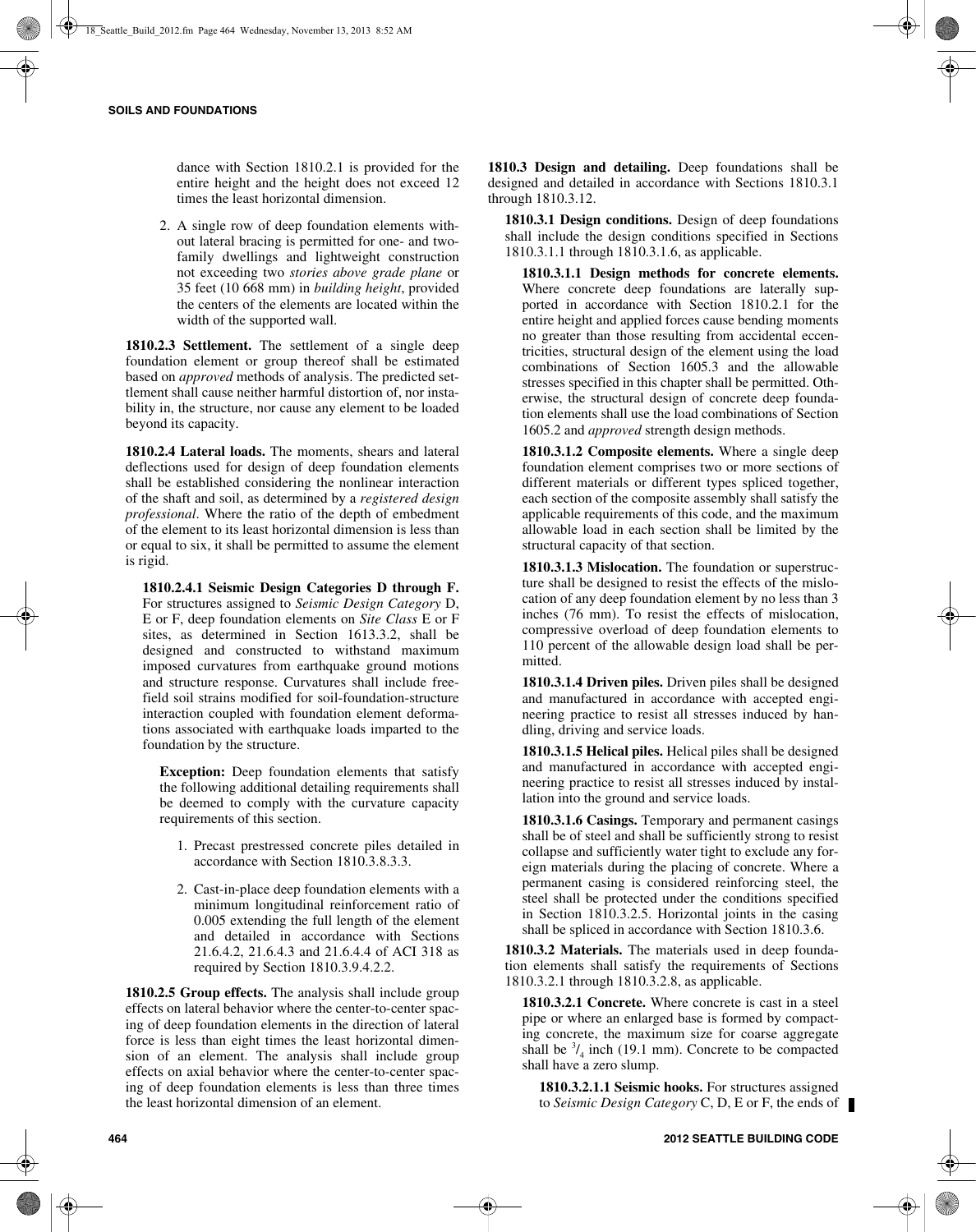hoops, spirals and ties used in concrete deep foundation elements shall be terminated with seismic hooks, as defined in ACI 318, and shall be turned into the confined concrete core.

**1810.3.2.1.2 ACI 318 Equation (10-5).** Where this chapter requires detailing of concrete deep foundation elements in accordance with Section 21.6.4.4 of ACI 318, compliance with Equation (10-5) of ACI 318 shall not be required.

**1810.3.2.2 Prestressing steel.** Prestressing steel shall conform to ASTM A 416.

**1810.3.2.3 Structural steel.** Structural steel piles, steel pipe and fully welded steel piles fabricated from plates shall conform to ASTM A 36, ASTM A 252, ASTM A 283, ASTM A 572, ASTM A 588, ASTM A 690, ASTM A 913 or ASTM A 992.

**1810.3.2.4 Timber.** Timber deep foundation elements shall be designed as piles or poles in accordance with AF&PA NDS. Round timber elements shall conform to ASTM D 25. Sawn timber elements shall conform to DOC PS-20.

**1810.3.2.4.1 Preservative treatment.** Timber deep foundation elements used to support permanent structures shall be treated in accordance with this section unless it is established that the tops of the

untreated timber elements will be below the lowest ground-water level assumed to exist during the life of the structure. Preservative and minimum final retention shall be in accordance with AWPA U1 (Commodity Specification E, Use Category 4C) for round timber elements and AWPA U1 (Commodity Specification A, Use Category 4B) for sawn timber elements. Preservative-treated timber elements shall be subject to a quality control program administered by an *approved agency*. Element cutoffs shall be treated in accordance with AWPA M4.

**1810.3.2.5 Protection of materials.** Where boring records or site conditions indicate possible deleterious action on the materials used in deep foundation elements because of soil constituents, changing water levels or other factors, the elements shall be adequately protected by materials, methods or processes *approved* by the *building official*. Protective materials shall be applied to the elements so as not to be rendered ineffective by installation. The effectiveness of such protective measures for the particular purpose shall have been thoroughly established by satisfactory service records or other evidence.

**1810.3.2.6 Allowable stresses.** The allowable stresses for materials used in deep foundation elements shall not exceed those specified in Table 1810.3.2.6.

| TABLE 1810.3.2.6                                                  |  |
|-------------------------------------------------------------------|--|
| ALLOWABLE STRESSES FOR MATERIALS USED IN DEEP FOUNDATION ELEMENTS |  |
|                                                                   |  |

| <b>MATERIAL TYPE AND CONDITION</b>                                                                                              | <b>MAXIMUM ALLOWABLE STRESS<sup>a</sup></b> |
|---------------------------------------------------------------------------------------------------------------------------------|---------------------------------------------|
| 1. Concrete or grout in compression <sup>b</sup><br>Cast-in-place with a permanent casing in accordance with Section 1810.3.2.7 |                                             |
| Cast-in-place in a pipe, tube, other permanent casing or rock                                                                   | $0.4 f'_{c}$<br>0.33 f'                     |
| Cast-in-place without a permanent casing                                                                                        | 0.3 f'                                      |
| Precast nonprestressed                                                                                                          | $0.33 f'_{c}$                               |
| Precast prestressed                                                                                                             | $0.33 f'_{c}$ - $0.27 f_{pc}$               |
| 2. Nonprestressed reinforcement in compression                                                                                  | $0.4 f_v \leq 30,000 \text{ psi}$           |
| 3. Structural steel in compression                                                                                              |                                             |
| Cores within concrete-filled pipes or tubes                                                                                     | $0.5 F_v \leq 32,000 \text{ psi}$           |
| Pipes, tubes or H-piles, where justified in accordance with Section 1810.3.2.8                                                  | $0.5 F_v \leq 32,000 \text{ psi}$           |
| Pipes or tubes for micropiles                                                                                                   | $0.4 F_v \leq 32,000 \text{ psi}$           |
| Other pipes, tubes or H-piles                                                                                                   | $0.35 \dot{F}_y \le 16,000 \text{ psi}$     |
| Helical piles                                                                                                                   | $0.6 F_v \leq 0.5 F_u$                      |
| 4. Nonprestressed reinforcement in tension                                                                                      |                                             |
| Within micropiles                                                                                                               | $0.6 f_{v}$                                 |
| Other conditions                                                                                                                | $0.5 fy \le 24,000 \text{ psi}$             |
| 5. Structural steel in tension                                                                                                  |                                             |
| Pipes, tubes or H-piles, where justified in accordance with Section 1810.3.2.8                                                  | $0.5 F_v \leq 32,000 \text{ psi}$           |
| Other pipes, tubes or H-piles                                                                                                   | $0.35 \dot{F}_y \le 16,000 \text{ psi}$     |
| Helical piles                                                                                                                   | $0.6 F_v \le 0.5 F_u$                       |
| 6. Timber                                                                                                                       | In accordance with the AF&PA NDS            |

a.  $f'_{c}$  is the specified compressive strength of the concrete or grout;  $f_{pc}$  is the compressive stress on the gross concrete section due to effective prestress forces only;  $f_y$  is the specified yield strength of reinforcement;  $F_y$  is the specified minimum yield stress of structural steel;  $F_u$  is the specified minimum tensile stress of structural steel.

b. The stresses specified apply to the gross cross-sectional area within the concrete surface. Where a temporary or permanent casing is used, the inside face of the casing shall be considered the concrete surface.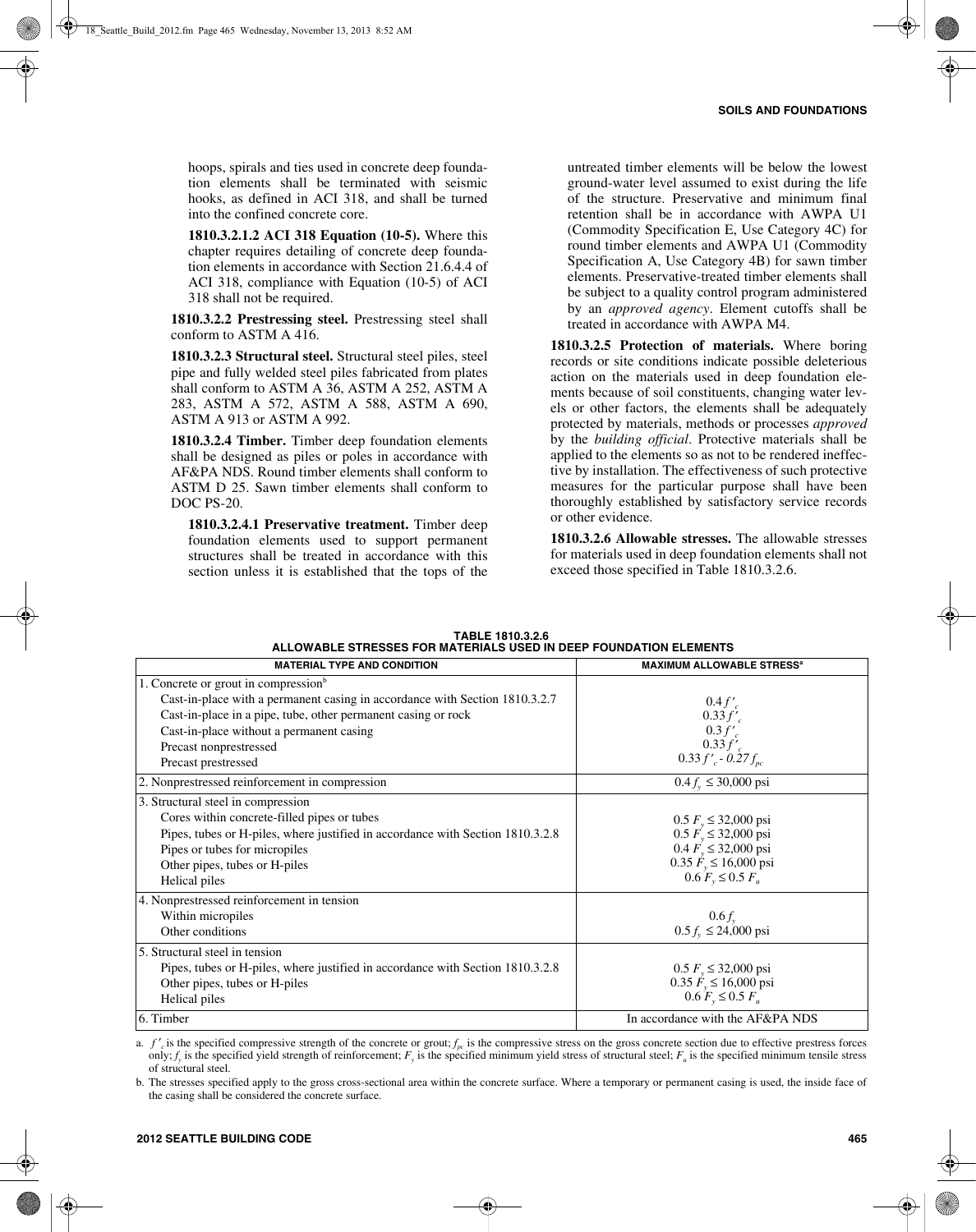**1810.3.2.7 Increased allowable compressive stress for cased cast-in-place elements.** The allowable compressive stress in the concrete shall be permitted to be increased as specified in Table 1810.3.2.6 for those portions of permanently cased cast-in-place elements that satisfy all of the following conditions:

- 1. The design shall not use the casing to resist any portion of the axial load imposed.
- 2. The casing shall have a sealed tip and be mandrel driven.
- 3. The thickness of the casing shall not be less than manufacturer's standard gage No.14 (0.068 inch) (1.75 mm).
- 4. The casing shall be seamless or provided with seams of strength equal to the basic material and be of a configuration that will provide confinement to the cast-in-place concrete.
- 5. The ratio of steel yield strength  $(F<sub>x</sub>)$  to specified compressive strength (*f* ′ *<sup>c</sup>*) shall not be less than six.
- 6. The nominal diameter of the element shall not be greater than 16 inches (406 mm).

**1810.3.2.8 Justification of higher allowable stresses.** Use of allowable stresses greater than those specified in Section 1810.3.2.6 shall be permitted where supporting data justifying such higher stresses is filed with the *building official*. Such substantiating data shall include:

- 1. A geotechnical investigation in accordance with Section 1803; and
- 2. Load tests in accordance with Section 1810.3.3.1.2, regardless of the load supported by the element.

The design and installation of the deep foundation elements shall be under the direct supervision of a *registered design professional* knowledgeable in the field of soil mechanics and deep foundations who shall submit a report to the *building official* stating that the elements as installed satisfy the design criteria.

**1810.3.3 Determination of allowable loads.** The allowable axial and lateral loads on deep foundation elements shall be determined by an *approved* formula, load tests or method of analysis.

**1810.3.3.1 Allowable axial load.** The allowable axial load on a deep foundation element shall be determined in accordance with Sections 1810.3.3.1.1 through 1810.3.3.1.9.

**1810.3.3.1.1 Driving criteria.** The allowable compressive load on any driven deep foundation element where determined by the application of an *approved* driving formula shall not exceed 40 tons (356 kN). For allowable loads above 40 tons (356 kN), the wave equation method of analysis shall be used to estimate driveability for both driving stresses and net displacement per blow at the ultimate load. Allowable loads shall be verified by load tests in accordance with Section 1810.3.3.1.2. The formula

or wave equation load shall be determined for gravity-drop or power-actuated hammers and the hammer energy used shall be the maximum consistent with the size, strength and weight of the driven elements. The use of a follower is permitted only with the approval of the *building official*. The introduction of fresh hammer cushion or pile cushion material just prior to final penetration is not permitted.

**1810.3.3.1.2 Load tests.** Where design compressive loads are greater than those determined using the allowable stresses specified in Section 1810.3.2.6, where the design load for any deep foundation element is in doubt, or where cast-in-place deep foundation elements have an enlarged base formed either by compacting concrete or by driving a precast base, control test elements shall be tested in accordance with ASTM D 1143 or ASTM D 4945. At least one element shall be load tested in each area of uniform subsoil conditions. Where required by the *building official*, additional elements shall be load tested where necessary to establish the safe design capacity. The resulting allowable loads shall not be more than one-half of the ultimate axial load capacity of the test element as assessed by one of the published methods listed in Section 1810.3.3.1.3 with consideration for the test type, duration and subsoil. The ultimate axial load capacity shall be determined by a *registered design professional* with consideration given to tolerable total and differential settlements at design load in accordance with Section 1810.2.3. In subsequent installation of the balance of deep foundation elements, all elements shall be deemed to have a supporting capacity equal to that of the control element where such elements are of the same type, size and relative length as the test element; are installed using the same or comparable methods and equipment as the test element; are installed in similar subsoil conditions as the test element; and, for driven elements, where the rate of penetration (e.g., net displacement per blow) of such elements is equal to or less than that of the test element driven with the same hammer through a comparable driving distance.

**1810.3.3.1.3 Load test evaluation methods.** It shall be permitted to evaluate load tests of deep foundation elements using any of the following methods:

- 1. Davisson Offset Limit.
- 2. Brinch-Hansen 90% Criterion.
- 3. Butler-Hoy Criterion.
- 4. Other methods *approved* by the *building official*.

**1810.3.3.1.4 Allowable frictional resistance.** The assumed frictional resistance developed by any uncased cast-in-place deep foundation element shall not exceed one-sixth of the bearing value of the soil material at minimum depth as set forth in Table 1806.2, up to a maximum of 500 psf (24 kPa), unless a greater value is allowed by the *building official* on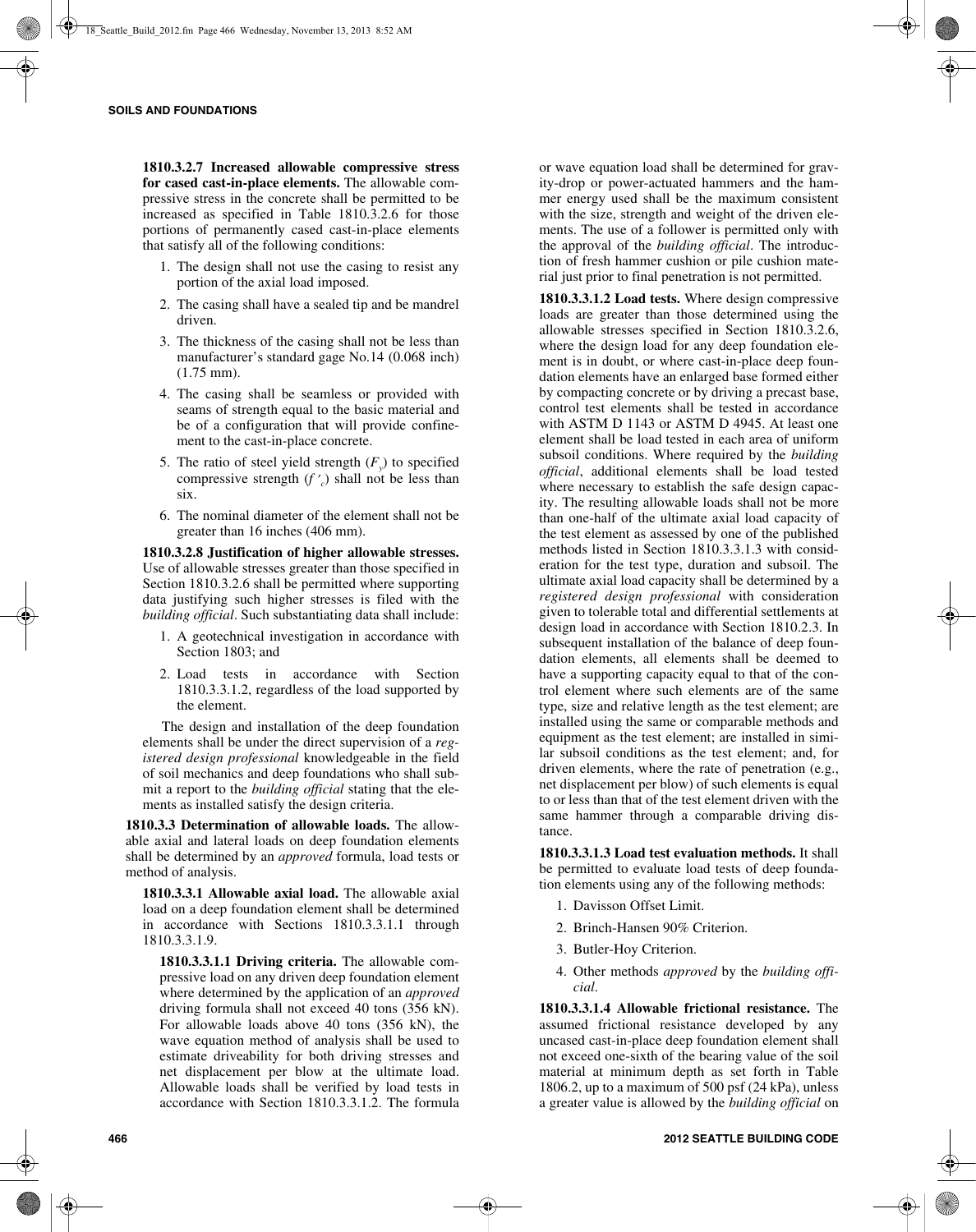the basis of a geotechnical investigation as specified in Section 1803 or a greater value is substantiated by a load test in accordance with Section 1810.3.3.1.2. Frictional resistance and bearing resistance shall not be assumed to act simultaneously unless determined by a geotechnical investigation in accordance with Section 1803.

**1810.3.3.1.5 Uplift capacity of a single deep foundation element.** Where required by the design, the uplift capacity of a single deep foundation element shall be determined by an *approved* method of analysis based on a minimum factor of safety of three or by load tests conducted in accordance with ASTM D 3689. The maximum allowable uplift load shall not exceed the ultimate load capacity as determined in Section 1810.3.3.1.2, using the results of load tests conducted in accordance with ASTM D 3689, divided by a factor of safety of two.

**Exception:** Where uplift is due to wind or seismic loading, the minimum factor of safety shall be two where capacity is determined by an analysis and one and one-half where capacity is determined by load tests.

**1810.3.3.1.6 Uplift capacity of grouped deep foundation elements.** For grouped deep foundation elements subjected to uplift, the allowable working uplift load for the group shall be calculated by an *approved* method of analysis. Where the deep foundation elements in the group are placed at a centerto-center spacing of at least 2.5 times the least horizontal dimension of the largest single element, the allowable working uplift load for the group is permitted to be calculated as the lesser of:

- 1. The proposed individual uplift working load times the number of elements in the group.
- 2. Two-thirds of the effective weight of the group and the soil contained within a block defined by the perimeter of the group and the length of the element, plus two-thirds of the ultimate shear resistance along the soil block.

**1810.3.3.1.7 Load-bearing capacity.** Deep foundation elements shall develop ultimate load capacities of at least twice the design working loads in the designated load-bearing layers. Analysis shall show that no soil layer underlying the designated load-bearing layers causes the load-bearing capacity safety factor to be less than two.

**1810.3.3.1.8 Bent deep foundation elements.** The load-bearing capacity of deep foundation elements discovered to have a sharp or sweeping bend shall be determined by an *approved* method of analysis or by load testing a representative element.

**1810.3.3.1.9 Helical piles.** The allowable axial design load,  $P_a$ , of helical piles shall be determined as follows:

 $P_a = 0.5 P_u$  (Equation 18-4)

where  $P_{\mu}$  is the least value of:

- 1. Sum of the areas of the helical bearing plates times the ultimate bearing capacity of the soil or rock comprising the bearing stratum.
- 2. Ultimate capacity determined from well-documented correlations with installation torque.
- 3. Ultimate capacity determined from load tests.
- 4. Ultimate axial capacity of pile shaft.
- 5. Ultimate axial capacity of pile shaft couplings.
- 6. Sum of the ultimate axial capacity of helical bearing plates affixed to pile.

**1810.3.3.2 Allowable lateral load.** Where required by the design, the lateral load capacity of a single deep foundation element or a group thereof shall be determined by an *approved* method of analysis or by lateral load tests to at least twice the proposed design working load. The resulting allowable load shall not be more than one-half of the load that produces a gross lateral movement of 1 inch (25 mm) at the lower of the top of foundation element and the ground surface, unless it can be shown that the predicted lateral movement shall cause neither harmful distortion of, nor instability in, the structure, nor cause any element to be loaded beyond its capacity.

**1810.3.4 Subsiding soils.** Where deep foundation elements are installed through subsiding fills or other subsiding strata and derive support from underlying firmer materials, consideration shall be given to the downward frictional forces that may be imposed on the elements by the subsiding upper strata.

Where the influence of subsiding fills is considered as imposing loads on the element, the allowable stresses specified in this chapter shall be permitted to be increased where satisfactory substantiating data are submitted.

**1810.3.5 Dimensions of deep foundation elements.** The dimensions of deep foundation elements shall be in accordance with Sections 1810.3.5.1 through 1810.3.5.3, as applicable.

**1810.3.5.1 Precast.** The minimum lateral dimension of precast concrete deep foundation elements shall be 8 inches (203 mm). Corners of square elements shall be chamfered.

**1810.3.5.2 Cast-in-place or grouted-in-place.** Castin-place and grouted-in-place deep foundation elements shall satisfy the requirements of this section.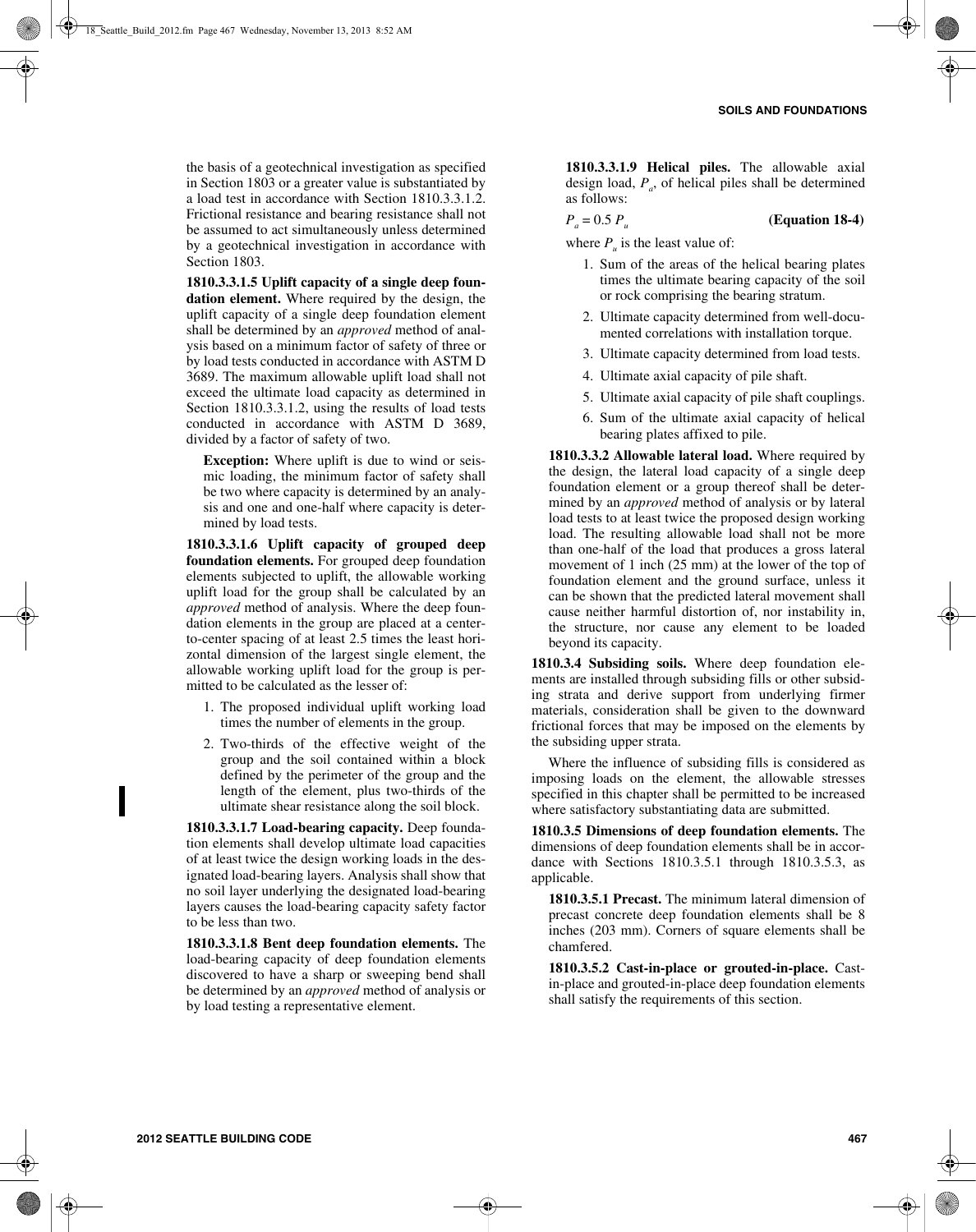**1810.3.5.2.1 Cased.** Cast-in-place deep foundation elements with a permanent casing shall have a nominal outside diameter of not less than 8 inches (203 mm).

**1810.3.5.2.2 Uncased.** Cast-in-place deep foundation elements without a permanent casing shall have a diameter of not less than 12 inches (305 mm). The element length shall not exceed 30 times the average diameter.

**Exception:** The length of the element is permitted to exceed 30 times the diameter, provided the design and installation of the deep foundations are under the direct supervision of a *registered design professional* knowledgeable in the field of soil mechanics and deep foundations. The *registered design professional* shall submit a report to the *building official* stating that the elements were installed in compliance with the *approved construction documents*.

**1810.3.5.2.3 Micropiles.** Micropiles shall have an outside diameter of 12 inches (305 mm) or less. The minimum diameter set forth elsewhere in Section 1810.3.5 shall not apply to micropiles.

**1810.3.5.3 Steel.** Steel deep foundation elements shall satisfy the requirements of this section.

**1810.3.5.3.1 H-piles.** Sections of H-piles shall comply with the following:

- 1. The flange projections shall not exceed 14 times the minimum thickness of metal in either the flange or the web and the flange widths shall not be less than 80 percent of the depth of the section.
- 2. The nominal depth in the direction of the web shall not be less than 8 inches (203 mm).
- 3. Flanges and web shall have a minimum nominal thickness of  $\frac{3}{8}$  inch (9.5 mm).

**1810.3.5.3.2 Steel pipes and tubes.** Steel pipes and tubes used as deep foundation elements shall have a nominal outside diameter of not less than 8 inches (203 mm). Where steel pipes or tubes are driven open ended, they shall have a minimum of 0.34 square inch  $(219 \text{ mm}^2)$  of steel in cross section to resist each 1,000 foot-pounds (1356 Nm) of pile hammer energy, or shall have the equivalent strength for steels having a yield strength greater than 35,000 psi (241 MPa) or the wave equation analysis shall be permitted to be used to assess compression stresses induced by driving to evaluate if the pile section is appropriate for the selected hammer. Where a pipe or tube with wall thickness less than 0.179 inch (4.6 mm) is driven open ended, a suitable cutting shoe shall be provided. Concretefilled steel pipes or tubes in structures assigned to *Seismic Design Category* C, D, E or F shall have a wall thickness of not less than  $\frac{3}{16}$  inch (5 mm). The pipe or tube casing for socketed drilled shafts shall have a nominal outside diameter of not less than 18

inches (457 mm), a wall thickness of not less than  $\frac{3}{8}$ inch (9.5 mm) and a suitable steel driving shoe welded to the bottom; the diameter of the rock socket shall be approximately equal to the inside diameter of the casing.

#### **Exceptions:**

- 1. There is no minimum diameter for steel pipes or tubes used in micropiles.
- 2. For mandrel-driven pipes or tubes, the minimum wall thickness shall be  $\frac{1}{10}$  inch (2.5) mm).

**1810.3.5.3.3 Helical piles.** Dimensions of the central shaft and the number, size and thickness of helical bearing plates shall be sufficient to support the design loads.

**1810.3.6 Splices.** Splices shall be constructed so as to provide and maintain true alignment and position of the component parts of the deep foundation element during installation and subsequent thereto and shall be designed to resist the axial and shear forces and moments occurring at the location of the splice during driving and for design load combinations. Where deep foundation elements of the same type are being spliced, splices shall develop not less than 50 percent of the bending strength of the weaker section. Where deep foundation elements of different materials or different types are being spliced, splices shall develop the full compressive strength and not less than 50 percent of the tension and bending strength of the weaker section. Where structural steel cores are to be spliced, the ends shall be milled or ground to provide full contact and shall be full-depth welded.

Splices occurring in the upper 10 feet (3048 mm) of the embedded portion of an element shall be designed to resist at allowable stresses the moment and shear that would result from an assumed eccentricity of the axial load of 3 inches (76 mm), or the element shall be braced in accordance with Section 1810.2.2 to other deep foundation elements that do not have splices in the upper 10 feet (3048 mm) of embedment.

**1810.3.6.1 Seismic Design Categories C through F.** For structures assigned to *Seismic Design Category* C, D, E or F splices of deep foundation elements shall develop the lesser of the following:

- 1. The nominal strength of the deep foundation element; and
- 2. The axial and shear forces and moments from the seismic load effects including overstrength factor in accordance with Section 12.4.3 or 12.14.3.2 of ASCE 7.

**1810.3.7 Top of element detailing at cutoffs.** Where a minimum length for reinforcement or the extent of closely spaced confinement reinforcement is specified at the top of a deep foundation element, provisions shall be made so that those specified lengths or extents are maintained after cutoff.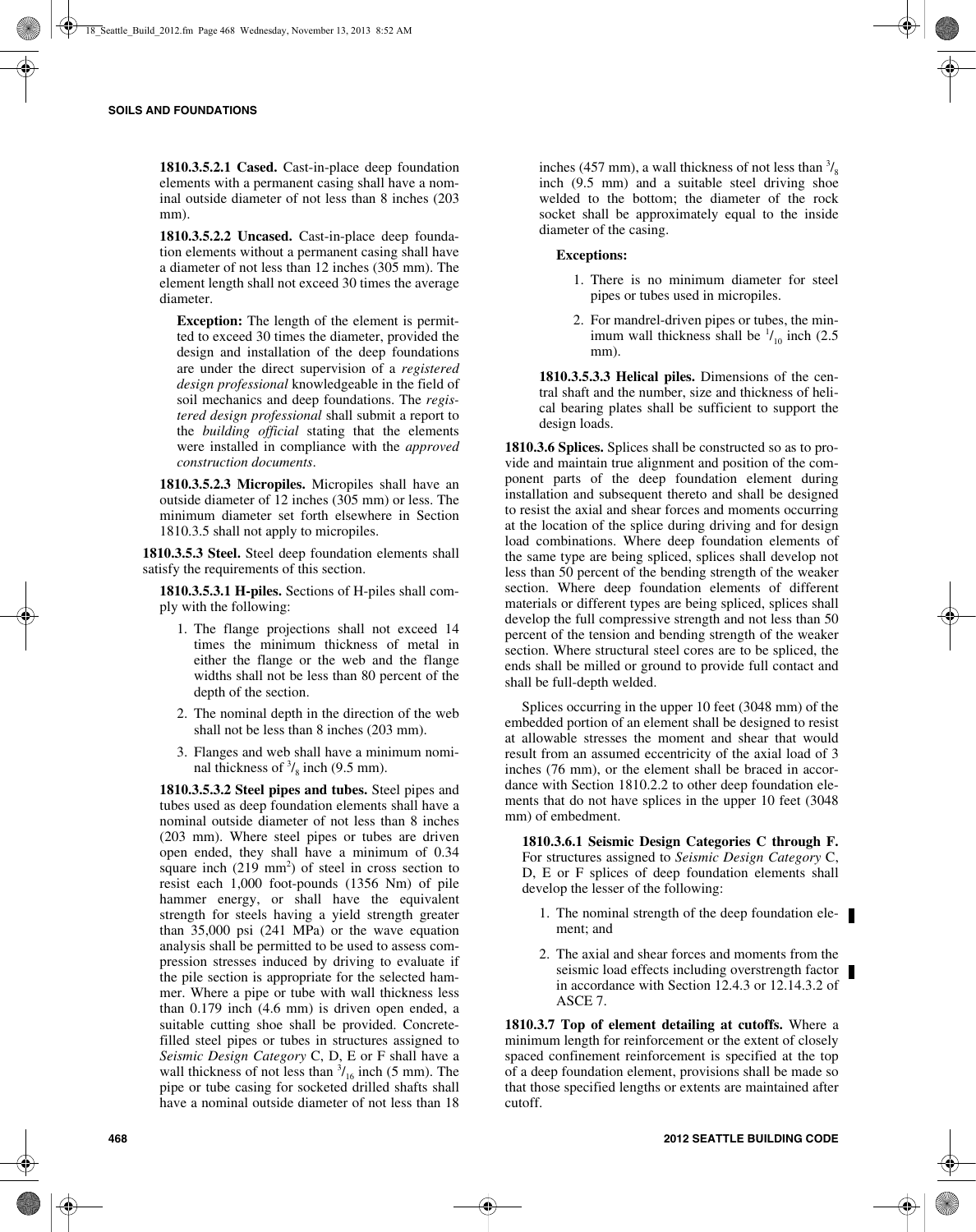**1810.3.8 Precast concrete piles.** Precast concrete piles shall be designed and detailed in accordance with Sections 1810.3.8.1 through 1810.3.8.3.

**1810.3.8.1 Reinforcement.** Longitudinal steel shall be arranged in a symmetrical pattern and be laterally tied with steel ties or wire spiral spaced center to center as follows:

- 1. At not more than 1 inch (25 mm) for the first five ties or spirals at each end; then
- 2. At not more than 4 inches (102 mm), for the remainder of the first 2 feet (610 mm) from each end; and then
- 3. At not more than 6 inches (152 mm) elsewhere.

The size of ties and spirals shall be as follows:

- 1. For piles having a least horizontal dimension of 16 inches (406 mm) or less, wire shall not be smaller than 0.22 inch (5.6 mm) (No. 5 gage).
- 2. For piles having a least horizontal dimension of more than 16 inches (406 mm) and less than 20 inches (508 mm), wire shall not be smaller than 0.238 inch (6 mm) (No. 4 gage).
- 3. For piles having a least horizontal dimension of 20 inches (508 mm) and larger, wire shall not be smaller than  $\frac{1}{4}$  inch (6.4 mm) round or 0.259 inch (6.6 mm) (No. 3 gage).

**1810.3.8.2 Precast nonprestressed piles.** Precast nonprestressed concrete piles shall comply with the requirements of Sections 1810.3.8.2.1 through 1810.3.8.2.3.

**1810.3.8.2.1 Minimum reinforcement.** Longitudinal reinforcement shall consist of at least four bars with a minimum longitudinal reinforcement ratio of 0.008.

**1810.3.8.2.2 Seismic reinforcement in Seismic Design Categories C through F.** For structures assigned to *Seismic Design Category* C, D, E or F, precast nonprestressed piles shall be reinforced as specified in this section. The minimum longitudinal reinforcement ratio shall be 0.01 throughout the length. Transverse reinforcement shall consist of closed ties or spirals with a minimum  $\frac{3}{8}$  inch (9.5) mm) diameter. Spacing of transverse reinforcement shall not exceed the smaller of eight times the diameter of the smallest longitudinal bar or 6 inches (152 mm) within a distance of three times the least pile dimension from the bottom of the pile cap. Spacing of transverse reinforcement shall not exceed 6 inches (152 mm) throughout the remainder of the pile.

**1810.3.8.2.3 Additional seismic reinforcement in Seismic Design Categories D through F.** For structures assigned to *Seismic Design Category* D, E or F, transverse reinforcement shall be in accordance with Section 1810.3.9.4.2.

**1810.3.8.3 Precast prestressed piles.** Precast prestressed concrete piles shall comply with the requirements of Sections 1810.3.8.3.1 through 1810.3.8.3.3.

**1810.3.8.3.1 Effective prestress.** The effective prestress in the pile shall not be less than 400 psi (2.76 MPa) for piles up to 30 feet (9144 mm) in length, 550 psi (3.79 MPa) for piles up to 50 feet (15 240 mm) in length and 700 psi (4.83 MPa) for piles greater than 50 feet (15 240 mm) in length.

Effective prestress shall be based on an assumed loss of 30,000 psi (207 MPa) in the prestressing steel. The tensile stress in the prestressing steel shall not exceed the values specified in ACI 318.

**1810.3.8.3.2 Seismic reinforcement in Seismic Design Category C.** For structures assigned to *Seismic Design Category* C, precast prestressed piles shall have transverse reinforcement in accordance with this section. The volumetric ratio of spiral reinforcement shall not be less than the amount required by the following formula for the upper 20 feet (6096 mm) of the pile.

$$
\rho_s = 0.12 f'_c / f_{sh} \tag{Equation 18-5}
$$

where:

- $f'_{c}$  = Specified compressive strength of concrete, psi (MPa).
- $f_{vh}$  = Yield strength of spiral reinforcement ≤ 85,000 psi (586 MPa).
- $\rho_s$  = Spiral reinforcement index (vol. spiral/vol. core).

At least one-half the volumetric ratio required by Equation 18-5 shall be provided below the upper 20 feet (6096 mm) of the pile.

**1810.3.8.3.3 Seismic reinforcement in Seismic Design Categories D through F.** For structures assigned to *Seismic Design Category* D, E or F, precast prestressed piles shall have transverse reinforcement in accordance with the following:

- 1. Requirements in ACI 318, Chapter 21, need not apply, unless specifically referenced.
- 2. Where the total pile length in the soil is 35 feet (10 668 mm) or less, the lateral transverse reinforcement in the ductile region shall occur through the length of the pile. Where the pile length exceeds 35 feet (10 668 mm), the ductile pile region shall be taken as the greater of 35 feet (10 668 mm) or the distance from the underside of the pile cap to the point of zero curvature plus three times the least pile dimension.
- 3. In the ductile region, the center-to-center spacing of the spirals or hoop reinforcement shall not exceed one-fifth of the least pile dimension, six times the diameter of the longitudinal strand or 8 inches (203 mm), whichever is smallest.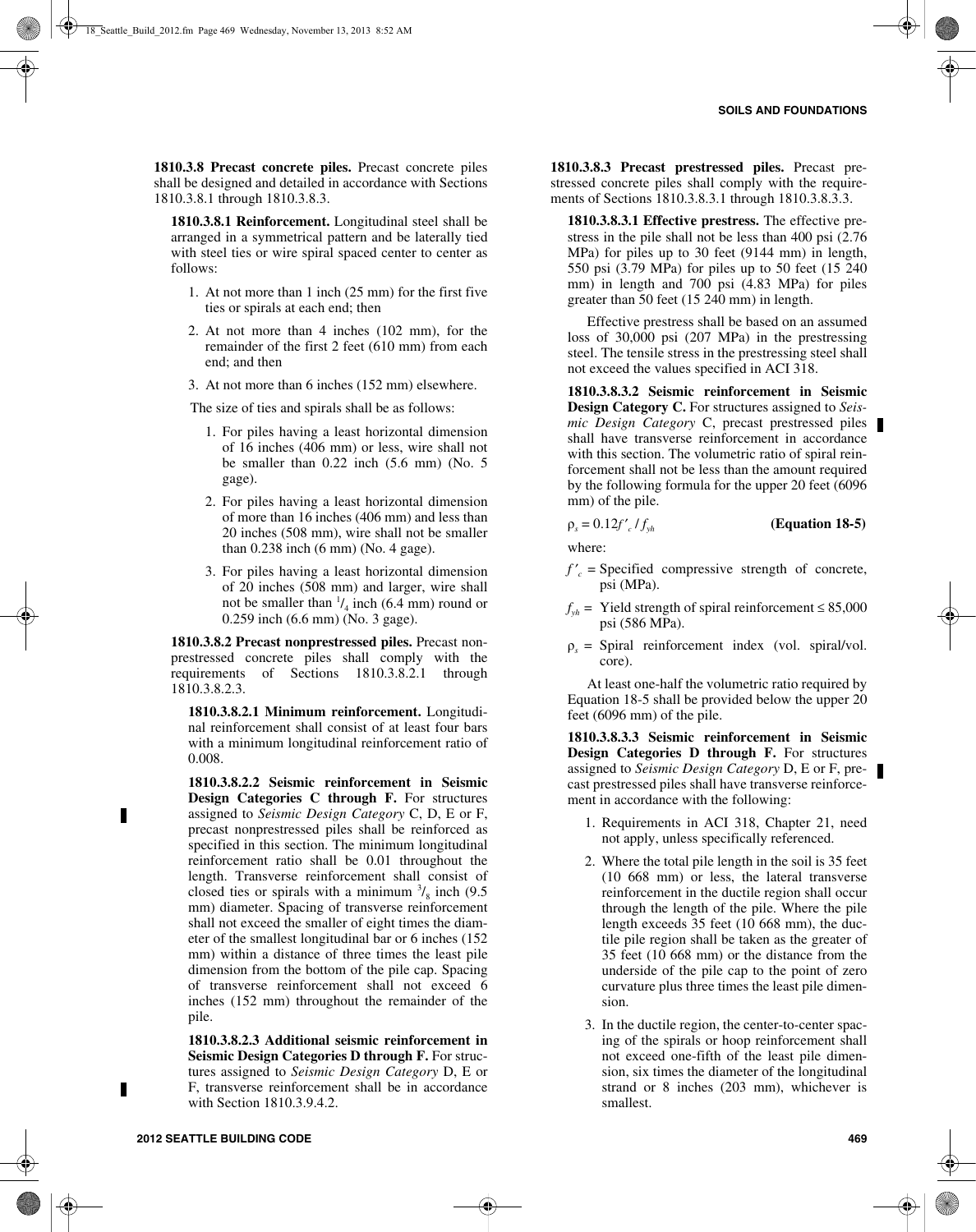- 4. Circular spiral reinforcement shall be spliced by lapping one full turn and bending the end of each spiral to a 90-degree hook or by use of a mechanical or welded splice complying with Section 12.14.3 of ACI 318.
- 5. Where the transverse reinforcement consists of circular spirals, the volumetric ratio of spiral transverse reinforcement in the ductile region shall comply with the following:

$$
\rho_s = 0.25(f'_c/f_{yh})(A_g/A_{ch} - 1.0)
$$
  
[0.5 + 1.4P/(f'\_c A\_g)]  
(Equation 18-6)

but not less than

$$
\rho_s = 0.12(f'_{c}/f_{yh})
$$
  
[0.5 + 1.4P/(f'\_{c}A\_g)]<sup>3</sup>0.12f'\_{c}/f\_{yh}  
(Equation 18-7)

and need not exceed:

$$
\rho_s = 0.021 \qquad \qquad \textbf{(Equation 18-8)}
$$

where:

- $A_{\alpha}$  = Pile cross-sectional area, square inches  $\text{(mm}^2)$ .
- $A_{ch}$  = Core area defined by spiral outside diameter, square inches  $\text{(mm}^2)$ .
- $f'_c$  = Specified compressive strength of concrete, psi (MPa).
- $f_{wh}$  = Yield strength of spiral reinforcement  $\leq$ 85,000 psi (586 MPa).
- $P$  = Axial load on pile, pounds (kN), as determined from Equations 16-5 and 16- 7.
- ρ*<sup>s</sup>* = Volumetric ratio (vol. spiral/vol. core).

This required amount of spiral reinforcement is permitted to be obtained by providing an inner and outer spiral.

6. Where transverse reinforcement consists of rectangular hoops and cross ties, the total cross-sectional area of lateral transverse reinforcement in the ductile region with spacing, *s*, and perpendicular dimension,  $h_c$ , shall conform to:

$$
A_{sh} = 0.3s h_c (f'_c/f_{sh})(A_g/A_{ch} - 1.0)
$$
  
[0.5 + 1.4P/(f'\_c A\_g)] (Equation 18-9)

but not less than:

$$
A_{sh} = 0.12s \ h_c \left(f'_{c} / f_{sh}\right) [0.5 + 1.4P/(f'_{c} A_{g})]
$$
  
(Equation 18-10)

where:

- $f_{yh}$  = yield strength of transverse reinforcement  $\leq 70,000$  psi (483 MPa).
- $h_c$  = Cross-sectional dimension of pile core measured center to center of hoop reinforcement, inch (mm).
- *s* = Spacing of transverse reinforcement measured along length of pile, inch  $(mm)$
- $A_{sh}$  = Cross-sectional area of tranverse reinforcement, square inches  $\text{(mm}^2)$ .
- $f'_{c}$  = Specified compressive strength of concrete, psi (MPa).

The hoops and cross ties shall be equivalent to deformed bars not less than No. 3 in size. Rectangular hoop ends shall terminate at a corner with seismic hooks.

Outside of the length of the pile requiring transverse confinement reinforcing, the spiral or hoop reinforcing with a volumetric ratio not less than one-half of that required for transverse confinement reinforcing shall be provided.

**1810.3.9 Cast-in-place deep foundations.** Cast-in-place deep foundation elements shall be designed and detailed in accordance with Sections 1810.3.9.1 through 1810.3.9.6.

**1810.3.9.1 Design cracking moment.** The design cracking moment  $(\phi M_n)$  for a cast-in-place deep foundation element not enclosed by a structural steel pipe or tube shall be determined using the following equation:

$$
\phi M_n = 3 \sqrt{f'}_c S_m
$$

**(Equation 18-11)**

For SI:  $\phi M_n = 0.25 \sqrt{f'_c} S_m$ 

where:

- $f'_{c}$  = Specified compressive strength of concrete or grout, psi (MPa).
- $S_m$  = Elastic section modulus, neglecting reinforcement and casing, cubic inches  $\text{(mm)}^3$ ).

**1810.3.9.2 Required reinforcement.** Where subject to uplift or where the required moment strength determined using the load combinations of Section 1605.2 exceeds the design cracking moment determined in accordance with Section 1810.3.9.1, cast-in-place deep foundations not enclosed by a structural steel pipe or tube shall be reinforced.

**1810.3.9.3 Placement of reinforcement.** Reinforcement where required shall be assembled and tied together and shall be placed in the deep foundation element as a unit before the reinforced portion of the element is filled with concrete.

## **Exceptions:**

- 1. Steel dowels embedded 5 feet (1524 mm) or less shall be permitted to be placed after concreting, while the concrete is still in a semifluid state.
- 2. For deep foundation elements installed with a hollow-stem auger, tied reinforcement shall be placed after elements are concreted, while the concrete is still in a semifluid state. Longitudinal reinforcement without lateral ties shall be placed either through the hollow stem of the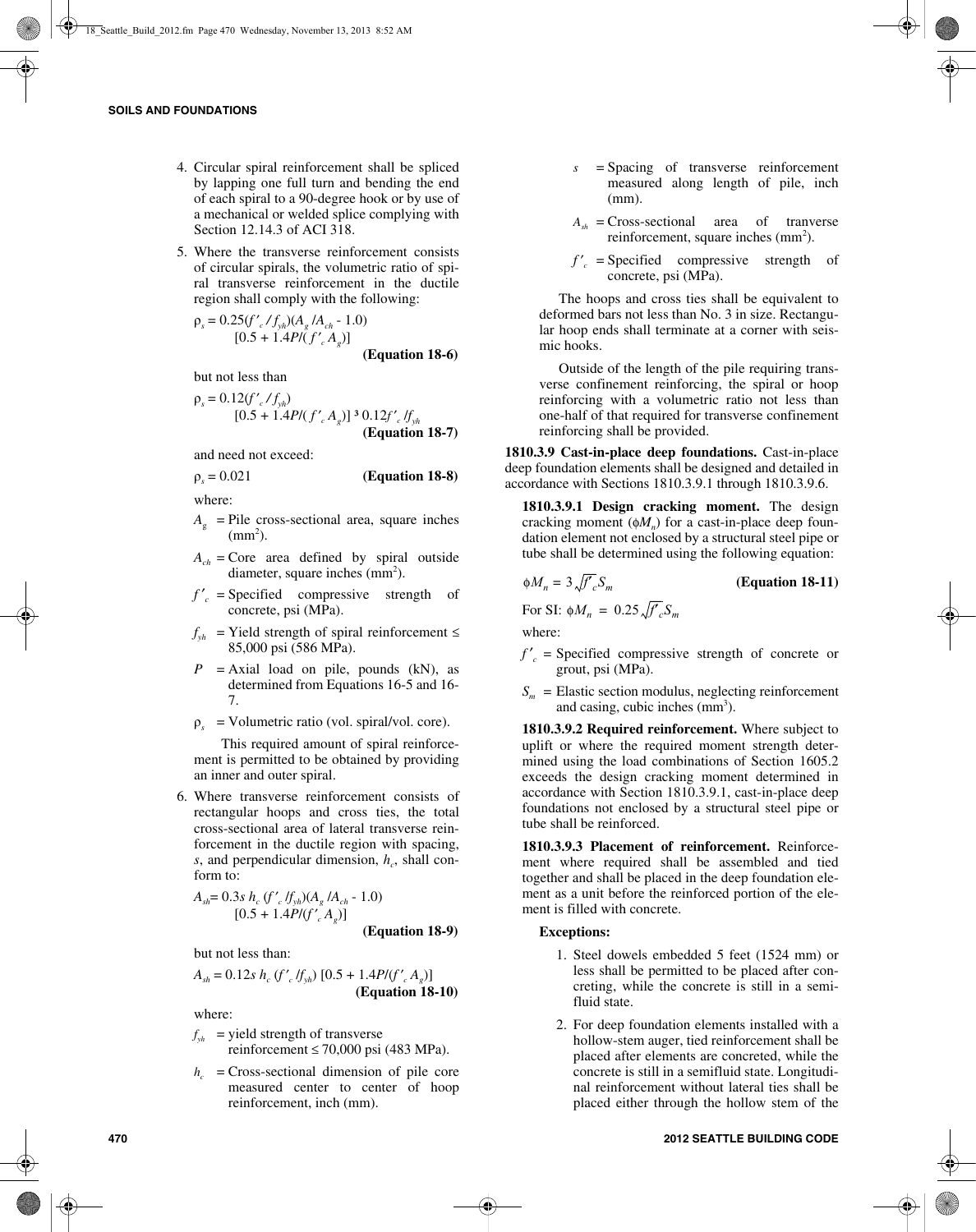auger prior to concreting or after concreting, while the concrete is still in a semifluid state.

3. For Group R-3 and U occupancies not exceeding two stories of light-frame construction, reinforcement is permitted to be placed after concreting, while the concrete is still in a semifluid state, and the concrete cover requirement is permitted to be reduced to 2 inches (51 mm), provided the construction method can be demonstrated to the satisfaction of the *building official*.

**1810.3.9.4 Seismic reinforcement.** Where a structure is assigned to *Seismic Design Category* C, reinforcement shall be provided in accordance with Section 1810.3.9.4.1. Where a structure is assigned to *Seismic Design Category* D, E or F, reinforcement shall be provided in accordance with Section 1810.3.9.4.2.

#### **Exceptions:**

- 1. Isolated deep foundation elements supporting posts of Group R-3 and U occupancies not exceeding two stories of light-frame construction shall be permitted to be reinforced as required by rational analysis but with not less than one No. 4 bar, without ties or spirals, where detailed so the element is not subject to lateral loads and the soil provides adequate lateral support in accordance with Section 1810.2.1.
- 2. Isolated deep foundation elements supporting posts and bracing from decks and patios appurtenant to Group R-3 and U occupancies not exceeding two stories of light-frame construction shall be permitted to be reinforced as required by rational analysis but with not less than one No. 4 bar, without ties or spirals, where the lateral load, *E*, to the top of the element does not exceed 200 pounds (890 N) and the soil provides adequate lateral support in accordance with Section 1810.2.1.
- 3. Deep foundation elements supporting the concrete foundation wall of Group R-3 and U occupancies not exceeding two stories of light-frame construction shall be permitted to be reinforced as required by rational analysis but with not less than two No. 4 bars, without ties or spirals, where the design cracking moment determined in accordance with Section 1810.3.9.1 exceeds the required moment strength determined using the load combinations with overstrength factor in Section 12.4.3.2 or 12.14.3.2 of ASCE 7 and the soil provides adequate lateral support in accordance with Section 1810.2.1.
- 4. Closed ties or spirals where required by Section 1810.3.9.4.2 shall be permitted to be limited to the top 3 feet (914 mm) of deep foundation elements 10 feet (3048 mm) or less in depth supporting Group R-3 and U occu-

pancies of *Seismic Design Category* D, not exceeding two stories of light-frame construction.

**1810.3.9.4.1 Seismic reinforcement in Seismic Design Category C.** For structures assigned to *Seismic Design Category* C, cast-in-place deep foundation elements shall be reinforced as specified in this section. Reinforcement shall be provided where required by analysis.

A minimum of four longitudinal bars, with a minimum longitudinal reinforcement ratio of 0.0025, shall be provided throughout the minimum reinforced length of the element as defined below starting at the top of the element. The minimum reinforced length of the element shall be taken as the greatest of the following:

- 1. One-third of the element length;
- 2. A distance of 10 feet (3048 mm);
- 3. Three times the least element dimension; and
- 4. The distance from the top of the element to the point where the design cracking moment determined in accordance with Section 1810.3.9.1 exceeds the required moment strength determined using the load combinations of Section 1605.2.

Transverse reinforcement shall consist of closed ties or spirals with a minimum  $\frac{3}{8}$  inch (9.5 mm) diameter. Spacing of transverse reinforcement shall not exceed the smaller of 6 inches (152 mm) or 8 longitudinal-bar diameters, within a distance of three times the least element dimension from the bottom of the pile cap. Spacing of transverse reinforcement shall not exceed 16 longitudinal bar diameters throughout the remainder of the reinforced length.

#### **Exceptions:**

- 1. The requirements of this section shall not apply to concrete cast in structural steel pipes or tubes.
- 2. A spiral-welded metal casing of a thickness not less than manufacturer's standard gage No.14 gage (0.068 inch) is permitted to provide concrete confinement in lieu of the closed ties or spirals. Where used as such, the metal casing shall be protected against possible deleterious action due to soil constituents, changing water levels or other factors indicated by boring records of site conditions.

**1810.3.9.4.2 Seismic reinforcement in Seismic Design Categories D through F.** For structures assigned to *Seismic Design Category* D, E or F, castin-place deep foundation elements shall be reinforced as specified in this section. Reinforcement shall be provided where required by analysis.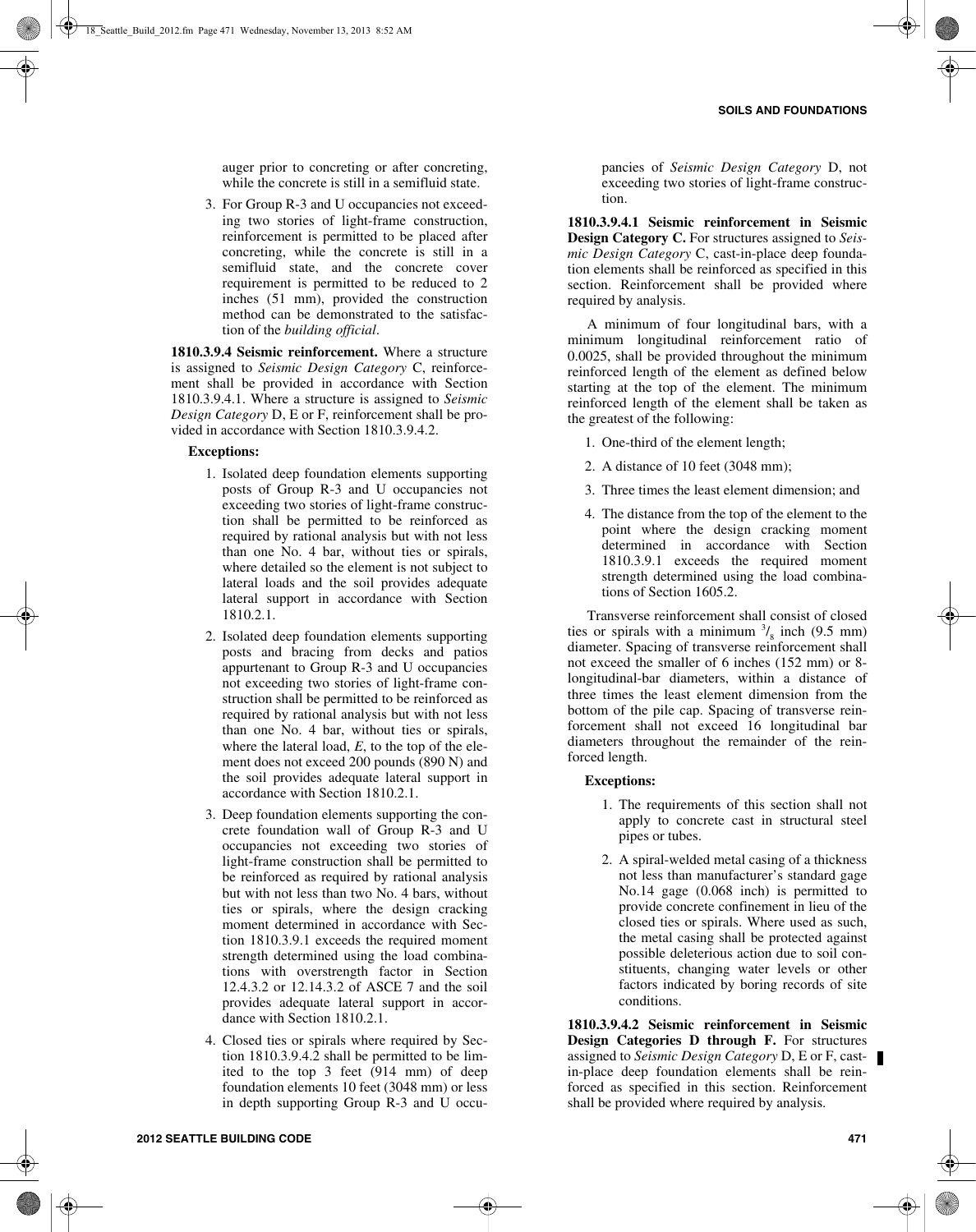A minimum of four longitudinal bars, with a minimum longitudinal reinforcement ratio of 0.005, shall be provided throughout the minimum reinforced length of the element as defined below starting at the top of the element. The minimum reinforced length of the element shall be taken as the greatest of the following:

- 1. One-half of the element length;
- 2. A distance of 10 feet (3048 mm);
- 3. Three times the least element dimension; and
- 4. The distance from the top of the element to the point where the design cracking moment determined in accordance with Section 1810.3.9.1 exceeds the required moment strength determined using the load combinations of Section 1605.2.

Transverse reinforcement shall consist of closed ties or spirals no smaller than No. 3 bars for elements with a least dimension up to 20 inches (508 mm), and No. 4 bars for larger elements. Throughout the remainder of the reinforced length outside the regions with transverse confinement reinforcement, as specified in Section 1810.3.9.4.2.1 or 1810.3.9.4.2.2, the spacing of transverse reinforcement shall not exceed the least of the following:

- 1. 12 longitudinal bar diameters;
- 2. One-half the least dimension of the element; and
- 3. 12 inches (305 mm).

#### **Exceptions:**

- 1. The requirements of this section shall not apply to concrete cast in structural steel pipes or tubes.
- 2. A spiral-welded metal casing of a thickness not less than manufacturer's standard gage No. 14 gage (0.068 inch) is permitted to provide concrete confinement in lieu of the closed ties or spirals. Where used as such, the metal casing shall be protected against possible deleterious action due to soil constituents, changing water levels or other factors indicated by boring records of site conditions.

**1810.3.9.4.2.1 Site Classes A through D.** For *Site Class* A, B, C or D sites, transverse confinement reinforcement shall be provided in the element in accordance with Sections 21.6.4.2, 21.6.4.3 and 21.6.4.4 of ACI 318 within three times the least element dimension of the bottom of the pile cap. A transverse spiral reinforcement ratio of not less than one-half of that required in Section 21.6.4.4(a) of ACI 318 shall be permitted.

**1810.3.9.4.2.2 Site Classes E and F.** For *Site Class* E or F sites, transverse confinement reinforcement shall be provided in the element in

accordance with Sections 21.6.4.2, 21.6.4.3 and 21.6.4.4 of ACI 318 within seven times the least element dimension of the pile cap and within seven times the least element dimension of the interfaces of strata that are hard or stiff and strata that are liquefiable or are composed of soft- to medium-stiff clay.

**1810.3.9.5 Belled drilled shafts.** Where drilled shafts are belled at the bottom, the edge thickness of the bell shall not be less than that required for the edge of footings. Where the sides of the bell slope at an angle less than 60 degrees (1 rad) from the horizontal, the effects of vertical shear shall be considered.

**1810.3.9.6 Socketed drilled shafts.** Socketed drilled shafts shall have a permanent pipe or tube casing that extends down to bedrock and an uncased socket drilled into the bedrock, both filled with concrete. Socketed drilled shafts shall have reinforcement or a structural steel core for the length as indicated by an *approved* method of analysis.

The depth of the rock socket shall be sufficient to develop the full load-bearing capacity of the element with a minimum safety factor of two, but the depth shall not be less than the outside diameter of the pipe or tube casing. The design of the rock socket is permitted to be predicated on the sum of the allowable load-bearing pressure on the bottom of the socket plus bond along the sides of the socket.

Where a structural steel core is used, the gross cross-sectional area of the core shall not exceed 25 percent of the gross area of the drilled shaft.

**1810.3.10 Micropiles.** Micropiles shall be designed and detailed in accordance with Sections 1810.3.10.1 through 1810.3.10.4.

**1810.3.10.1 Construction.** Micropiles shall develop their load-carrying capacity by means of a bond zone in soil, bedrock or a combination of soil and bedrock. Micropiles shall be grouted and have either a steel pipe or tube or steel reinforcement at every section along the length. It shall be permitted to transition from deformed reinforcing bars to steel pipe or tube reinforcement by extending the bars into the pipe or tube section by at least their development length in tension in accordance with ACI 318.

**1810.3.10.2 Materials.** Reinforcement shall consist of deformed reinforcing bars in accordance with ASTM A 615 Grade 60 or 75 or ASTM A 722 Grade 150.

The steel pipe or tube shall have a minimum wall thickness of  $\frac{3}{16}$  inch (4.8 mm). Splices shall comply with Section 1810.3.6. The steel pipe or tube shall have a minimum yield strength of 45,000 psi (310 MPa) and a minimum elongation of 15 percent as shown by mill certifications or two coupon test samples per 40,000 pounds (18 160 kg) of pipe or tube.

**1810.3.10.3 Reinforcement.** For micropiles or portions thereof grouted inside a temporary or permanent casing or inside a hole drilled into bedrock or a hole drilled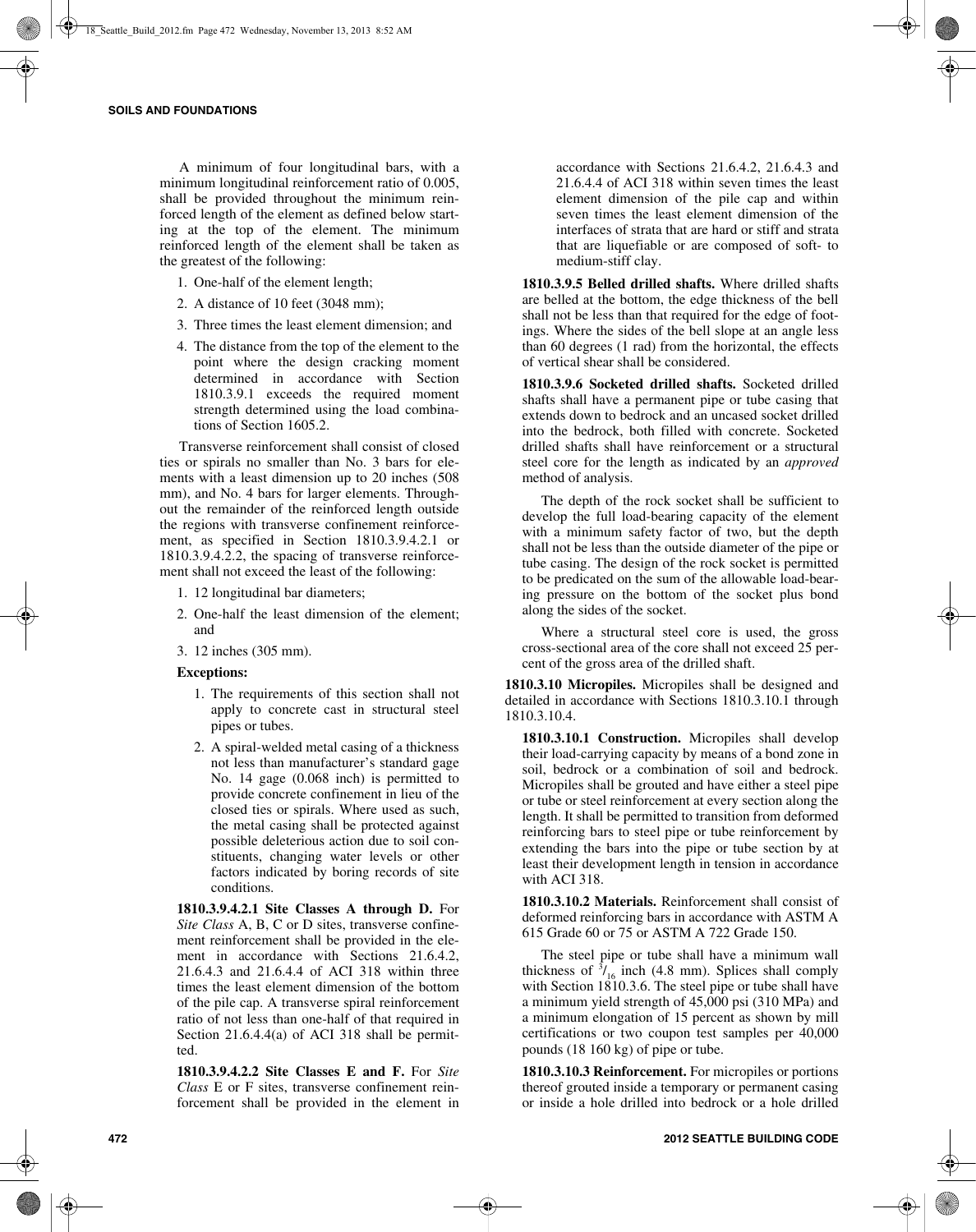with grout, the steel pipe or tube or steel reinforcement shall be designed to carry at least 40 percent of the design compression load. Micropiles or portions thereof grouted in an open hole in soil without temporary or permanent casing and without suitable means of verifying the hole diameter during grouting shall be designed to carry the entire compression load in the reinforcing steel. Where a steel pipe or tube is used for reinforcement, the portion of the grout enclosed within the pipe is permitted to be included in the determination of the allowable stress in the grout.

**1810.3.10.4 Seismic reinforcement.** For structures assigned to *Seismic Design Category* C, a permanent steel casing shall be provided from the top of the micropile down to the point of zero curvature. For structures assigned to *Seismic Design Category* D, E or F, the micropile shall be considered as an alternative system in accordance with Section 104.11. The alternative system design, supporting documentation and test data shall be submitted to the *building official* for review and approval.

**1810.3.11 Pile caps.** Pile caps shall be of reinforced concrete, and shall include all elements to which vertical deep foundation elements are connected, including grade beams and mats. The soil immediately below the pile cap shall not be considered as carrying any vertical load. The tops of vertical deep foundation elements shall be embedded not less than 3 inches (76 mm) into pile caps and the caps shall extend at least 4 inches (102 mm) beyond the edges of the elements. The tops of elements shall be cut or chipped back to sound material before capping.

**1810.3.11.1 Seismic Design Categories C through F.** For structures assigned to *Seismic Design Category* C, D, E or F, concrete deep foundation elements shall be connected to the pile cap by embedding the element reinforcement or field-placed dowels anchored in the element into the pile cap for a distance equal to their development length in accordance with ACI 318. It shall be permitted to connect precast prestressed piles to the pile cap by developing the element prestressing strands into the pile cap provided the connection is ductile. For deformed bars, the development length is the full development length for compression, or tension in the case of uplift, without reduction for excess reinforcement in accordance with Section 12.2.5 of ACI 318. Alternative measures for laterally confining concrete and maintaining toughness and ductile-like behavior at the top of the element shall be permitted provided the design is such that any hinging occurs in the confined region.

The minimum transverse steel ratio for confinement shall not be less than one-half of that required for columns.

For resistance to uplift forces, anchorage of steel pipes, tubes or H-piles to the pile cap shall be made by means other than concrete bond to the bare steel section. Concrete-filled steel pipes or tubes shall have reinforcement of not less than 0.01 times the cross-sectional area of the concrete fill developed into the cap

and extending into the fill a length equal to two times the required cap embedment, but not less than the development length in tension of the reinforcement.

**1810.3.11.2 Seismic Design Categories D through F.** For structures assigned to *Seismic Design Category* D, E or F, deep foundation element resistance to uplift forces or rotational restraint shall be provided by anchorage into the pile cap, designed considering the combined effect of axial forces due to uplift and bending moments due to fixity to the pile cap. Anchorage shall develop a minimum of 25 percent of the strength of the element in tension. Anchorage into the pile cap shall comply with the following:

- 1. In the case of uplift, the anchorage shall be capable of developing the least of the following:
	- 1.1. The nominal tensile strength of the longitudinal reinforcement in a concrete element;
	- 1.2. The nominal tensile strength of a steel element; and
	- 1.3. The frictional force developed between the element and the soil multiplied by 1.3.

**Exception:** The anchorage is permitted to be designed to resist the axial tension force resulting from the seismic load effects including overstrength factor in accordance with Section 12.4.3 or 12.14.3.2 of ASCE 7.

2. In the case of rotational restraint, the anchorage shall be designed to resist the axial and shear forces, and moments resulting from the seismic load effects including overstrength factor in accordance with Section 12.4.3 or 12.14.3.2 of ASCE 7; or shall be capable of developing the full axial, bending and shear nominal strength of the element.

Where the vertical lateral-force-resisting elements are columns, the pile cap flexural strengths shall exceed the column flexural strength. The connection between batter piles and pile caps shall be designed to resist the nominal strength of the pile acting as a short column. Batter piles and their connection shall be designed to resist forces and moments that result from the application of seismic load effects including overstrength factor in accordance with Section 12.4.3 or 12.14.3.2 of ASCE 7.

**1810.3.12 Grade beams.** For structures assigned to *Seismic Design Category* D, E or F, grade beams shall comply with the provisions in Section 21.12.3 of ACI 318 for grade beams, except where they are designed to resist the seismic load effects including overstrength factor in accordance with Section 12.4.3 or 12.14.3.2 of ASCE 7.

**1810.3.13 Seismic ties.** For structures assigned to *Seismic Design Category* C, D, E or F, individual deep foundations shall be interconnected by ties. Unless it can be demonstrated that equivalent restraint is provided by reinforced concrete beams within slabs on grade or reinforced con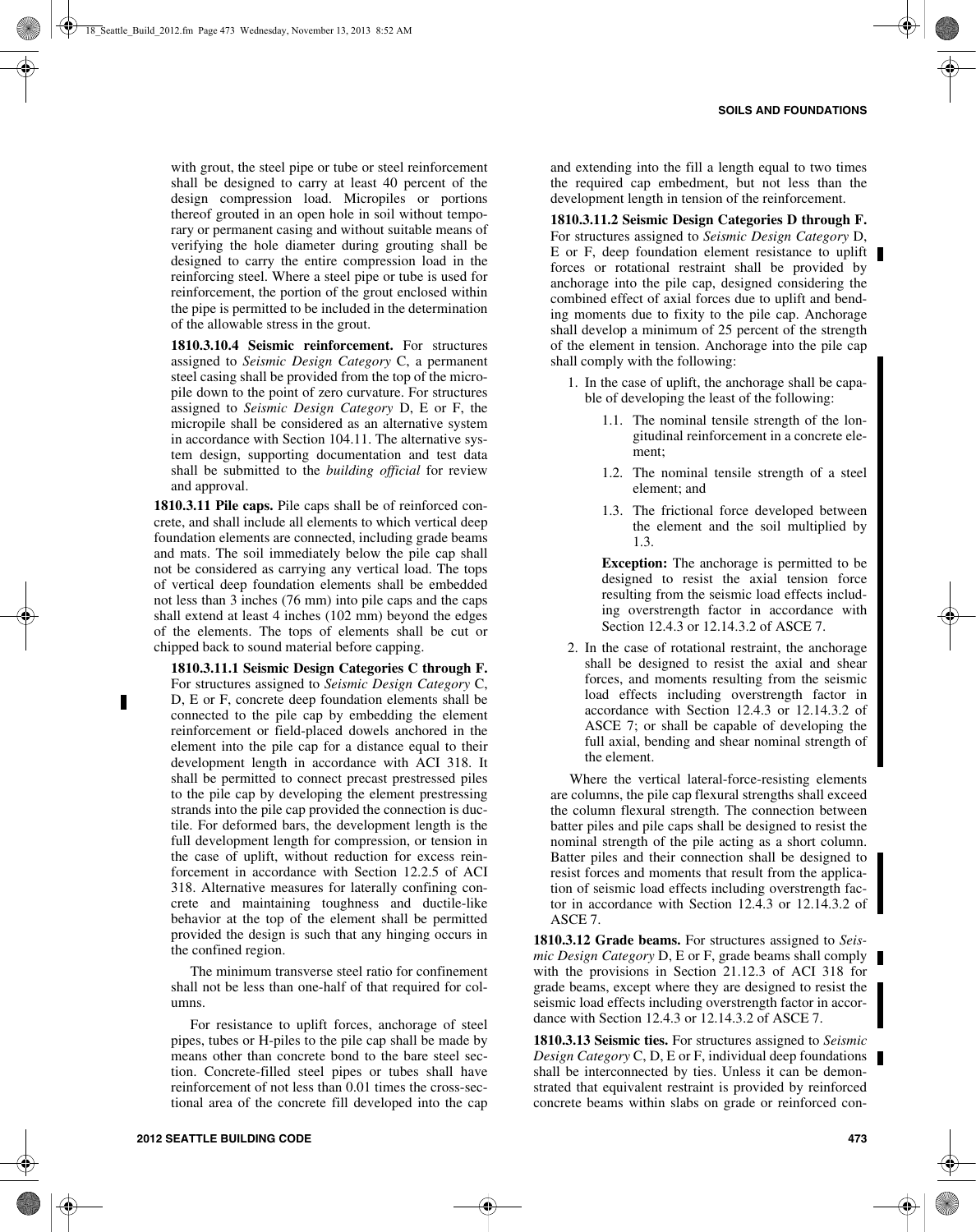crete slabs on grade or confinement by competent rock, hard cohesive soils or very dense granular soils, ties shall be capable of carrying, in tension or compression, a force equal to the lesser of the product of the larger pile cap or column design gravity load times the seismic coefficient,  $S_{DS}$ , divided by 10, and 25 percent of the smaller pile or column design gravity load.

**Exception:** In Group R-3 and U occupancies of lightframe construction, deep foundation elements supporting foundation walls, isolated interior posts detailed so the element is not subject to lateral loads or exterior decks and patios are not subject to interconnection where the soils are of adequate stiffness, subject to the approval of the *building official*.

**1810.4 Installation.** Deep foundations shall be installed in accordance with Section 1810.4. Where a single deep foundation element comprises two or more sections of different materials or different types spliced together, each section shall satisfy the applicable conditions of installation.

**1810.4.1 Structural integrity.** Deep foundation elements shall be installed in such a manner and sequence as to prevent distortion or damage that may adversely affect the structural integrity of adjacent structures or of foundation elements being installed or already in place and as to avoid compacting the surrounding soil to the extent that other foundation elements cannot be installed properly.

**1810.4.1.1 Compressive strength of precast concrete piles.** A precast concrete pile shall not be driven before the concrete has attained a compressive strength of at least 75 percent of the specified compressive strength (*f* ′ *<sup>c</sup>*), but not less than the strength sufficient to withstand handling and driving forces.

**1810.4.1.2 Casing.** Where cast-in-place deep foundation elements are formed through unstable soils and concrete is placed in an open-drilled hole, a casing shall be inserted in the hole prior to placing the concrete. Where the casing is withdrawn during concreting, the level of concrete shall be maintained above the bottom of the casing at a sufficient height to offset any hydrostatic or lateral soil pressure. Driven casings shall be mandrel driven their full length in contact with the surrounding soil.

**1810.4.1.3 Driving near uncased concrete.** Deep foundation elements shall not be driven within six element diameters center to center in granular soils or within one-half the element length in cohesive soils of an uncased element filled with concrete less than 48 hours old unless *approved* by the *building official*. If the concrete surface in any completed element rises or drops, the element shall be replaced. Driven uncased deep foundation elements shall not be installed in soils that could cause heave.

**1810.4.1.4 Driving near cased concrete.** Deep foundation elements shall not be driven within four and onehalf average diameters of a cased element filled with concrete less than 24 hours old unless *approved* by the *building official*. Concrete shall not be placed in casings within heave range of driving.

**1810.4.1.5 Defective timber piles.** Any substantial sudden increase in rate of penetration of a timber pile shall be investigated for possible damage. If the sudden increase in rate of penetration cannot be correlated to soil strata, the pile shall be removed for inspection or rejected.

**1810.4.2 Identification.** Deep foundation materials shall be identified for conformity to the specified grade with this identity maintained continuously from the point of manufacture to the point of installation or shall be tested by an *approved agency* to determine conformity to the specified grade. The *approved agency* shall furnish an affidavit of compliance to the *building official*.

**1810.4.3 Location plan.** A plan showing the location and designation of deep foundation elements by an identification system shall be filed with the *building official* prior to installation of such elements. Detailed records for elements shall bear an identification corresponding to that shown on the plan.

**1810.4.4 Preexcavation.** The use of jetting, augering or other methods of preexcavation shall be subject to the approval of the *building official*. Where permitted, preexcavation shall be carried out in the same manner as used for deep foundation elements subject to load tests and in such a manner that will not impair the carrying capacity of the elements already in place or damage adjacent structures. Element tips shall be driven below the preexcavated depth until the required resistance or penetration is obtained.

**1810.4.5 Vibratory driving.** Vibratory drivers shall only be used to install deep foundation elements where the element load capacity is verified by load tests in accordance with Section 1810.3.3.1.2. The installation of production elements shall be controlled according to power consumption, rate of penetration or other *approved* means that ensure element capacities equal or exceed those of the test elements.

**1810.4.6 Heaved elements.** Deep foundation elements that have heaved during the driving of adjacent elements shall be redriven as necessary to develop the required capacity and penetration, or the capacity of the element shall be verified by load tests in accordance with Section 1810.3.3.1.2.

**1810.4.7 Enlarged base cast-in-place elements.** Enlarged bases for cast-in-place deep foundation elements formed by compacting concrete or by driving a precast base shall be formed in or driven into granular soils. Such elements shall be constructed in the same manner as successful prototype test elements driven for the project. Shafts extending through peat or other organic soil shall be encased in a permanent steel casing. Where a cased shaft is used, the shaft shall be adequately reinforced to resist column action or the annular space around the shaft shall be filled sufficiently to reestablish lateral support by the soil. Where heave occurs, the element shall be replaced unless it is demonstrated that the element is undamaged and capable of carrying twice its design load.